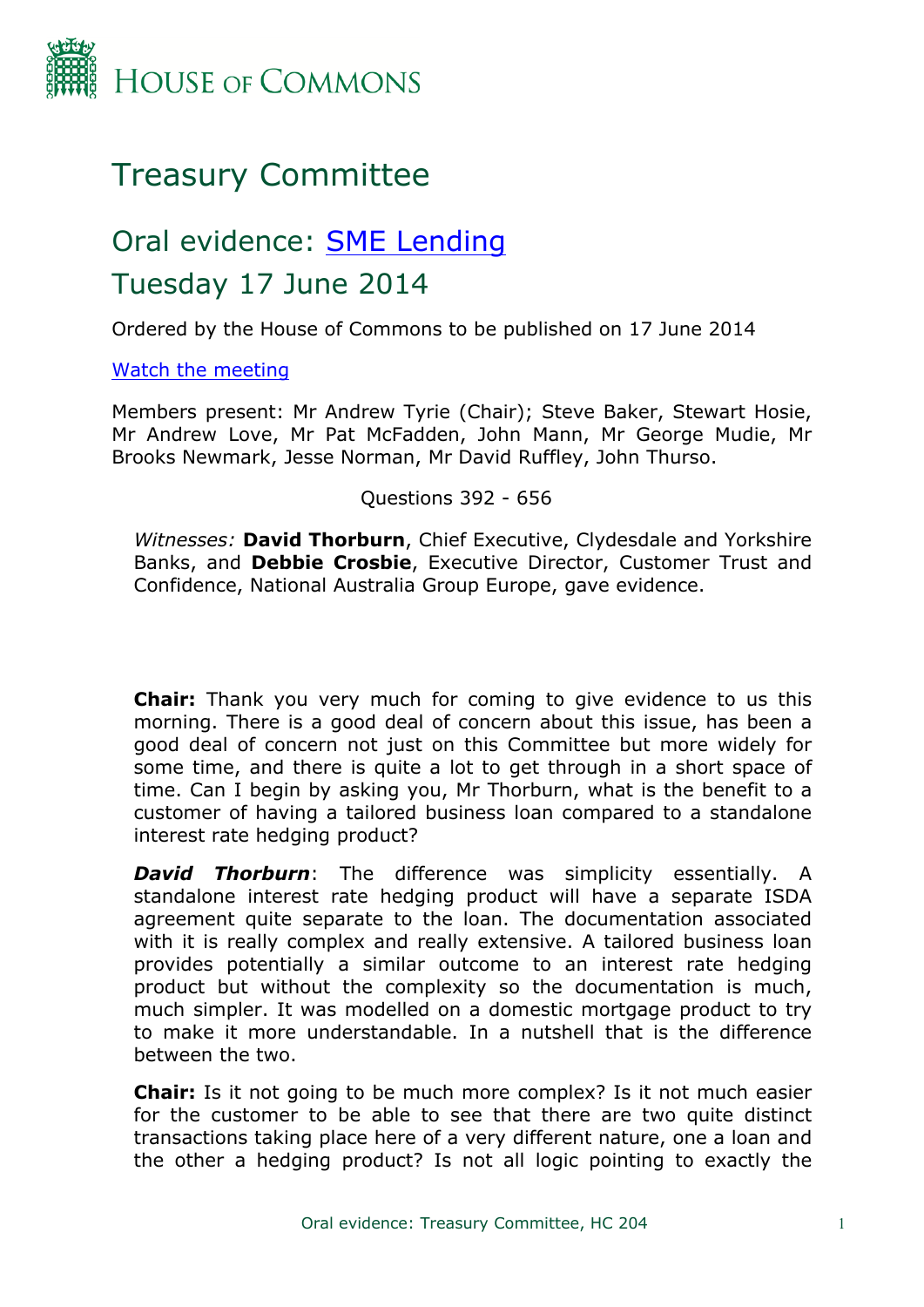opposite? Is not what you are offering something that is much more complex?

*David Thorburn*: It depends on the nature of the tailored business loan. If I might explain, a tailored business loan can mean many different things. It was a brand name for a range of products for us, so just to be precise about it.

**Chair:** We are talking about embedded swaps here.

*David Thorburn*: There is not an embedded swap in any of these products, and I can explain how this worked if it is of interest to the Committee but none of these products have an individual embedded swap.

**Chair:** Are you saying that none of the loans you have given contain a swap?

*David Thorburn*: Unless it was a very large loan—we are talking about £5 million, maybe £10 million, something of that nature—no. The products were sold by the wholesale division of our parent company, NAB. The average size of these transactions might have been £500,000, £700,000. NAB would simply take the interest-rate exposure of these collectively into its portfolio and intermingle it with its portfolio management activities in its wholesale bank. Almost without exception it would not have an individual hedge on the other side of these loans.

**Chair:** But from the customer's perspective what he has is a hedged product.

*David Thorburn*: From the customer's perspective for the period of the loan—and we are talking about fixed-rate tailored business loans because they were not all fixed-rate but that is probably the one that I would imagine you have in mind—what the customer got in that case is guaranteed payments for the duration. It is certainty of payments for the duration of the loan regardless of what happens with interest rates over that time.

**Chair:** What benefit is there to the bank?

*David Thorburn*: Pardon?

**Chair:** What benefit is there to the bank?

*David Thorburn*: The original concept of these products developed by our parent company was to give SMEs access to some of the hedging instruments—particularly to hedge against interest rate risks—that they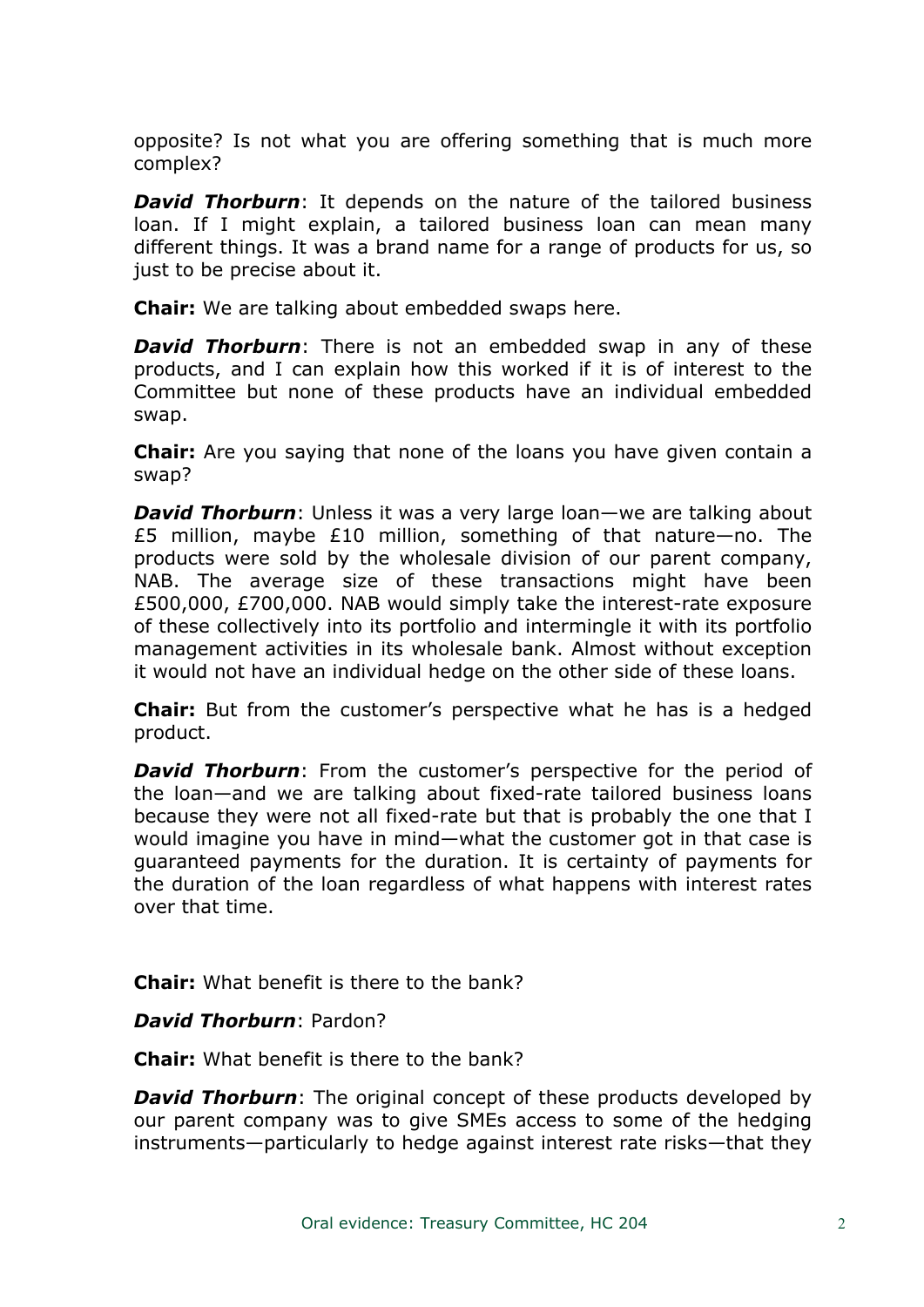did not previously have. That was the motivation. Clearly also it is a commercial endeavour. In selling these products there are profits and new customers. It was used to attract new customers to the organisation as well.

**Chair:** Have any customers asked you if they can see the hedging product separated out?

*David Thorburn*: I was never personally involved in the sale of these products at all so it is not something that we have recorded. It is not something I have ever heard asked.

**Chair:** Of course by being classified as a tailored business loan they do not come under the direct regulatory supervision of the FCA, is that correct?

*David Thorburn*: Yes that is correct.

**Chair:** Was that at any time a motivating factor in the decision to offer tailored business loans to your customers?

*David Thorburn*: I do not believe so. We have obviously—

**Chair:** Have you checked?

*David Thorburn*: Yes, I have. We have looked very hard, and are still looking very hard, at what went wrong with some of these products because something did go wrong with some of these products and that is a matter of great concern and regret to us. In looking back at the original motivation when the products were created in 2001 I have seen no evidence of people trying to avoid regulatory involvement.

**Chair:** If an investigation is launched and that investigation looks for emails on this issue they will find none. That is what you are telling us in evidence. As far as you are aware, because you have looked as you have just said a moment ago, they will find no e-mails that discuss internally the advantages to the firm of the avoidance of the regulatory perimeter?

*David Thorburn:* Our group audit function is currently investigating the background to all this to understand what went wrong. I do not think it is going into that degree of forensics looking for individual emails that would say that. The motivation here I think fundamentally was commercial and to provide a service to customers.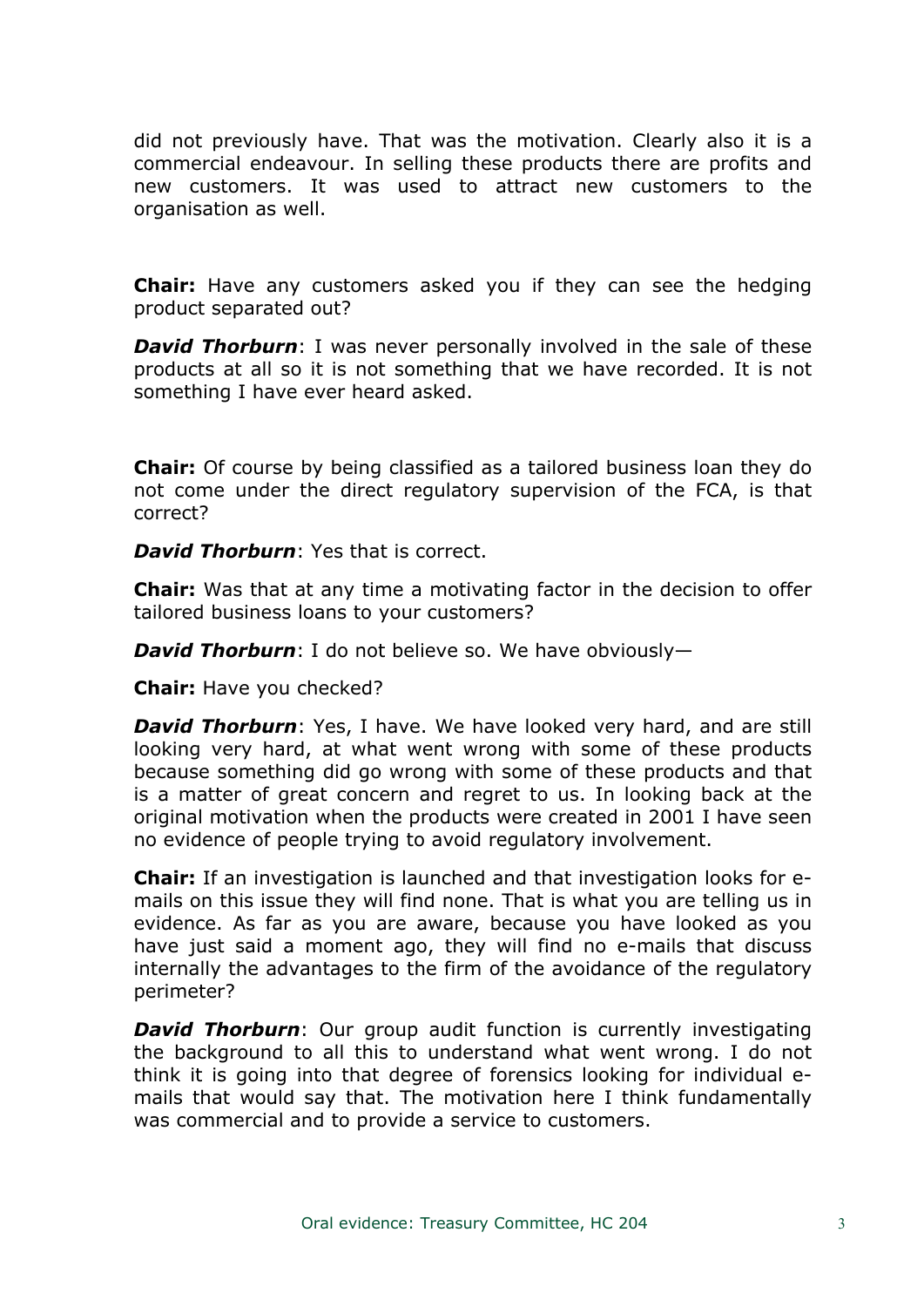**Chair:** Is this not pretty basic? Is it not pretty basic to go looking to see whether your business was seeking—what your motivation was in seeking to offer tailored business loans as opposed to standalone products?

*David Thorburn*: I cannot quarantee there is not an e-mail where someone said something but looking back in time I do not believe that was the motivation at all. Indeed our parent company sold these through a regulated sales force even though the product was not regulated. These people were CF30s under the FCA and previously the FSA.

**Chair:** You said earlier that you had looked at this and you have corrected that a little just a moment ago to say that you have not gone into the forensic detail required to be able to give such an assurance.

*David Thorburn*: Not at this point. We have seen nothing that suggests that anyone had in mind in the design of these products avoiding regulatory oversight. As I say, although it was not required, the sales force that sold them were voluntarily regulated.

**Chair:** Are you still offering these products?

*David Thorburn:* No, we stopped the sale of these products in 2012.

**Chair:** Why?

*David Thorburn*: Because of the difficulties surrounding their sale.

**Chair:** What were those difficulties?

*David Thorburn*: In particular, for the more complex products, the fact that with the benefit of hindsight it was clear we were selling them to customers who did not always understand what they were getting into in a falling interest rate environment. That was a matter of great concern to us.

**Chair:** At the beginning you told me that it was simplicity that led you to offer these.

**David Thorburn**: Yes, we further simplified the products so we still offer a fixed-rate business loan, a simpler fixed-rate business loan, to our customers today but the more complex ones—the category A and B products, as the FCA describes them—have been off sale since this situation arose.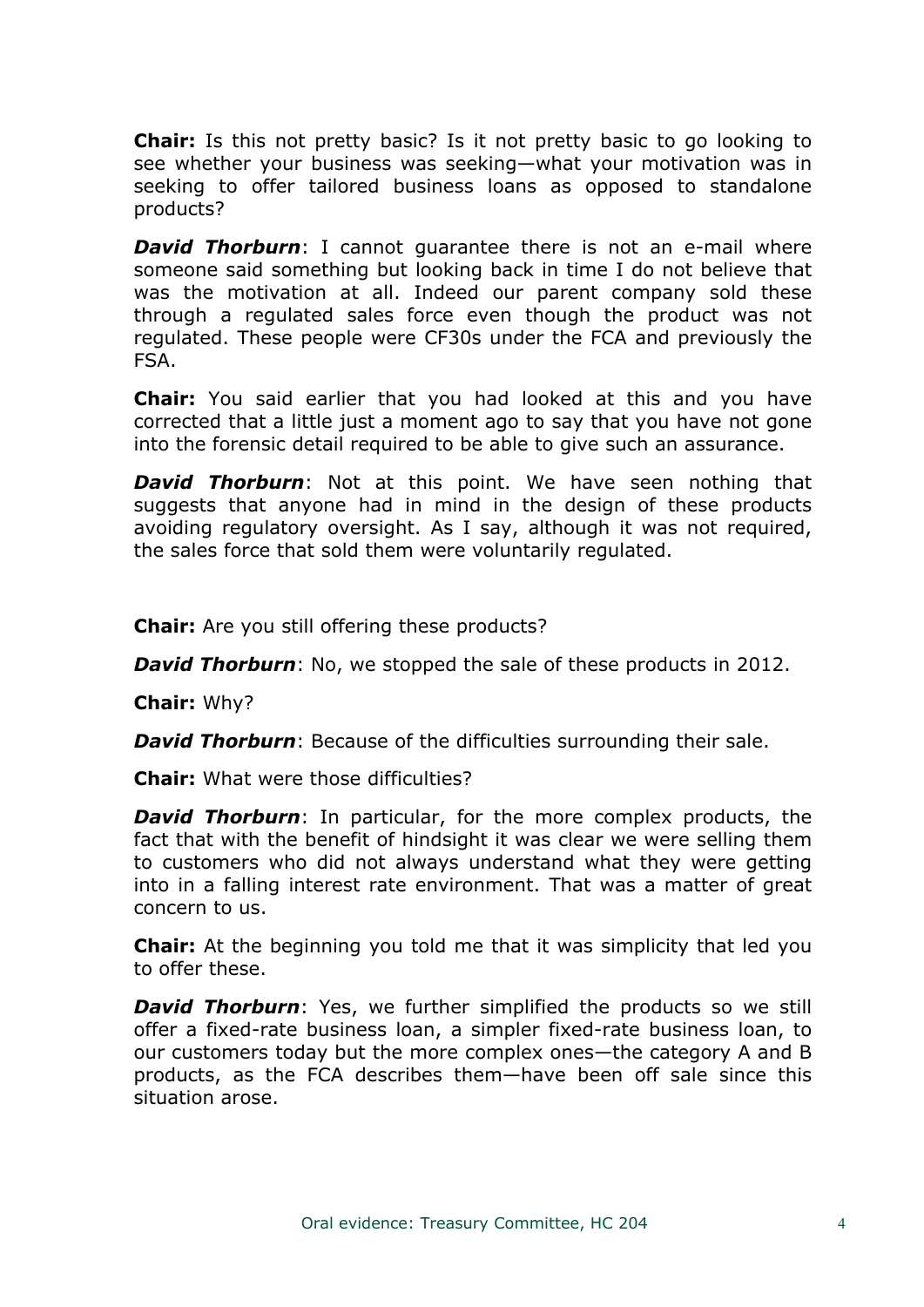**Chair:** Back to the original question I asked you, which was question 1, do you think that, with the advantage of hindsight, it is simpler to offer these products as tailored business loans compared with offering them as a standalone products?

*David Thorburn*: Yes, I think it is a lot easier for the customer because they do not have to wade through an ISDA; they do not have to deal with the complexities of the standalone product.

**Chair:** You have now withdrawn these products knowing that that will lead to greater complexity.

*David Thorburn*: No, we still do the simple, straightforward fixed-rate business loan where they do not need a separate ISDA. We still sell that.

**Chair:** Can you just say that again?

*David Thorburn*: We still have a straightforward fixed-rate business loan that does not require a separate ISDA but we no longer sell the more complex products, the category As and Bs.

**Chair:** I must admit I am somewhat confused. Is this a simpler product or a more complex product? I am talking about tailored business loans.

*David Thorburn*: If I can explain, tailored business loans mean a great many different things. Most of the tailored business loans we sold were variable rate. A smaller proportion of them, around about 8,000, were fixed rate.

**Chair:** This is a matter of terminology.

*David Thorburn*: They are very different products.

**Chair:** We are talking here about those with a hedge embedded in them somewhere, are we not? We all know what we are really talking about, do we not, Mr Thorburn?

*David Thorburn*: Yes, we do. These products do not have hedges embedded in them. That is the problem.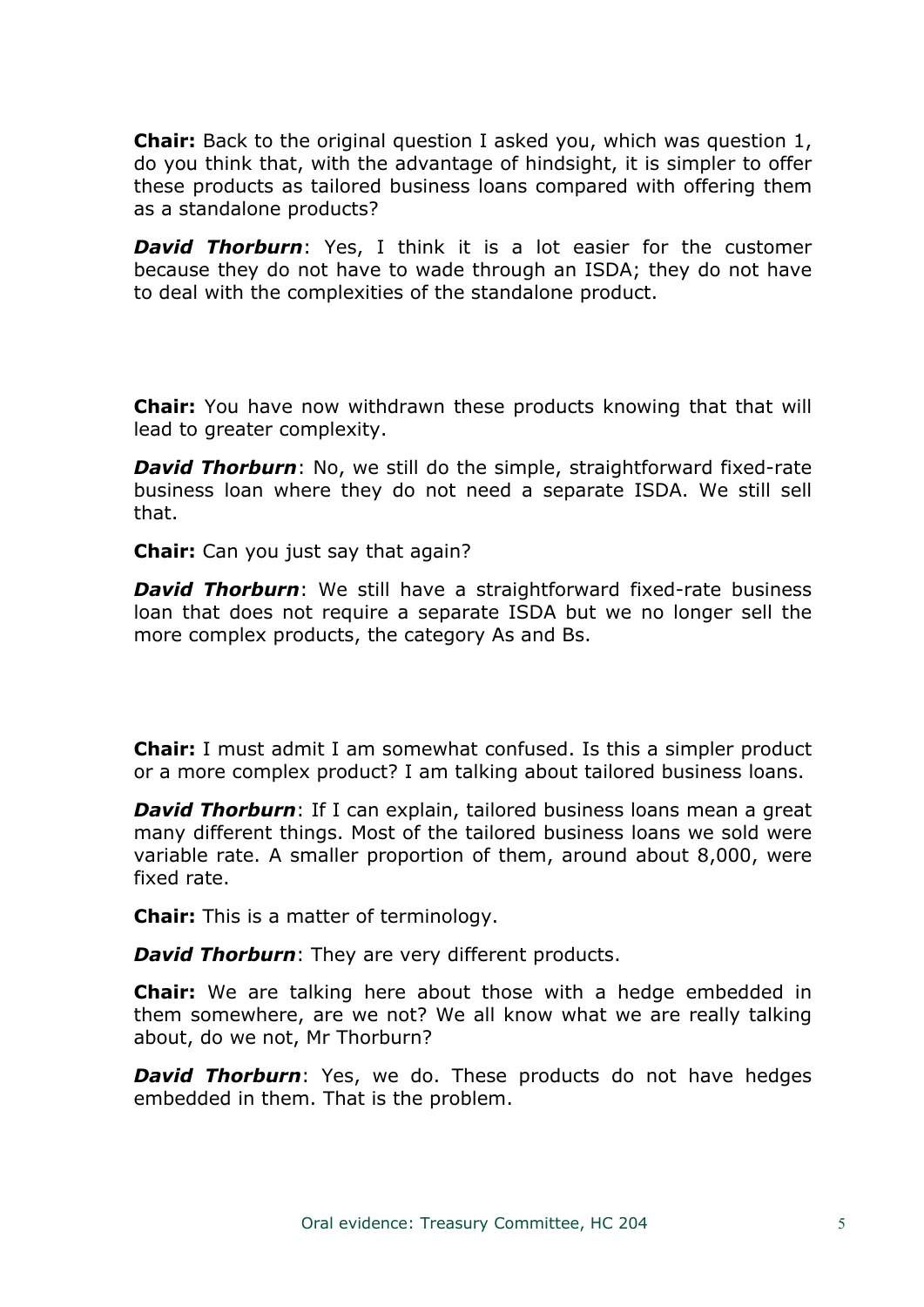**Chair:** Let us just concentrate on that. Can you give me the answer to that question? Are you now offering more complex products than you were?

*David Thorburn*: No.

**Chair:** You are offering simpler products as it were?

*David Thorburn*: Yes.

**Chair:** Are you offering products with the swap embedded or separated out?

*David Thorburn*: There is no individual swap associated with these loans. It goes into a portfolio that our parent company manages, hedged in its own balance sheet.

**Chair:** Are you offering hedging embedded as part of the loan or separated out?

*David Thorburn*: There is no individual hedge. I am not trying to avoid your question; I am trying to be precise in my answer to your question.

There is no individual embedded swap in any of these loans. The swaps are aggregated by a parent company as part of the broader balancesheet management activities and funding.

**Chair:** We understand that but to the customer he is facing a product that may cost him money, is he not?

*David Thorburn:* Only in certain circumstances. If there is a break cost, yes.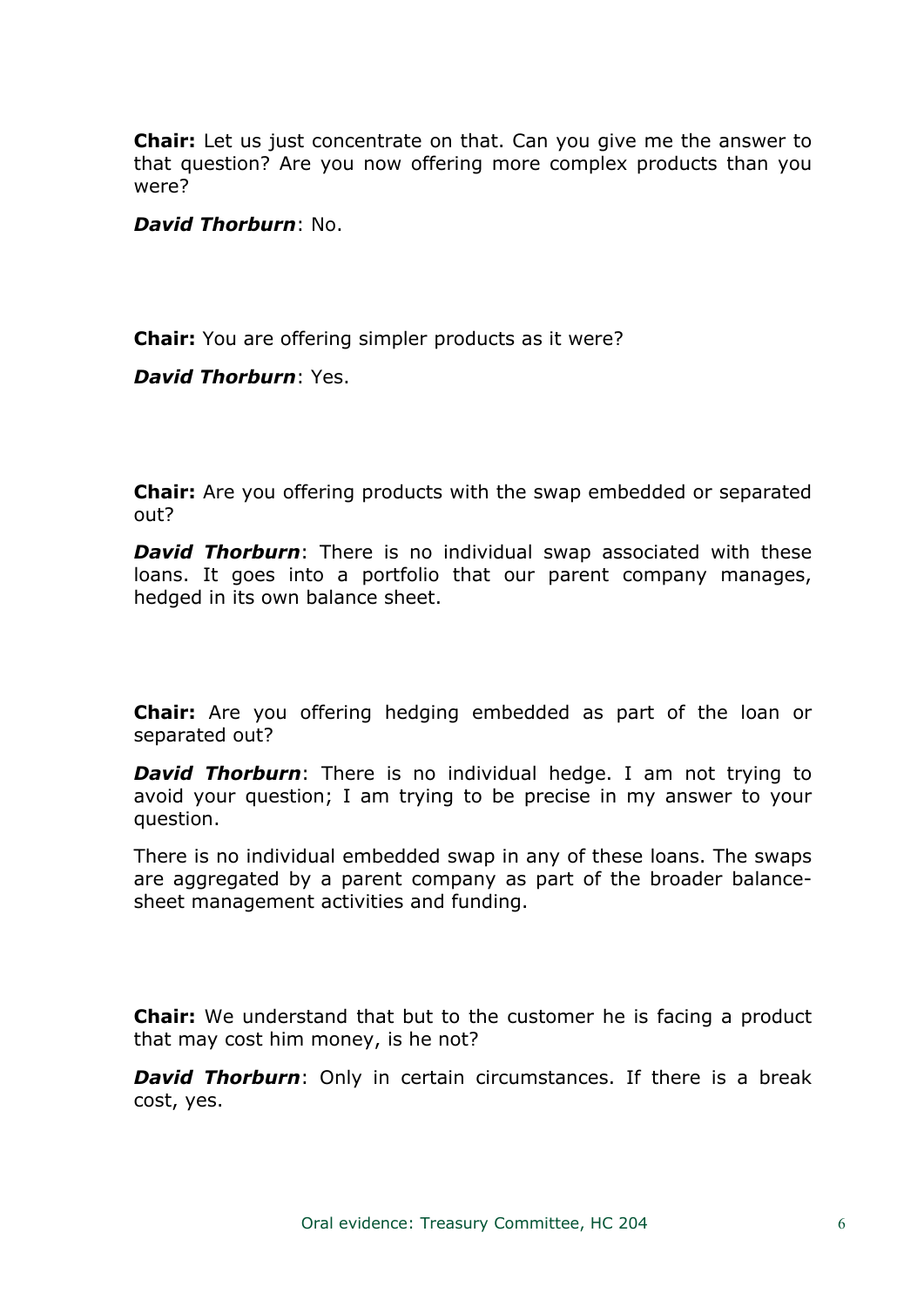**Chair:** He needs to know what the terms are and you have told us at the beginning that those terms were simpler, were better understood by a customer, when packaged together as part of the loan deal.

#### *David Thorburn*: Yes.

**Chair:** But you are now telling us that you have stopped selling these because you think they are complex.

*David Thorburn*: What I am saying to you is that the complex products were of the nature of structured collars, or individual collars, and are no longer sold. We still sell a straightforward fixed-rate loan. That is the distinction.

**Chair:** All right, I am going to move questioning on but I think there will be more exploration of this from colleagues.

**John Thurso:** Can I just follow on from some of the Chairman's questions and start first by asking about TBLs? For the purposes of my questions I am referring to the TBLs that are fixed rate that you have hedged out otherwise, so they have a break cost at the end if interest has gone the wrong way. I will use the phrase TBLs with that definition if I may.

When were these products first thought up and why were they brought out for sale?

*David Thorburn*: They were introduced in 2001 and as I mentioned earlier the wholesale division of our parent company was used to providing hedging instruments to corporate customers globally and felt at the time there was demand among the SMEs to access fixed-rate products and some of the other categories that we talked about earlier. It devised a way of hedging its interest rate risk and then providing these individual loans to SMEs. It was a commercial endeavour. It was to expand its customer base and provide a service to customers.

**John Thurso:** It would be fair to say therefore that this was a product that was driven by your parent, NAB, which had come up with it and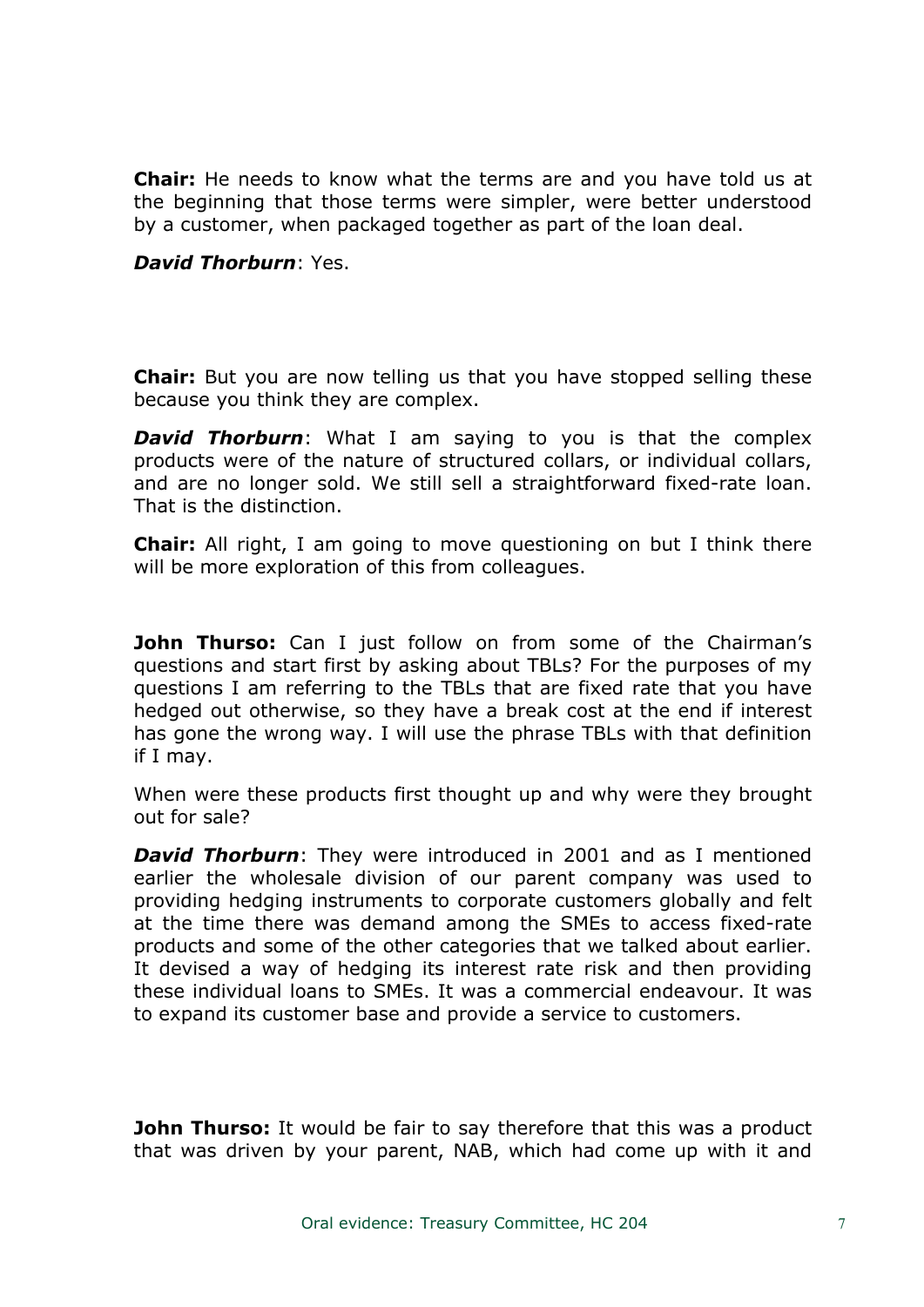said, "Hey, you guys, this is something we think is good. You should be going out and selling it".

*David Thorburn*: That is correct.

**John Thurso:** In their treasury department, that would be a pretty lucrative and profitable product to have created.

*David Thorburn*: I would imagine it was for a time, yes.

**John Thurso:** So the motivation for the bank would be, "This is offering something for customers but this is a highly lucrative form of business and if we can push quite a lot of this, we will make more money"?

**David Thorburn**: It was an opportunity for a parent company with subsidiaries that did not have that degree of sophistication to make that available to its customer base and therefore our business grew in the UK on the back of that.

**John Thurso:** Who was the target customer in the UK?

*David Thorburn*: It was quite a broad range. It was anybody who wished to borrow initially over half a million pounds and latterly it came down to about quarter of a million pounds. It was a very broad range of SMEs.

**John Thurso:** If we look at SMEs these are people with very, very limited financial sophistication—you would accept that I am sure?

*David Thorburn*: Yes.

**John Thurso:** How was the sales process conducted with those target clients? What was said to them about the product they were being offered and encouraged to buy?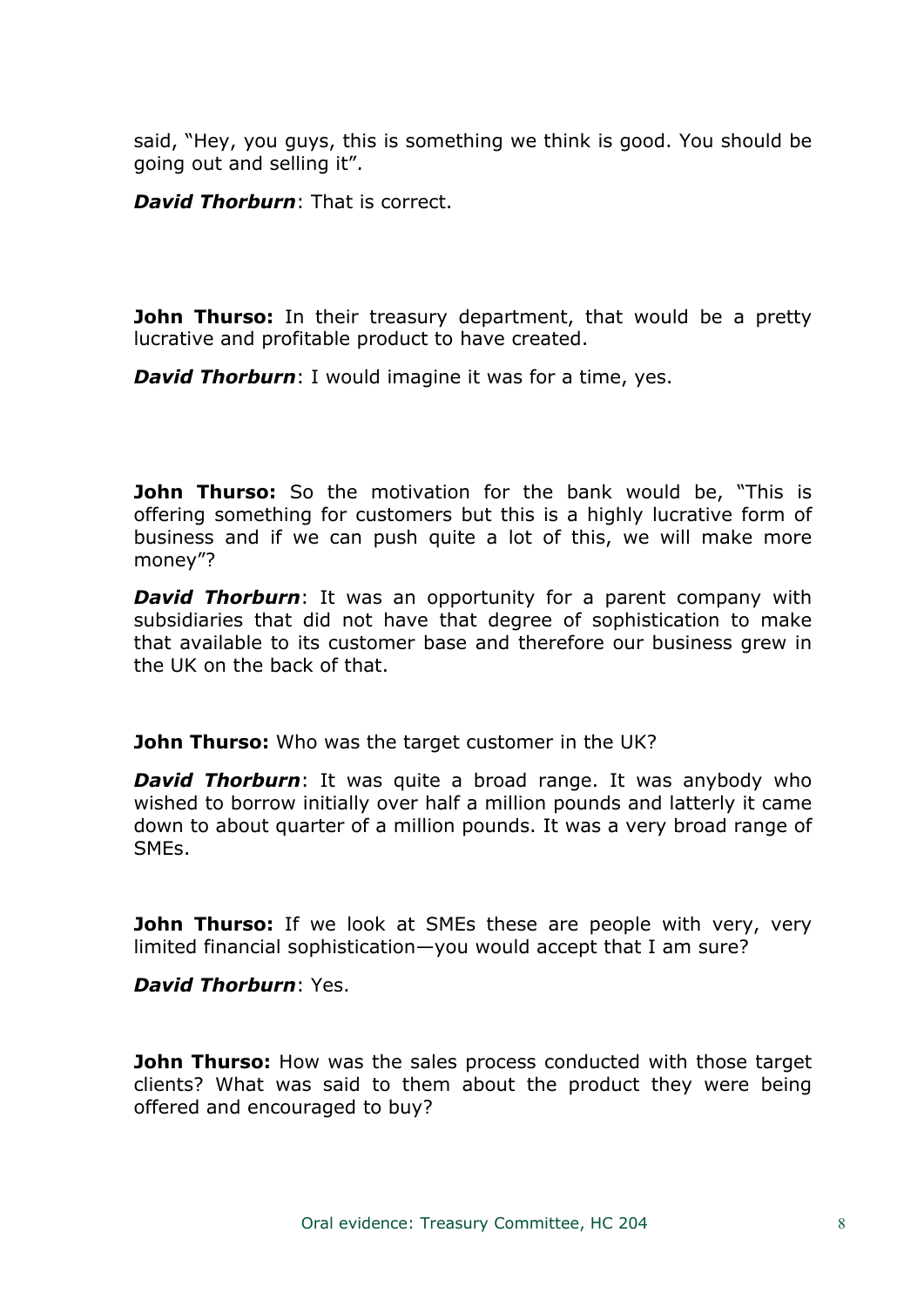*David Thorburn*: There were a number of different components to the sales process. It would involve the relationship manager initially in discussion with the customer about lending opportunities, talking about the various risks that the customer might face including interest rate risks and introducing the concept of these products.

If the customer was interested in that, a representative from our parent company would come to a subsequent meeting, explain the range of products, explain the features of them and also issues such as break costs.

If the customer was interested, a strategy paper would then be prepared and submitted by the representative of our parent company, which set this out in more detail and gave a range of options but did not point to one. They did not recommend one. They gave a range of usually three options. There was usually a meeting and a further discussion at that point around the products. If the customer was interested in going further, it would become an offer letter normally, which again would include a separate flyer which set out the nature of the products and had an explanation of break costs. The final stage in the process, if the customer signed the facility letter—sorry, there were two more stages. One is that on the way through, we would say to the customer that they should take independent advice before they entered into these products. That was another part of the process. Then finally before the transaction was committed, there would be a phone call to either the representative or another representative of our parent company who would remind them of the risks of the break costs before they committed to the transaction. That is the normal process.

**John Thurso:** Just to unpick that, the first point is that the relationship manager would depend on assistance in the form of treasury, which implies that it is something of reasonable complexity. It is not something the relationship manager would normally deal with so you get the expert in.

*David Thorburn*: There is an element of that but it was to make sure the process was properly controlled and adhered to. That is all these people did, the representatives of our parent company. They were trained to sell this product range. They were regulated.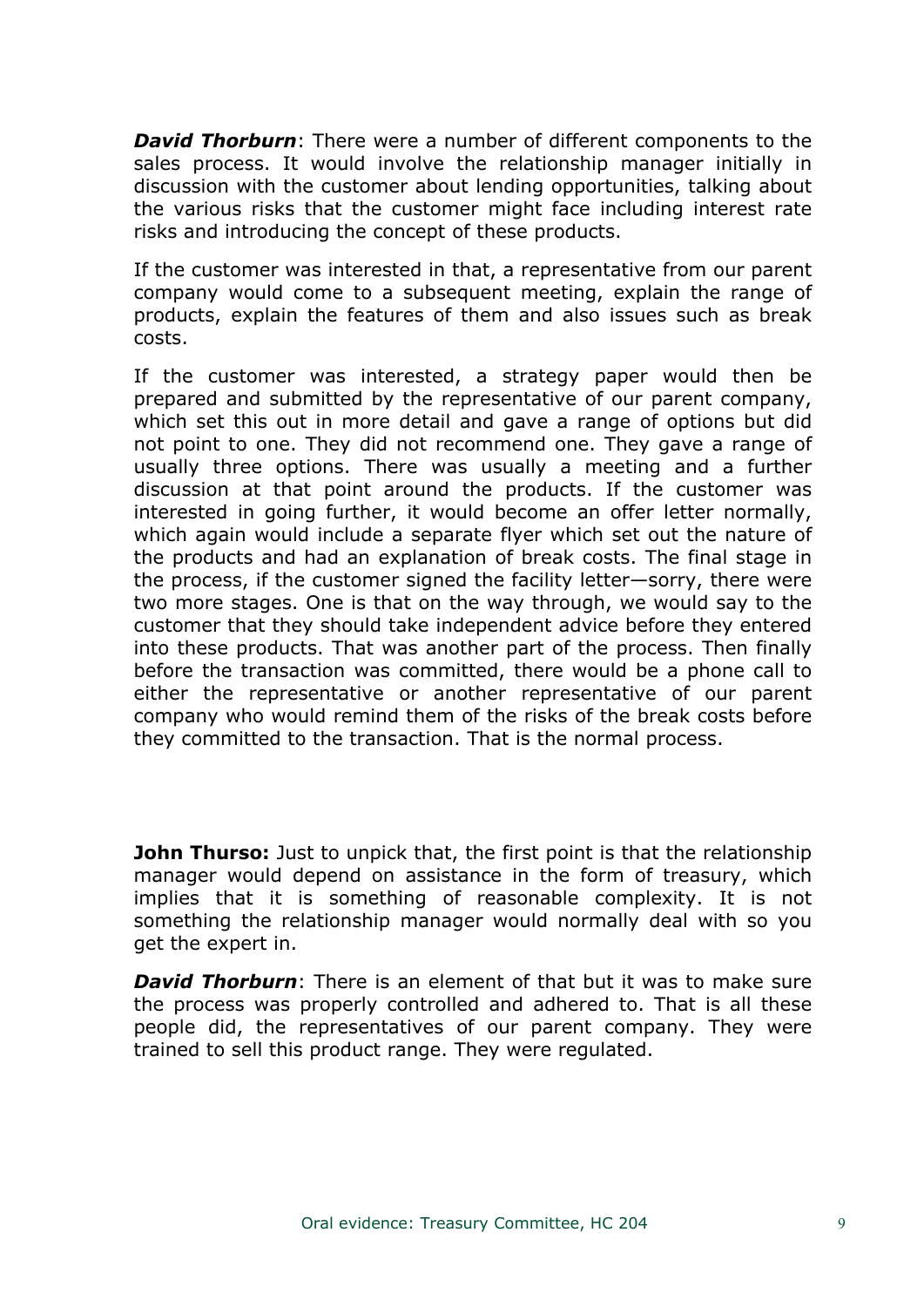**John Thurso:** It was of sufficient importance that the normal relationship manager who might do your overdraft and your straightforward loan unassisted would want to be assisted by head office in the process of administering this sale.

*David Thorburn*: Yes that is particularly so because if you look at the full range of the tailored business loans, a subset of them were things like structured collars or collars. They are complicated, and they are beyond the ability of the relationship manager.

**John Thurso:** You would then go through the process that you have described with quite a lot of paperwork. We have agreed that these are pretty unsophisticated people so effectively they were receiving pretty full-on advice from the bank as to what might be best for their business.

*David Thorburn*: With the benefit of hindsight it was not good enough for structured collars, so we accept that fully. We regret that and have learned from that. But there was a really sincere attempt here to design a process with various break points and a recommendation of independent advice so that the customer had time to assimilate it and would understand what they were getting into.

**John Thurso:** In evidence to us a lot of people have stated they felt they were being advised by the bank and this was the best thing to do. Would you accept that most of these people felt they were being advised as to what was the appropriate course of action?

**David Thorburn:** My colleague, Ms Crosbie might like to come in because she is leading our work in the redressing programme, but some people have crossed that line—we can see from the correspondence, our staff have done that—and where they do, that is unacceptable and we will remediate it.

*Debbie Crosbie*: Yes, it might be helpful to make you aware that over that period, the 13-year period we are discussing, there were just over 8,300 loans, fixed-rate loans, the ones that you have focused on, sold. To date we have received 550 complaints about the sales process and on most occasions, we believe when we examine the case file the sale was conducted in a manner that was I think entirely fine. We absolutely accept though that there were a number of occasions where, because of the interest rate environment that we found ourselves in, the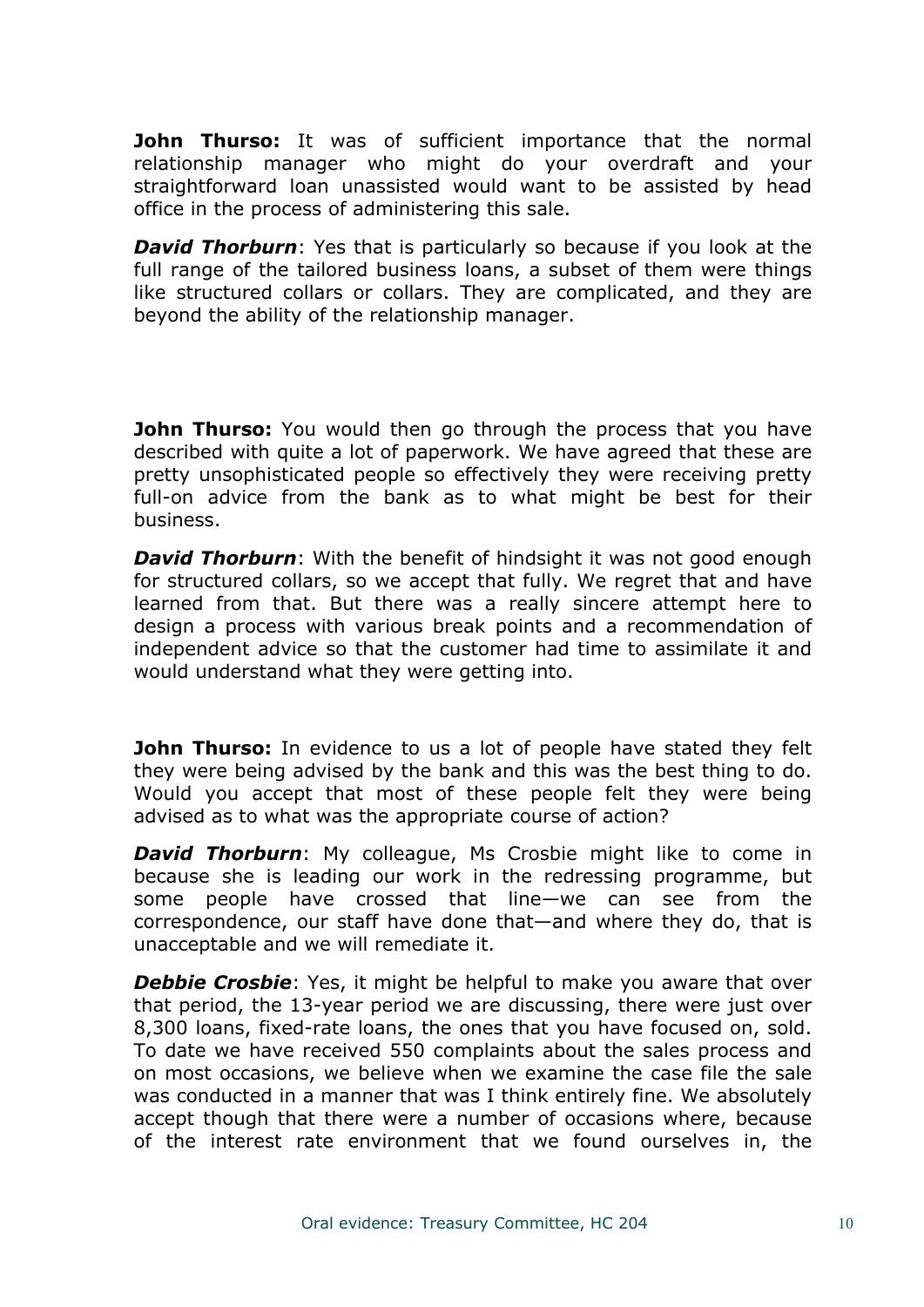customers did not anticipate the magnitude of those break costs and that is why we have set up this specific review. Where customers feel that is the case, we have absolutely encouraged them to come and talk to us and we will make sure that if we find that to be the case we will put that right for them.

**John Thurso:** I think some of my colleagues will follow up on that with you but let me ask you this, and I will ask it of either of you: do you feel that Clydesdale or Yorkshire encouraged any pressure for sales to be made given that these are lucrative products as we have established. We are talking about pre-crash. Was there pressure put on managers to sell these products as opposed to other products?

*David Thorburn*: If I look back to that time, it was a period where the organisation was trying to grow quite fast, expanding into the south. There was a lot of organisational focus on doing more business with existing customers, attracting new customers, so to that extent, yes. It was an environment of growth and in the tailored business-loan product we felt that we had something that, because of its relative simplicity, was a bit different from some of the other banks. Therefore we put quite a lot of emphasis on introducing this service to customers. It should not have gone beyond that to anything associated with a pressurised sales environment. Sometimes staff overstepped the mark and when we find evidence of that, we will fix it for the customer. That is kind of a long answer but I just want to be open with you. It was a time of growth and we did focus on the product but it should never have crossed the line into being a pressurised sale from a customer perspective.

**John Thurso:** You are saying in effect that it was a good product in which you had faith?

# *David Thorburn*: Yes.

**John Thurso:** You were in a competitive situation as a slightly challenger bank to win more?

# *David Thorburn*: Yes.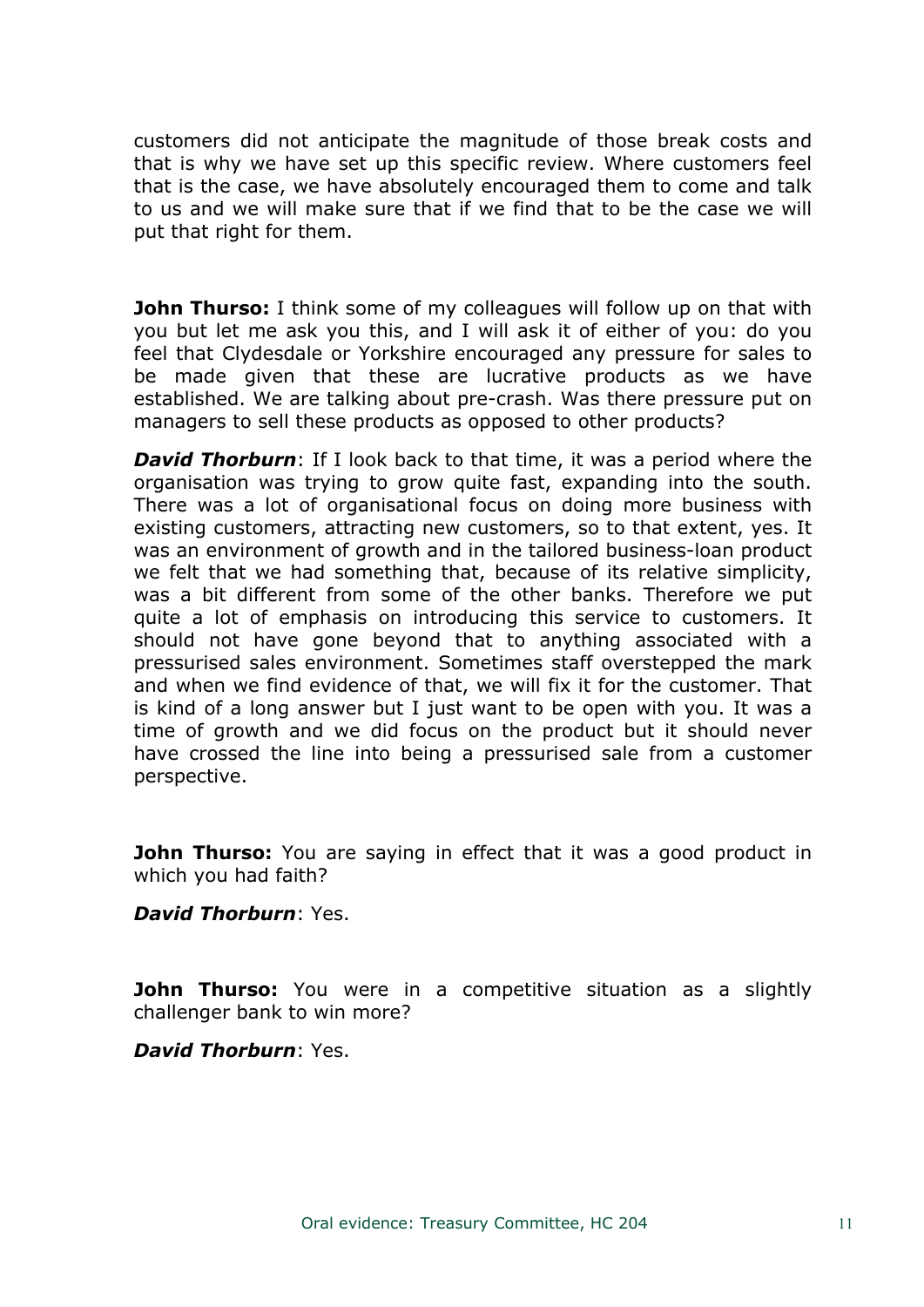**John Thurso:** You had a higher cost of capital because of the regulatory questions that we talked about before so there was quite a lot of perfectly understandable management emphasis on having strong targets for selling these products, believing them to be appropriate for the businesses. That would be a fair characterisation?

*David Thorburn*: Yes, I think so.

**John Thurso:** Do you believe now looking back on it that that process had sufficient checks and balances to ensure that the people making the sale genuinely made sure that the people purchasing the products understood the potential risks they were taking on?

*David Thorburn*: I think the heart of the matter here in what went wrong—and of course there are some individual behavioural aspects that are not acceptable as well—the key driver of most of the customer detriment here, which we very much regret and we will make redress to customers, is the more complex products. It is the structured collars. About 25% of the more complex tailored business loans we sold were structured collars and they were to SMEs where we now know people did not understand and we are in the process of putting that right. That is the key thing that stands out from this whole exercise for us and something we really regret.

**John Thurso:** A number of customers have written to this Committee both as part of NAB support group and individually, and I just pick three.

One says, "My Clydesdale business manager approached us with two treasury officials and advised it was in our best interest to assess our floating rate as bank interest rates were bound to rise, be better protected to fix all our loans. They bombarded us with phone calls, pushing like American salesman down on one knee".

Another said, "The main issue is that in 2009 the bank forced us into transferring a large proportion of the variable-rate loans we had on to three fixed-rate TLBs".

The third one is, "I think there has been clear deceit on their part, particularly with Clydesdale, in terms of what they said to me and what was delivered".

That is just a selection. That is pretty damning. Do you not think it would be better to have a full scale review of that sales process to ensure that the many customers out there who are complaining feel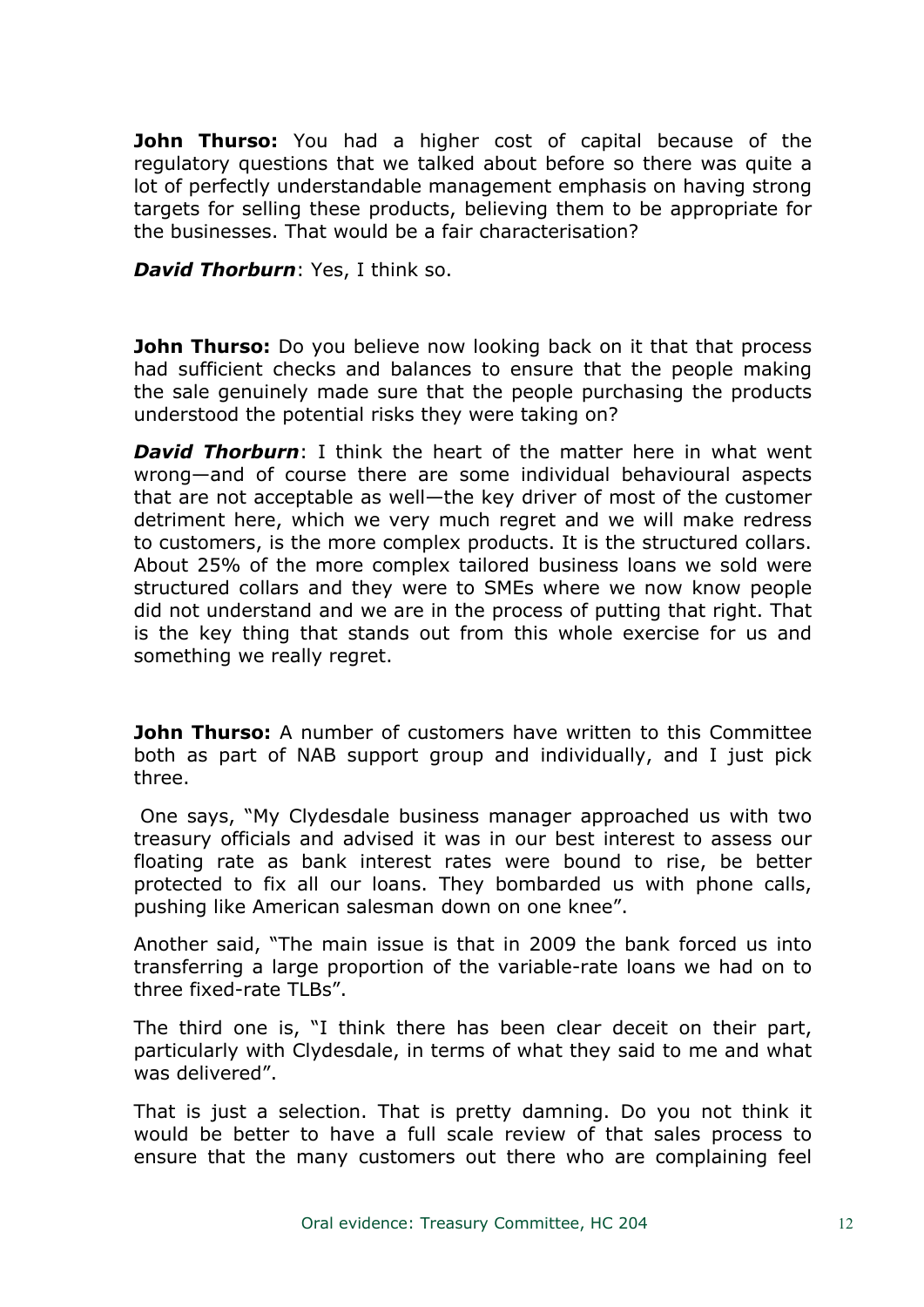there is a real form of redress in the same way that the FCA are doing for the plain vanilla products?

*David Thorburn*: Those are unforgivable, those situations that occurred, and you have to take customer testimony on face value. That is unforgivable and has to be fixed and put right.

What we have found as we have gone through several thousand files with the interest-rate hedging product review and the voluntary review we are doing of the more complex tailored business loans—and we are going through these very thoroughly in accordance with the FCA's guidelines—is that there are some exceptions like that but that kind of behaviour is not widespread, I think it is fair to say. In the main, people were responsible and stuck to the process. Where we found people did not stick to the process that is unacceptable and needs to be sorted out. That has been our finding to date. We are still going through the tailored business loan review. If we find more and more examples of that, we will need to reconsider.

**Chair:** Martin Wheatley has said in evidence, and I am quoting, "A customer who has taken out a loan with an embedded interest-rate hedging product" that is a swap, "may be faced with exactly the same repayment features and exactly the same break costs as a swap". If it behaves like an elephant, looks like an elephant, is it not an elephant?

*David Thorburn:* You are right because the thing that matters here is the impact on the customer really, whether or not the swap is embedded.

**Chair:** For all practical purposes from the customer's perspective this is a swap, this is it not?

*David Thorburn:* You could regard it as that. The problem from the customer's—

**Chair:** Could you regard it as anything else but a swap?

# *David Thorburn*: Pardon?

**Chair:** Could you regard it as anything else but a swap?

*David Thorburn*: It is a bit of an academic exercise really because it is the impact on the customer that matters. That is why we have a voluntary review of tailored business loans—which are not regulated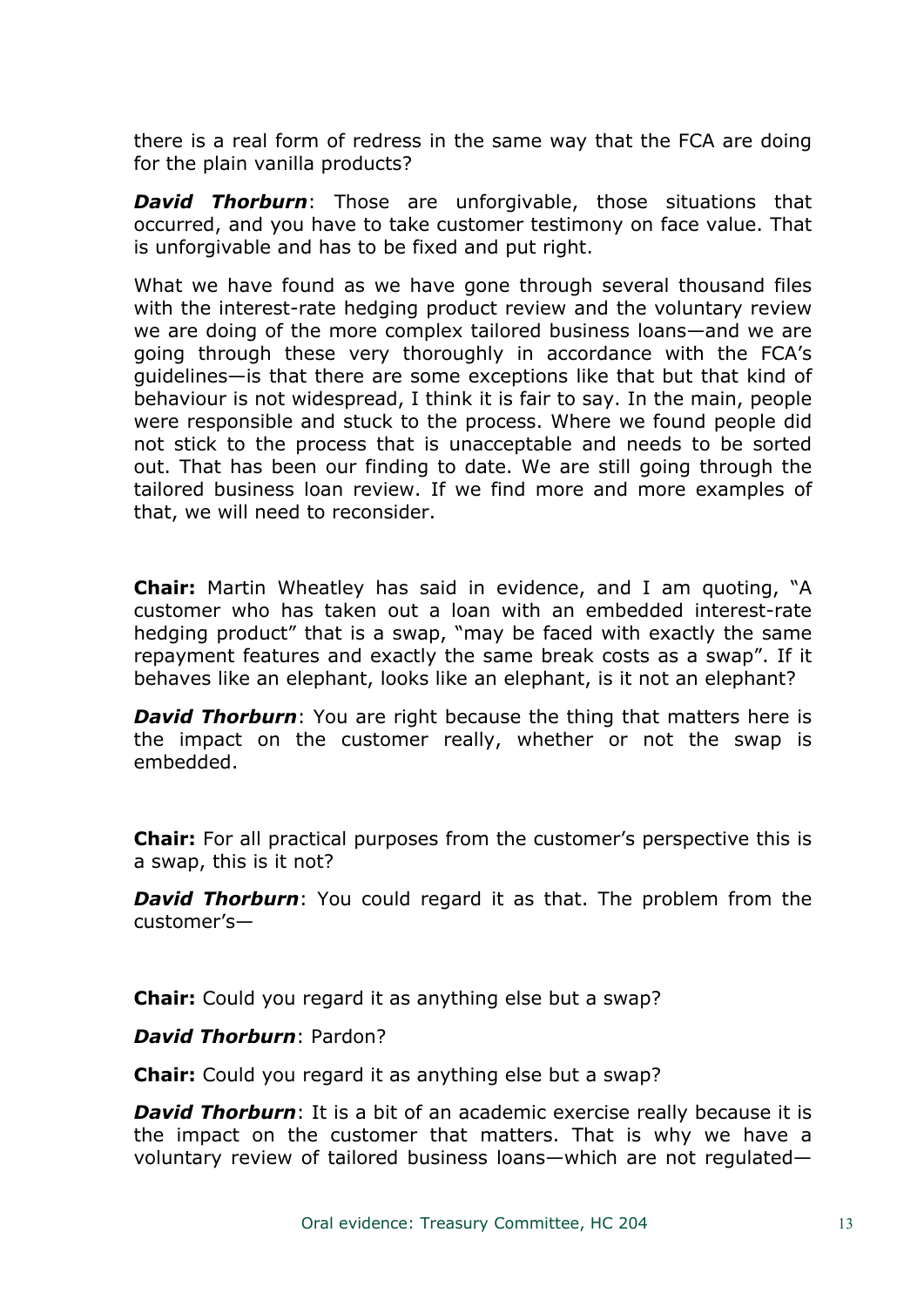which mirrors the interest rate hedging product review because we do not want to hide something like that.

**Chair:** I do not think it is an academic issue, but if it is, it is one that the Committee will probably want to pursue. I suppose occasionally we have to get into academic issues as well.

From the customer's perspective is this a swap or not?

*David Thorburn*: It is not a swap but it has many of the effects of a swap.

**Chair:** Martin Wheatley is saying it has; "may be faced with exactly the same… features… as a swap". Do you agree with that?

*David Thorburn*: In terms of break costs, potentially that is correct.

**Chair:** Why did you say to me in evidence a moment ago tailored business loans do not contain a swap?

*David Thorburn*: Because they do not have an embedded swap, a mirror-image swap, that we have used to create the product. They are in a broad portfolio of aggregated hedging.

**Chair:** It is true that they are aggregated up, they always are, but that, to be frank, is somewhat misleading, is it not, as evidence?

*David Thorburn*: No, there is no intention to mislead at all. Our concern in all of this is that regardless of how NAB hedged its interestrate risk position, it is the impact on the customer that matters. When a customer does not understand the break costs, that is our concern here, not if it was engineered.

**Chair:** If a customer got as far as grasping any of this and he asked a simple question, "Am I getting a swap here?" was your bank answering yes or no?

*David Thorburn*: I am speculating, I do not know whether that question was asked and what people would say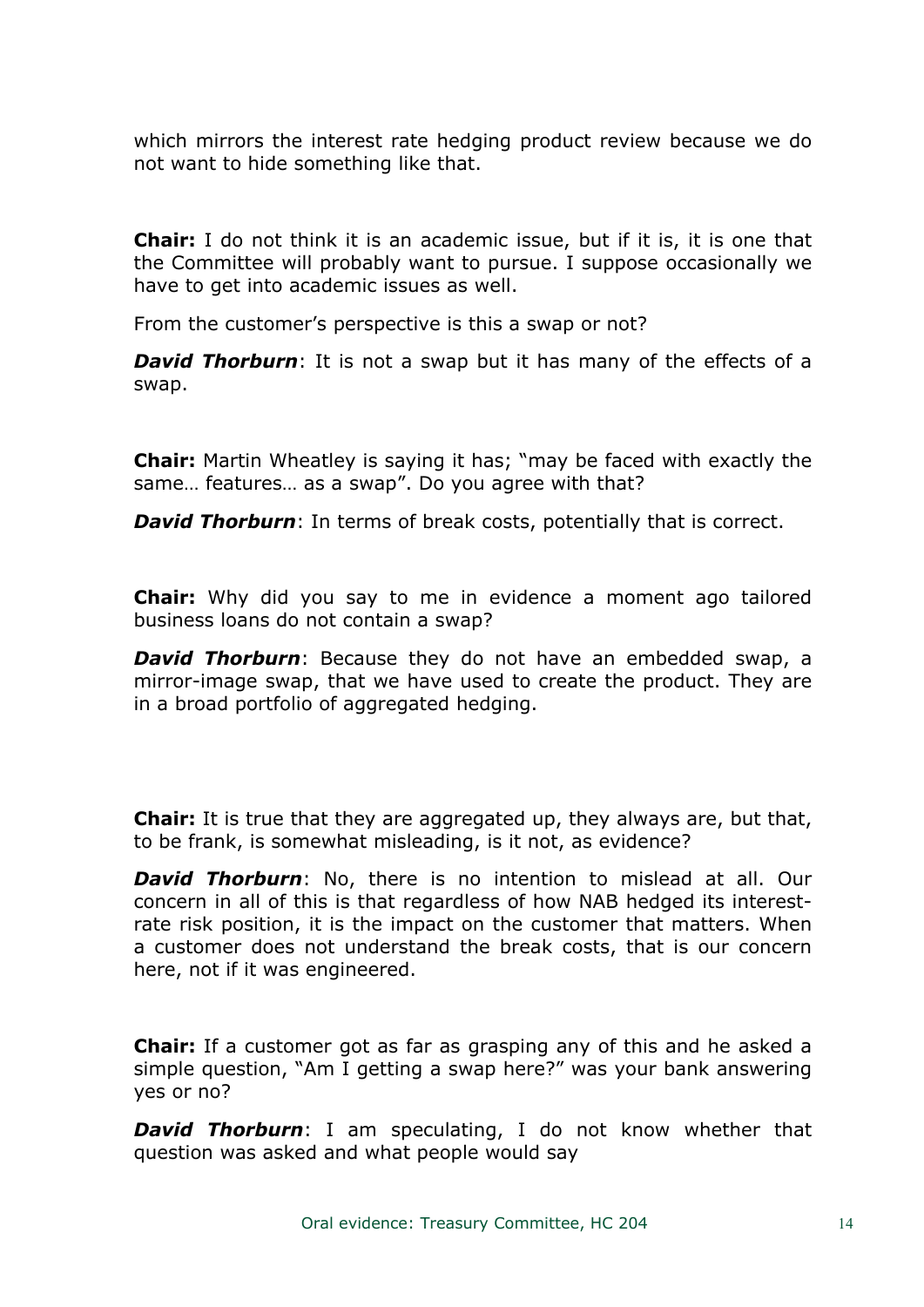**Chair:** What do you think the correct answer should be?

*David Thorburn*: I think the correct answer should be, "You are getting a tailored business loan that gives you certainty of interest over that period of time but has break costs associated with it".

**Chair:** If I may say so that reply sounds like a bit of a hedge.

**Steve Baker:** Ms Crosbie, you mentioned in passing that the magnitude of the break costs was a consequence of the interest environment. Could you just briefly explain how?

**Debbie Crosbie**: Yes. The question was referring to our fixed-rate business loans and our fixed-rate tailored business loans operate in a way whereby when the customers agreed the deal with the bank, the payment does not change. It is an agreed payment for a fixed duration which is why we believe these products are more simple than the more complex ones that you were referring to. When the customer decides that they want to terminate the contract early, what we look at is the difference between the interest rate that is prevailing at the moment and when the interest rate was set, and for the remaining period of time, the customer is charged the difference effectively of those interest rates.

**Steve Baker:** Is it the case that monetary policy has directly exaggerated the height of these break costs?

*Debbie Crosbie*: I think what you can absolutely see is that because we have had an interest rate fall and it has stayed very, very low for very long periods, for customers who bought into these contracts when interest rates were 4.5% to 5%, what you can see is a level of magnitude of course that I do not think that customers could reasonably have anticipated.

**Steve Baker:** I think we can look forward to raising that with Government.

**Mr Newmark:** I am fascinated with your title, Debbie. It looks like something created in the BBC's W1A: Executive Director, Customer Trust and Confidence.

*Debbie Crosbie*: Yes.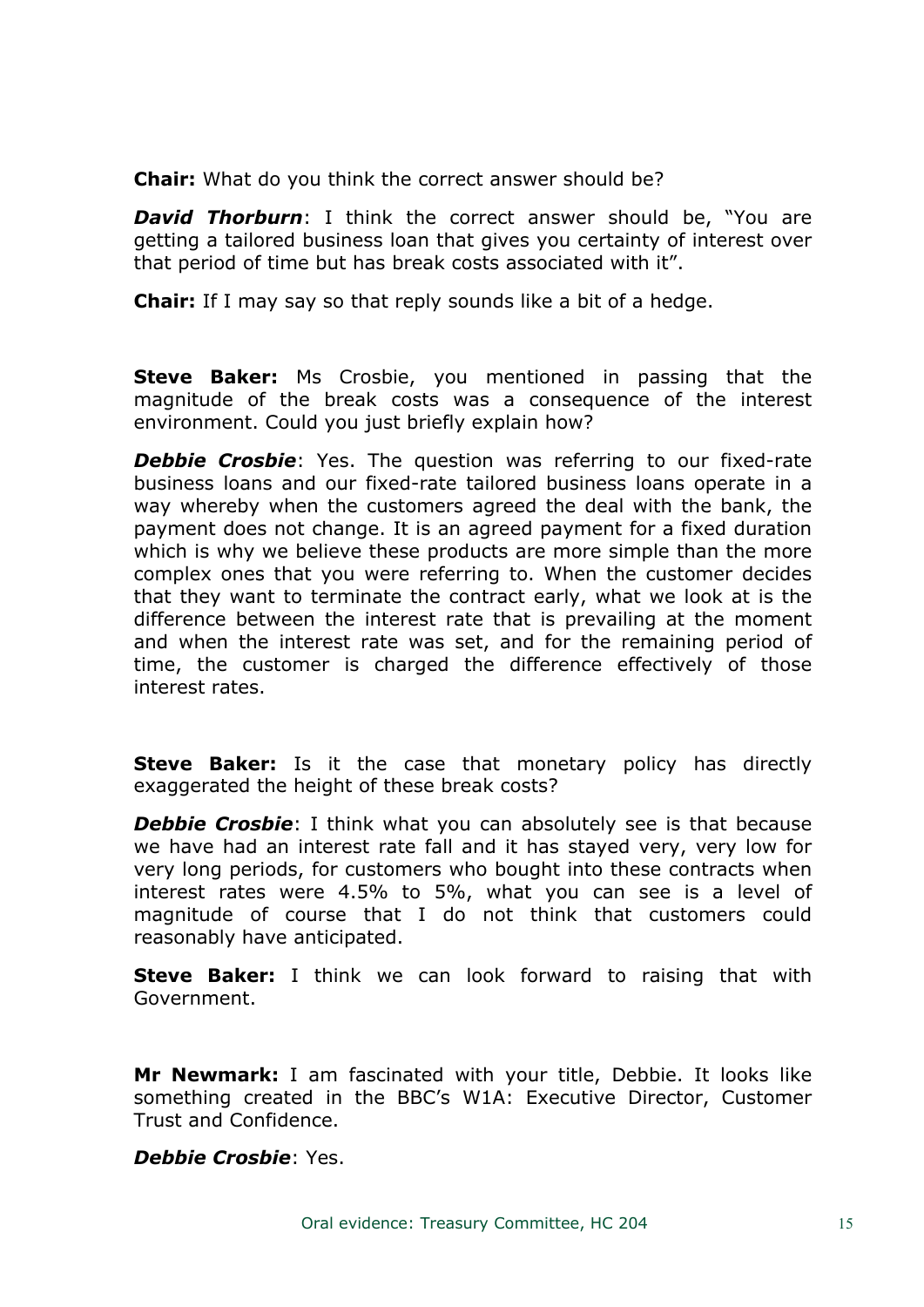**Mr Newmark:** Why do you think your institution decided to create a particular title called Executive Director of Customer Trust and Confidence? What led to that? I have not seen another bank around that has created that title.

*Debbie Crosbie*: I think there are two aspects that are important in my job. David has already outlined that there is no doubt that there are things that have happened in the past that the bank regrets. We are committed to putting those right. My division is responsible for making sure that where things have gone wrong we look at why they went wrong and how we make sure we avoid those problems in the future.

Second, we absolutely recognise that the industry needs to rebuild customer trust and confidence. I do not think that is a simple thing to do and I think you have to have very focused effort and David has created a division for that. I am a board director. I report to the board every month on what we are doing to make things simpler and more straightforward for customers, and it is to create that focus around that.

**Mr Newmark:** So the title came about because there was a recognition there was a problem, right?

**Debbie Crosbie**: I think we recognised the banking industry has a lot to do to repair its reputation and we believe we are an important part of that.

**Mr Newmark:** David, I may be flogging a dead horse here but I am really fascinated by this.

What is the difference between the break-cost calculation of a standalone fixed-rate interest-rate hedging product and a fixed-rate tailored business loan because there seems to be some sort of difference between the two?

*David Thorburn*: No, there is no difference. They are one and the same.

**Mr Newmark:** There is no difference? There seems to be from some of the calculations that I have seen. You are saying that the break cost for both should be identical.

#### *David Thorburn*: Yes.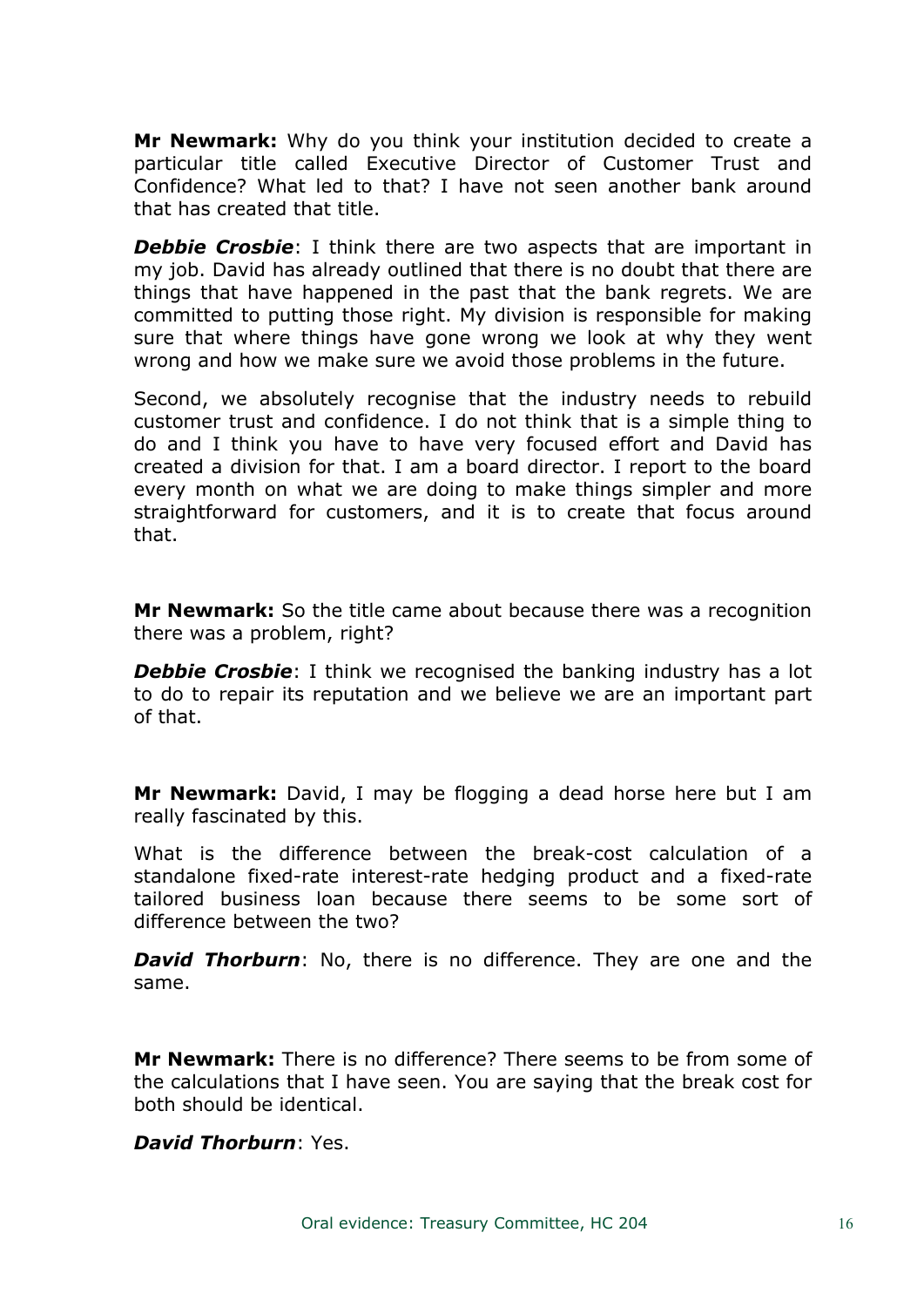**Mr Newmark:** If there are cases in which they are not, that should give rise to concern.

*David Thorburn*: As long as it is for the same loan for the same duration broken at the same point in time and entered into at the same point in time it should be the same.

**Mr Newmark:** Okay. The FCA director of supervision, Clive Adamson, said that if there was no understanding of break costs given to the customer and if there was a poor disclosure of exit costs then it was highly likely there would be a mis-sale. Would you agree with that statement?

*David Thorburn*: Yes, I think it would, yes.

**Mr Newmark:** Then how did Clydesdale ensure customers understood the potential scale of break costs involved with these tailored business loans?

*David Thorburn*: It was the process I described to Mr Thurso earlier on. I am happy to repeat it if you like, but various interactions with the treasury salesperson; strategy papers; a flyer that set out the nature of the products. I gave a worked example of the break-cost process.

**Mr Newmark:** I say this because I have a quote here. Again, I am trying to understand this. Did your sales team understand the potential size of the break costs involved because they are the people who are at the front end of what seemed to be a lot of the problems with these tailored business loans?

*David Thorburn*: Yes, they did and they were able to give worked examples.

Where this went wrong and where we did not foresee potentially the scale of break costs was in a situation where interest rates fell sharply from a relative high to a historic low and stayed there for a long period of time. That exaggerates the break costs required for customers caught at that moment in time.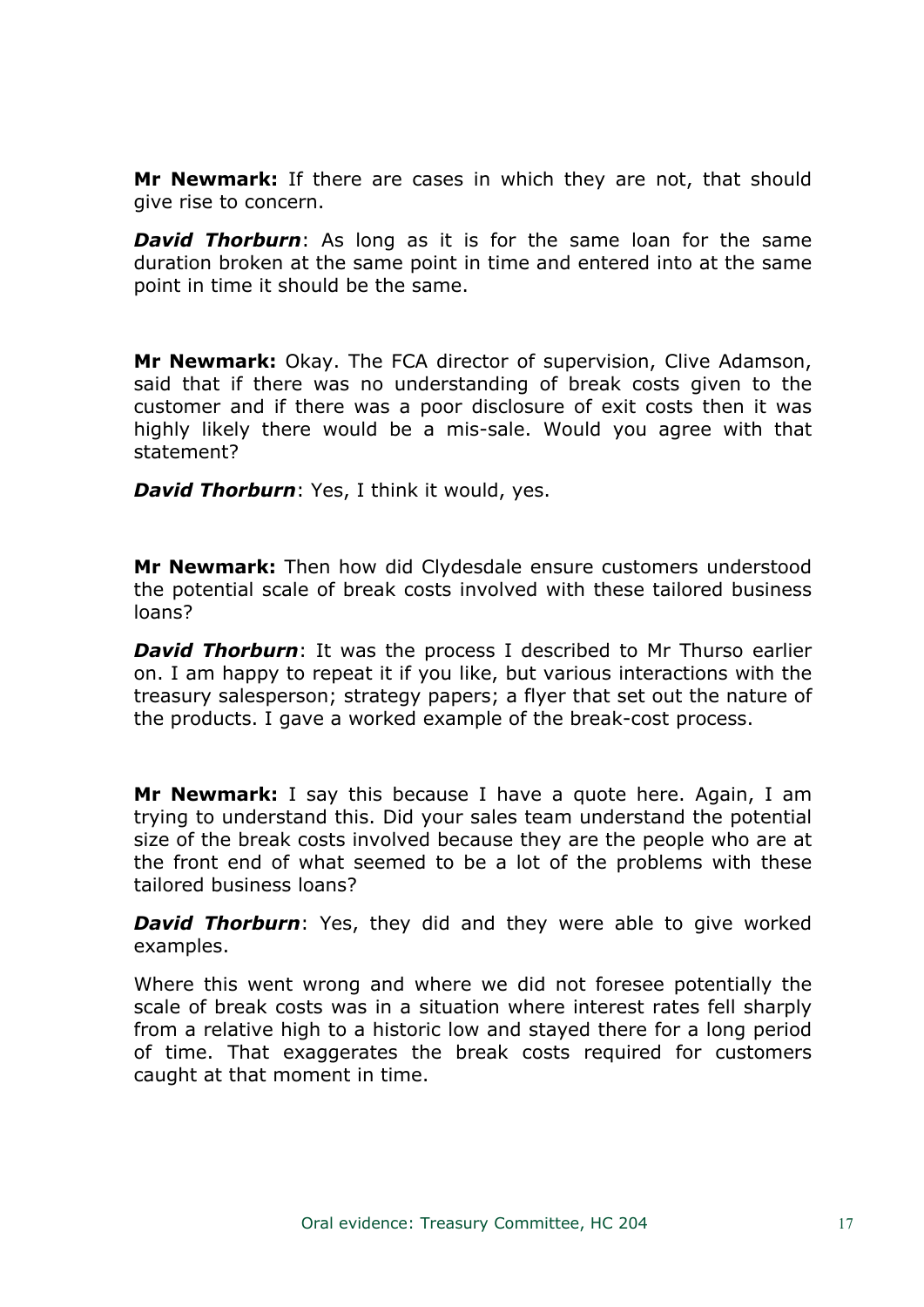**Mr Newmark:** You are saying that they did understand what they were selling.

*David Thorburn*: Yes, they did, but no one foresaw that interest rate movement that exaggerated the break costs.

**Mr Newmark:** A property developer wrote to the Committee saying, "In breaking news to me my relationship manager was visibly stunned by the magnitude of the break cost and evidently had fully not understood what he had been involved in selling to me a year earlier". Does that surprise you?

*David Thorburn*: It must have been one of the examples I am talking about. In normal circumstances the break costs were relatively predictable on a normal interest rate cycle. When the emergency rate was brought into place and held for a long time, all of a sudden everybody was surprised at the scale of the break costs. I am sure that is why that relationship manager reacted that way.

**Mr Newmark:** Looking forward, Debbie, with the role that you have now, do you think that you have effectively fixed the problem on two sides, first of all with respect to giving satisfactory redress to your customers so that they have confidence in the institution?

Second, whether it is this particular instrument that we are talking about or a new instrument—because people are always trying to come up with instruments to protect customers from volatility, which I assume what this was about, but end up hurting a number of people there was a lot of mis-selling of swaps—not just by your institution but just generally in the industry—and these customers are not sophisticated people. These are people who are running ordinary, small businesses on the whole and it ended up destroying what were otherwise very healthy businesses. Do you think institutionally at least you guys now have it right so that this really could never happen again, on the redress side and then going forward?

**Debbie Crosbie:** Yes. First, on the redress side, David has already outlined that we are fully participating in the FCA review. He has also outlined that voluntarily we have opted in our complex TBLs and they are governed and redressed in exactly the same way as the FCA's formal review. We deal with the independent review and the skilled person in the same way so we believe that with the external perspective we absolutely can make sure that customers get fairredress outcomes.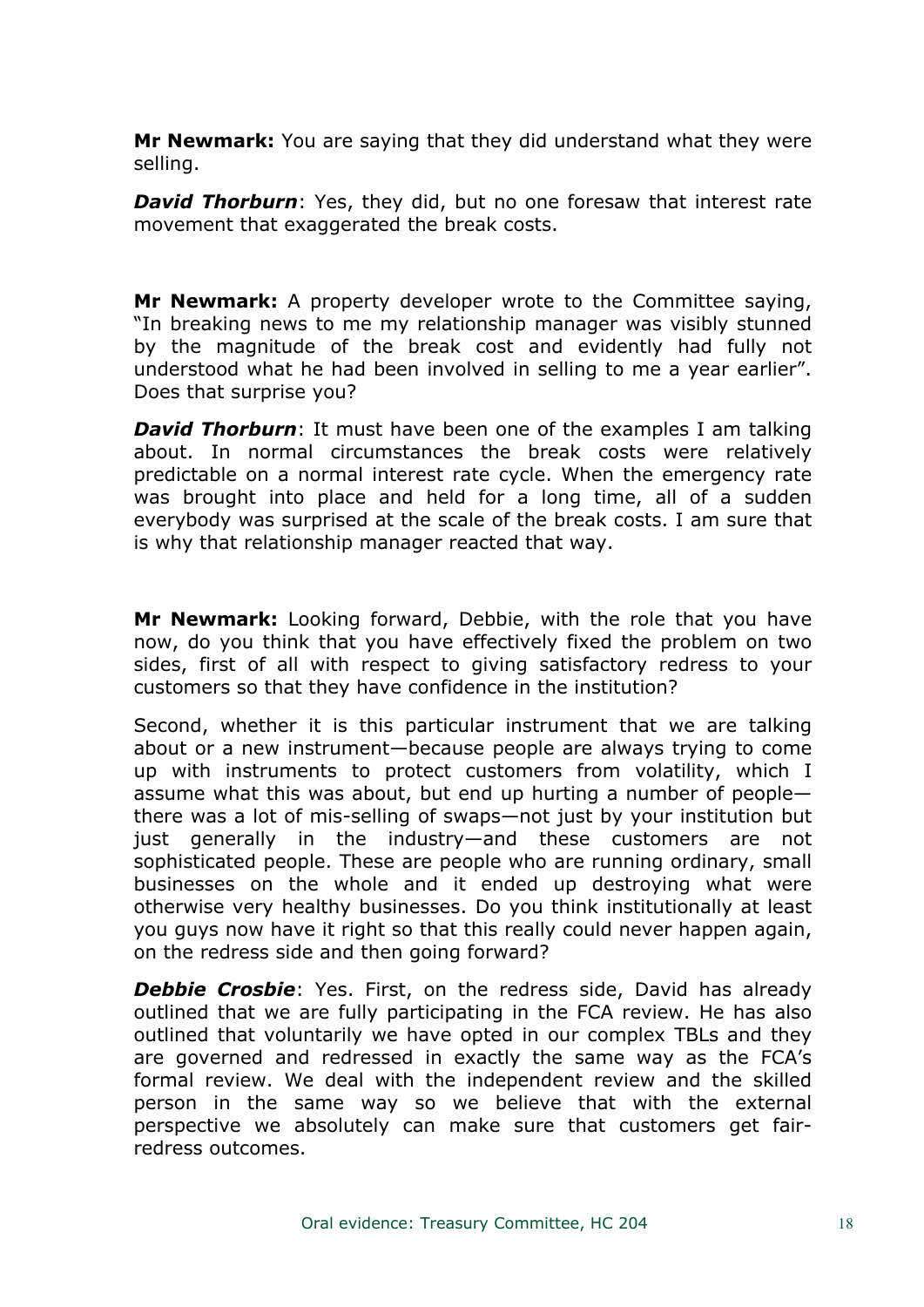On the fixed-rate loans, to which Mr Thurso referred, we have also undertaken a review of our past complaints. I have said we have about 550 past complaints. We are well advanced in reviewing those complaints. Yet again I would say if any other customer has a problem we are very happy to look at that on a case-by-case basis. In terms of redress we think we are very well advanced and we think we have a fair process.

The other thing I would add is that the redress programme that we are running for fixed rates has been fully informed by any adjudications we have had from FOS and we have made sure that our processes line up with what FOS expects us to do.

Looking forward we have also undertaken a pretty sizeable review of the sales process. We absolutely accept, and we regret, that there are a number of customers who have been less sophisticated and have not been able to properly understand those more sophisticated products which is why we no longer sell them.

You have talked about the break costs. Again we understand that customers want to have more certainty in the process so while it will present more risk to the bank we are looking at introducing a cap on our break costs to make sure that while customers are in the position—

**Mr Newmark:** Sorry to interrupt. The cap is fine. The problem seemed to be a lack of transparency and clarity to the customers so they understood that if there was a break this is the potential cost to you, and spelling it out really clearly rather than it being hidden in small print or using waffly words.

**Debbie Crosbie:** We understand that and we have looked quite hard at the way in which we describe that. As David has outlined, for any deals that we do now, we provide specific examples—calculations that are relevant to customers—so that they can understand.

**Mr Newmark:** All right, so they understand that, if it breaks under these circumstances, this is how much it is going to cost you?

**Debbie Crosbie**: That is exactly right, and as I say the cap is a very important way of making the customer understand the limit of their exposure over the longer period.

**Chair:** Have you been taking instructions or strong guidance from your parent company, National Australia Bank, with respect to this type of lending?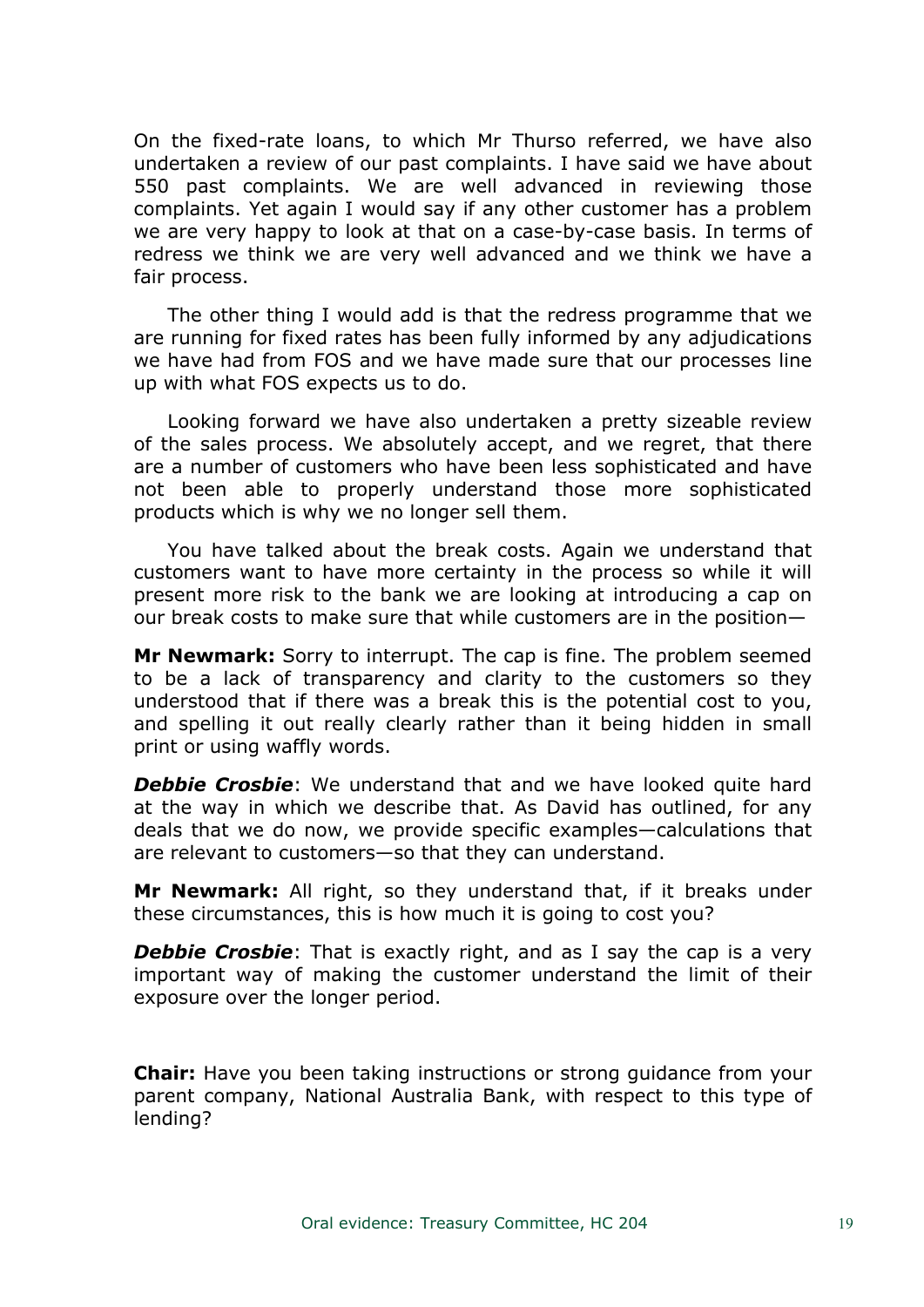**David Thorburn**: No, the control is with the board of the Clydesdale bank. Our parent is very interested in what has gone wrong here but the decision making is driven by our board here in the UK.

**Chair:** You have had no guidance from National Australia Bank on the decisions that you have been taking with respect to commercial lending in this area?

*David Thorburn*: You mean the recent redress exercises or since 2001? Over what period of time?

**Chair:** In the last two or three years; over the period in which this has become a concern.

*David Thorburn*: Okay. That is clear. We have driven this. Obviously we report to our parent company. Both Ms Crosbie and I regularly present to, for example, the group risk-management committee what has happened here. They have a lot of concern and interest in it but the strategies we are pursuing to sort this problem out and go forward have been developed by us and our parent has been informed of them. They have not been developed by the parent.

**Chair:** That is not quite the question. I am going to have one more go. The question is: have you been given guidance by your parent company on what strategy to pursue with respect to these loans?

*David Thorburn*: Not really, other than they hear what we propose to do and give us feedback.

**Chair:** You are not getting out of this because you had guidance or an instruction from them to do so?

*David Thorburn*: No.

**Chair:** On the contrary, you are saying you came to them and said, "We'd like to get out. What do you think?"

*David Thorburn*: Yes.

**Chair:** Correct?

*David Thorburn*: Yes.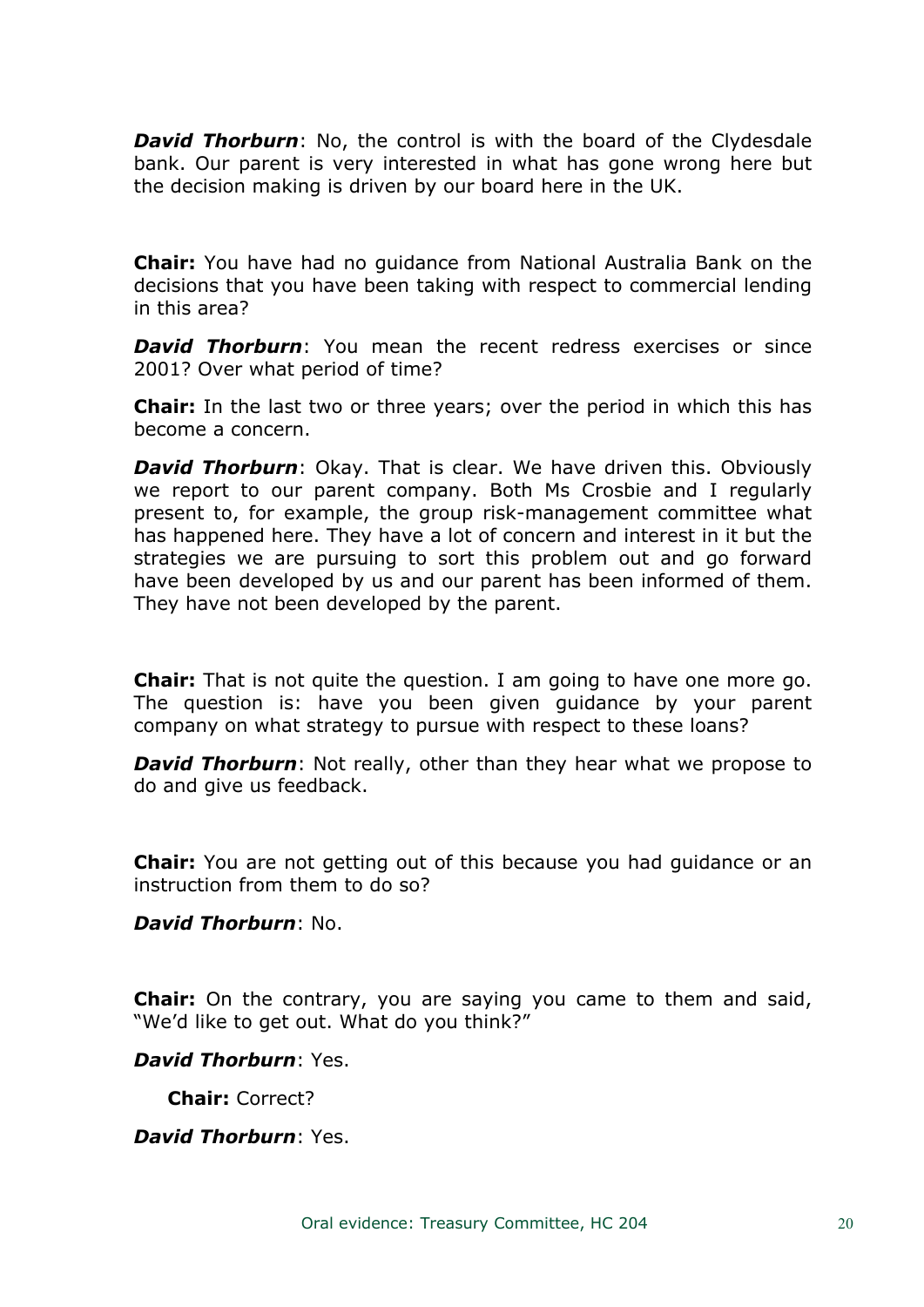**Mr McFadden:** Good morning. Mr Thorburn, you will have read the standard tailored business loans terms and conditions that the bank issued. Do you think these would pass any kind of plain English test?

*David Thorburn*: No. I think the standard terms and conditions were unfortunately the usual bank terms and conditions, which customers do not find very easy to understand. There were other documents that were used in this process, such as the flyer that accompanied the facility letter, which I think is pretty plain English. The terms and conditions themselves, no, they were not. That is one of the things we have learned, that that kind of language is unhelpful to customers.

**Mr McFadden:** Let's just clarify that. The terms and conditions letter, which you issued with the loans, you acknowledge, would not pass a plain English test?

# *David Thorburn*: Yes.

**Mr McFadden:** You referred in one of your earlier answers, to the Chairman I think it was, to these products as being modelled on a domestic mortgage product. Could you give me an idea of the comparison of the break costs with a domestic mortgage product with the kind of break costs that your customers were incurring with these products?

*David Thorburn*: Yes. There are a couple of differences there so I cannot give you a precise number, a worked example, but one of the differences between the two main areas is that although someone may have a 25-year mortgage, they would tend to fix the term for two, three, maybe five years maximum, whereas some of these business loans were fixed for up to 20 years, so you have a huge difference in the break costs because of the different term of them. The other one is that the standard practice in this country is to have a cap on mortgages for domestic customers and, therefore, there is a limit beyond which the customer's break costs cannot go. For a business mortgage, that was not the case. There was a full economic cost recovery within—

**Mr McFadden:** What would be a typical break cost for somebody who wanted to pay off their mortgage early? This is usually written in. What is the typical break cost for doing that?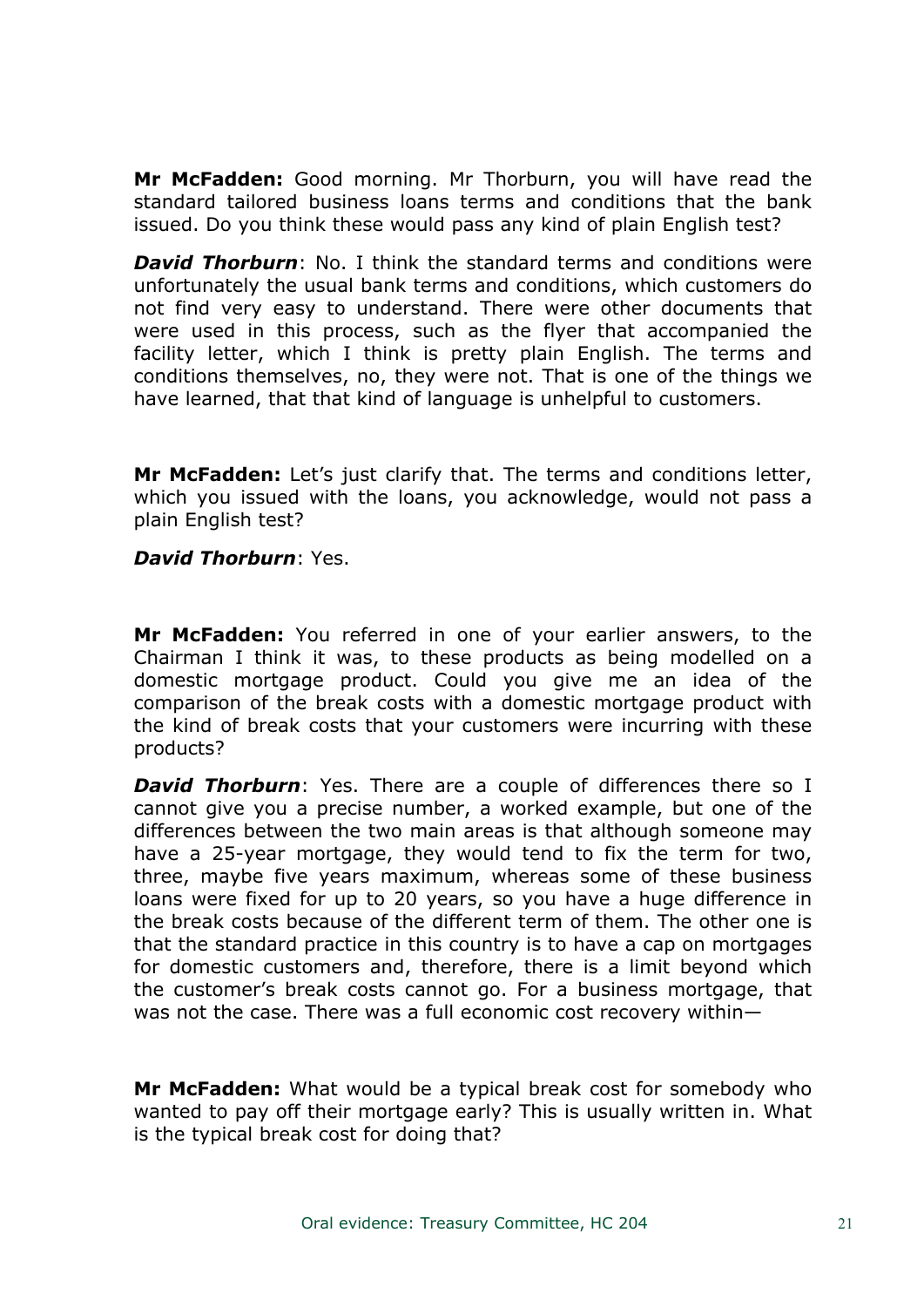*David Thorburn*: Somewhere in between—I do not know exactly, I am kind of guessing—1% to 3% of the capital loan perhaps.

**Mr McFadden:** Break costs on these loans could be 25%?

*David Thorburn*: Yes.

**Mr McFadden:** That is a massive difference. It is not small differences.

*David Thorburn*: That is right. It is not quite apples with apples. When break costs get up to 25% you are looking at a long-term loan typically that has normally been taken out in a higher interest-rate environment and then broken in the environment we find ourselves in today.

**Mr McFadden:** Do you think many of your customers would have thought the break costs would be similar to a mortgage and then found out they were massively different?

*David Thorburn*: That is possible. There was a worked example in the documentation the customers were given that set out—a pretty straightforward example—a 10-year loan for £1 million and so on and gave an example of the break costs. So it should have been fairly obvious that it wasn't the same as a mortgage. Customers do not always read what you give them, so it is possible.

**Mr McFadden:** How could it be obvious to the customer if your sales staff did not know what the break costs were?

*David Thorburn:* Are you referring to that earlier example we were talking about?

**Mr McFadden:** Yes, and facilities like it.

*David Thorburn*: The sales staff had access to all this information, so they knew in a normal interest-rate cycle what the break costs would be. What nobody anticipated is what would happen to break costs when rates came down to the emergency rate that we are still at today,  $0.5%$ .

**Mr McFadden:** We have had evidence from one of your customers who says that the bank said to them, "We told you there were breakage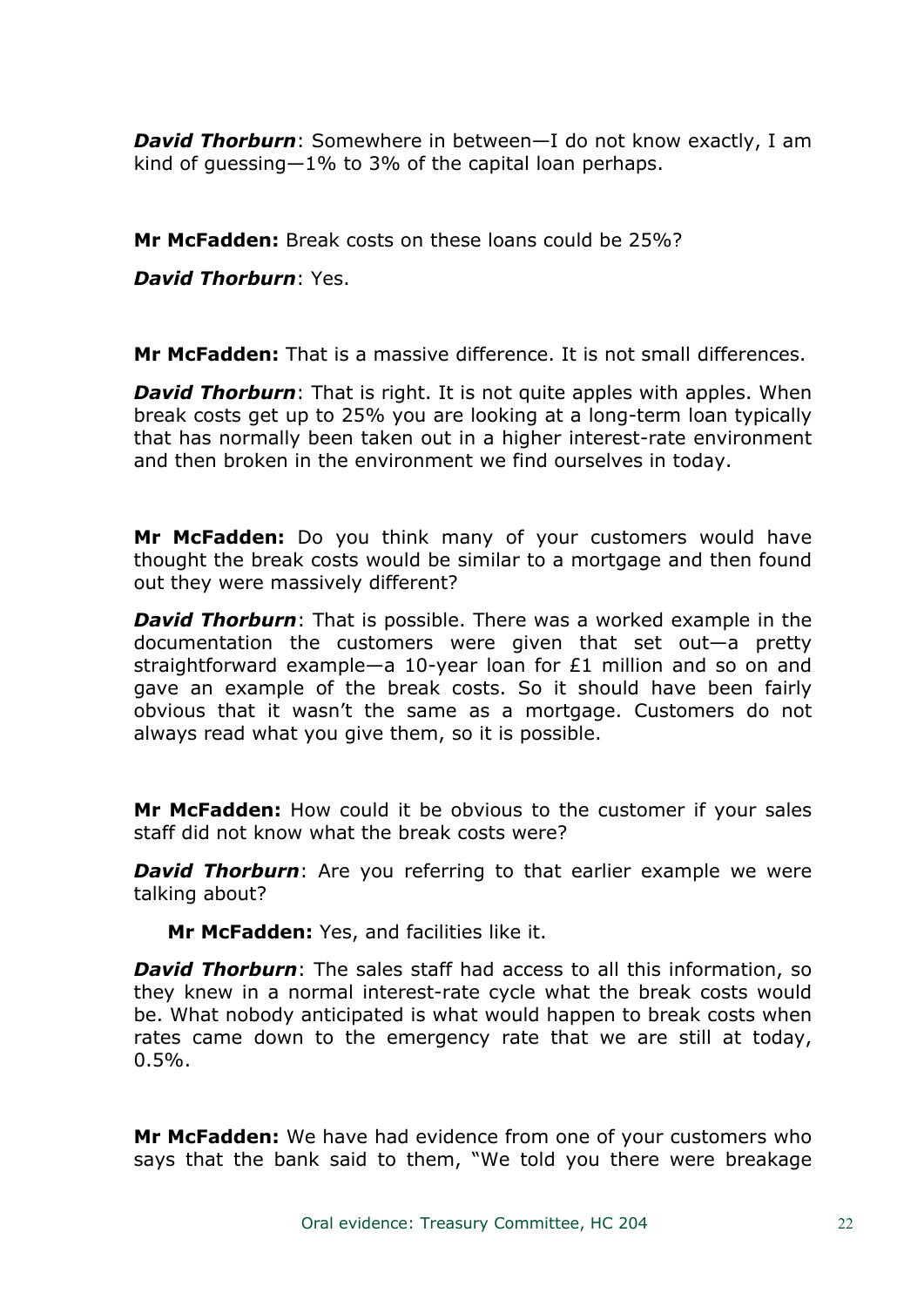costs so you should have understood" and he concludes, "The bank understood what it was selling and relied upon the fact that I did not". Doesn't that quote get to the heart of the trust problem between the massive levels of information available to a bank, when it is selling these products, compared with the information available to the customer? This is at the heart of the trust problem with every misselling scandal.

*David Thorburn*: Obviously, I hate to hear examples of that; when a customer feels like that. That should never been the case and, as Ms Crosbie said earlier, in the redesign of the products and the process, we are trying to make absolutely sure that cannot happen again.

**Mr McFadden:** You have entered into a review of these products because you say they were unregulated and you are doing a parallel review to the FCA?

#### *David Thorburn*: Yes.

**Mr McFadden:** Why does that include only 2,000 of 11,000 products that were sold?

*David Thorburn*: The parallel review that we entered into was for complex tailored business loans that had the same characteristics as interest-rate hedging products within the Financial Conduct Authority's review. What we excluded from it were variable-rate tailored business loans and fixed-rate tailored business loans that do not have the same characteristics as the more complex interest-rate hedging products, like structured collars.

**Mr McFadden:** Have you had customer complaints about the products that are excluded from your review?

*David Thorburn*: Yes. As Ms Crosbie said, we have had 550 over the last 13 years.

**Mr McFadden:** These are the ones that are excluded from your review?

**Debbie Crosbie**: Those are the excluded ones, yes, but we are undertaking a voluntary review of complaints to make sure that those 550 people get the same level of redress and treatment where they believe the sales process did not work for them.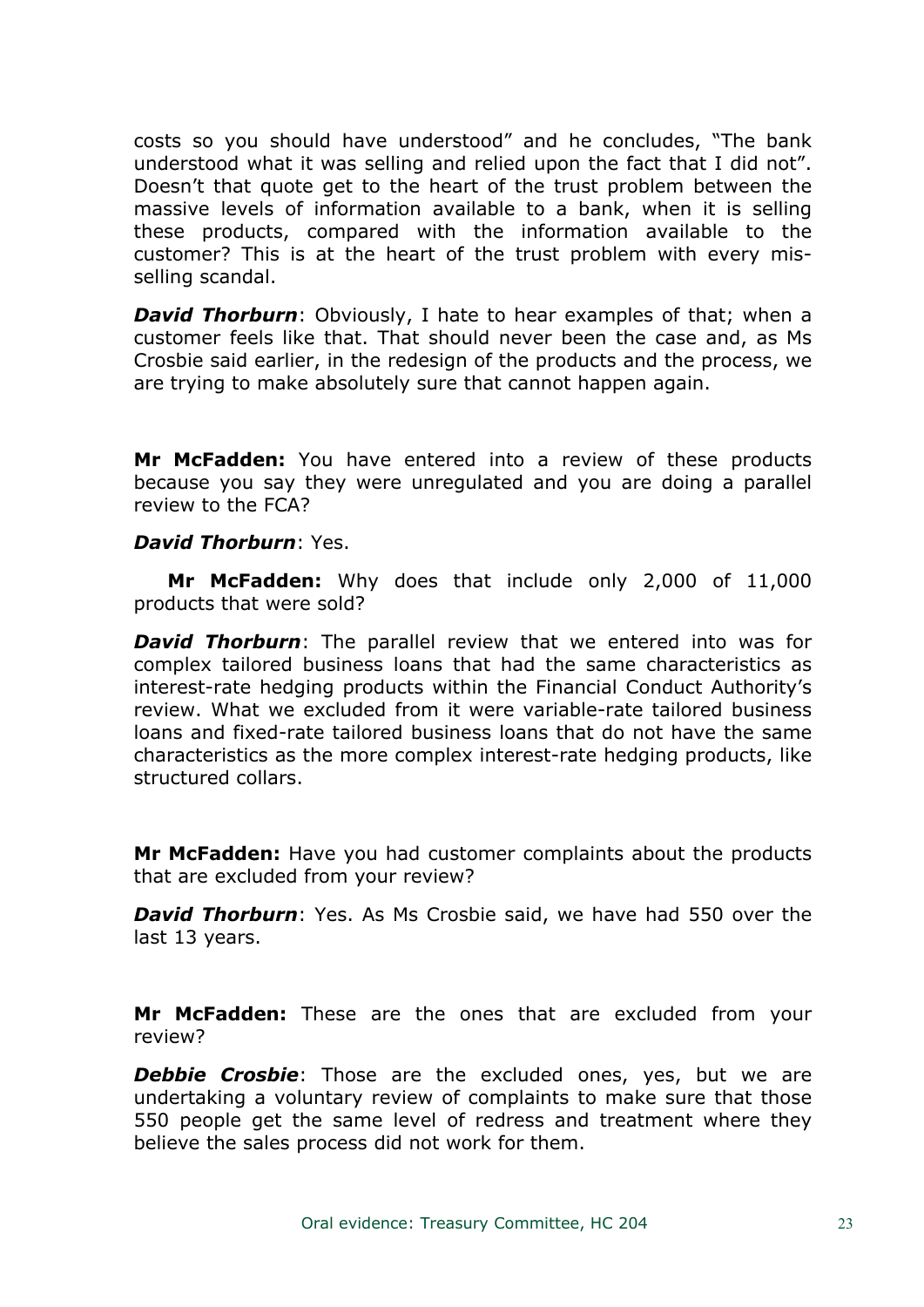**Mr McFadden** You have referred to the break costs as being dictated by what happened, but surely that is no reason not to explain them. In fact, it seems to me to be a reason to look back and to explain them in more detail, given that basically you are saying, "We couldn't envisage the reality". But it is the reality that your customers are putting up with. Again, we have had evidence from one customer who said, "If the bank had told me, 'Do you understand that on day one you have break costs in excess of £1 million related to a £3.9 million loan?' do you honestly think I would have said, 'That's acceptable'?"

*Debbie Crosbie*: We are listening to that evidence with interest and we have a different view of those numbers, but I don't think it is perhaps helpful to go into the detail of that. We believe we did try to explain to customers what the break costs were. We absolutely accept the language we used and that we can improve that process that we have outlined. I would say again that we are in dialogue with that customer. If that customer believes that the process was not adequately explained to them we will absolutely look at that complaint and we are very keen to reach an agreement with that customer.

**Mr McFadden:** The letter with your standard terms and conditions says you cannot tell the customer what the break costs would be but they might be substantial. Do you honestly think that the word "substantial" is going to lead someone to the understanding that it might be 25% of the value of the loan?

*David Thorburn*: There was also a worked example given in the flyer that was attached to the facility letter, which gave them an idea in certain interest rate circumstances for a £1 million loan of what the break costs might be. In a normal interest rate cycle, that was a reasonable attempt to illustrate what the costs would be. Where that fell down was that interest rates did something none of us anticipated and all of a sudden, the break costs were much larger. For people caught up in this review of complaints, we are going through it with them to try to help customers with that issue and put that right as much as we can.

**Mr McFadden:** I come back time and again in looking at this to the information imbalance. I am not sure you quite knew what you were selling and I am pretty sure that the customers in many cases did not know what they were getting into, and I think that the fact that you had such an information imbalance between the bank and a customer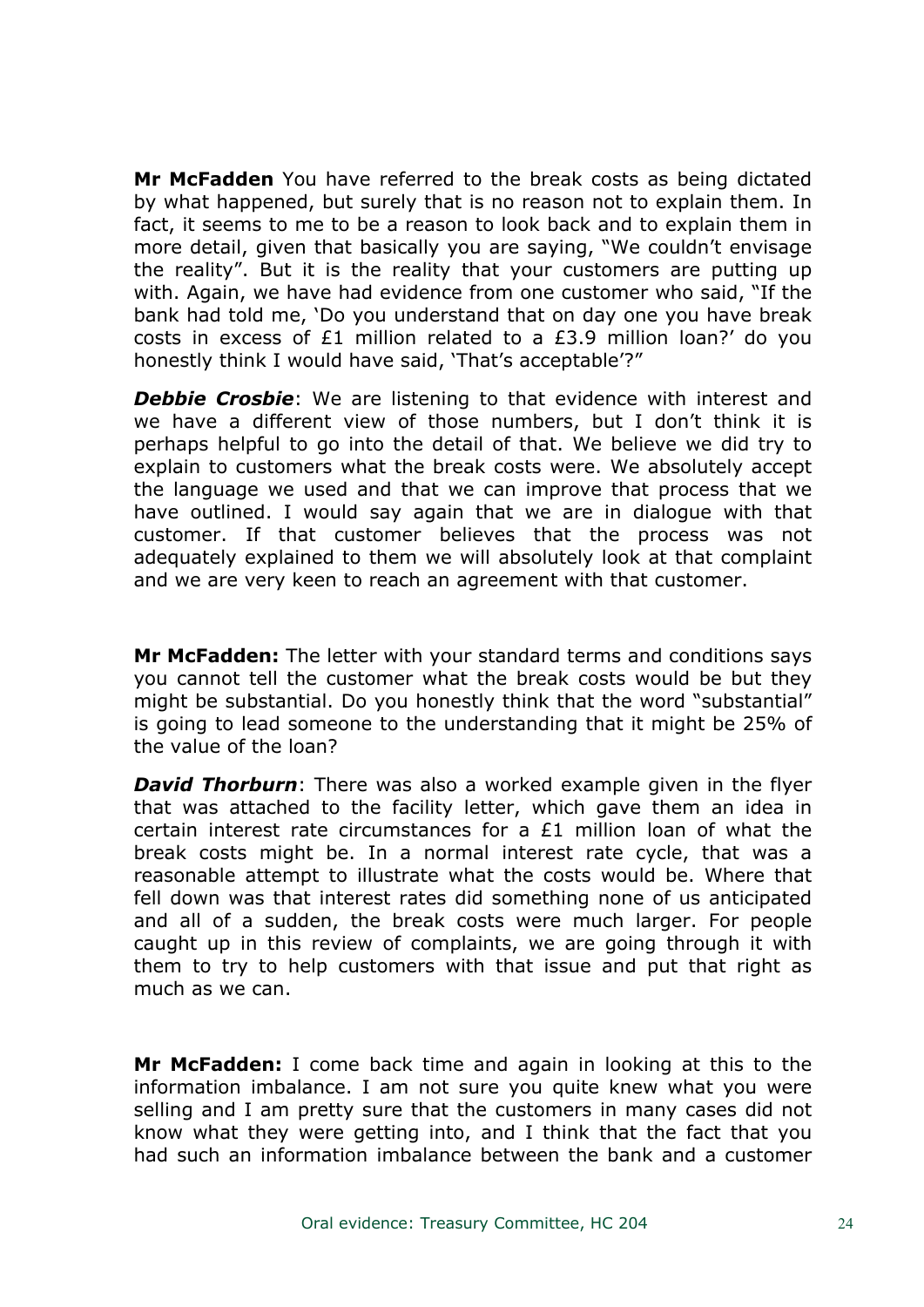here has led people to be in a situation and be faced with bills that they could not possibly have envisaged. If that is the case something has gone very, very badly wrong, do you not agree?

*David Thorburn*: On the information imbalance, there is always that issue that the bank has a lot more information and sophistication compared with the customer, so I understand that and the process should be designed to close that gap and help the customer understand what they are getting into. That process was carefully thought through and there was an honest endeavour to do just that. Where it fell down is that it did not anticipate the situation of interest rates going from 4.5%, 5% to 0.5% and staying there for a long time. So when we illustrated to people potential break costs, we did not see that scenario coming because that had never happened in history. So I do not think that is an information balance as much as an unfortunate set of circumstances that occurred that no one had ever experienced before and that exaggerated the break costs for a number of our customers. We are trying to help with that right now with this review.

**Mr McFadden:** I will just finish with this. In terms of the regulator, they have launched their review with standalone products and, as you have said, it does not cover yours. As a bank, do you have any objection if—either by ministerial decision or through Parliament—the terms of that review are extended to include products which would include yours and others where the swap is effectively embedded in the loan? Because, from the customers' point of view, there is no difference.

*David Thorburn*: If a review like that is mandated by the regulator and by Parliament, we will go along with that. Of course we will. We will always comply with something of that nature.

**Mr McFadden:** Thank you.

**Chair:** You are agreeing though, aren't you, Mr Thorburn, that it was a mistake to sell these products?

*David Thorburn*: It depends on which products you are talking about. The complex ones, yes, definitely. The fixed-rate ones, most of our fixed-rate tailored business loans no longer exist because they have run their course; they have done what the customer wanted them to do. They have been repaid. The best part of two-thirds of these fixed-rate tailored business loans are a matter of history now. That is a product that does what it says on the tin, in the same way that a fixed-rate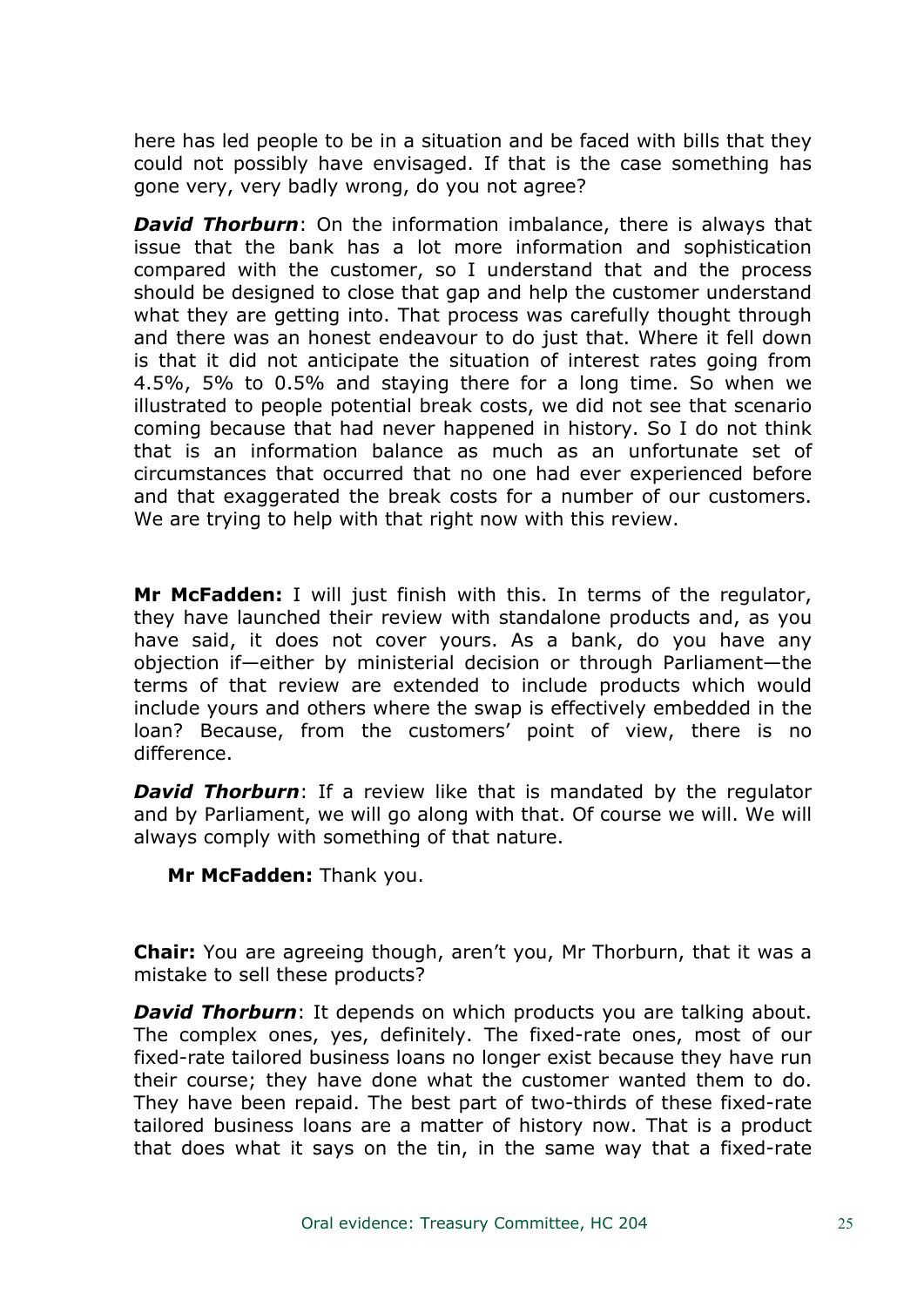mortgage does when you buy a house or a personal loan for a car. The shortcoming on that product was when we illustrated the break costs we did not foresee the interest rate circumstances that took place between 2008, 2009 and today. I think the product actually works but we didn't see that scenario playing out, and that is why we are doing this complaint review now to try to help customers deal with it.

**Stewart Hosie:** Mr Thorburn, sorry if this is slightly repetitive but I think it is worth going over this again. You have been at pains to stress that many of these TBLs did not have embedded swaps. You described the fact though that this was hedged against in aggregate form, as you put it, by the parent company doing its normal balance sheet management. However you have accepted that the impact on the customer is the same, particularly in relation to break costs. These loans were hedged against. There was a swap against them, whether it was embedded or not. Do you understand how frustrated customers, the public and many of us feel when the first point of reference from Clydesdale is that these were not embedded swaps; there were no embedded swap products, when we all know the products were swapped against. They were hedged against even if it was at an aggregate level. Do you understand the frustration we have with that?

*David Thorburn*: Yes. Apologies. I was trying to answer the question precisely and we have ended up going down a path on that which, from a customer's point of view, is neither here nor there. I accept the point you are making that the effect on customers is the same and the important thing from our point of view is the customer impact rather than what you call it or the hedging that your parent may have entered into to make these products available. So apologies for that; that was creating some frustration. It was not intentional.

**Stewart Hosie:** No, it is not just today; this has been going on for some years.

But, given the TBLs were hedged against, and hedging was the bank's way of ensuring its own balance sheet, you have said—and indeed in that last answer I think you said—no one could foresee interest rates falling. Of course that is true, but why should the customer be paying for the failure of the bank properly to ensure its own balance sheet because that is the effect of this?

*David Thorburn*: The effect of these products, we enter into a contractual arrangement with the customer where they have certainty of payments over the term of the loan but in the event that they want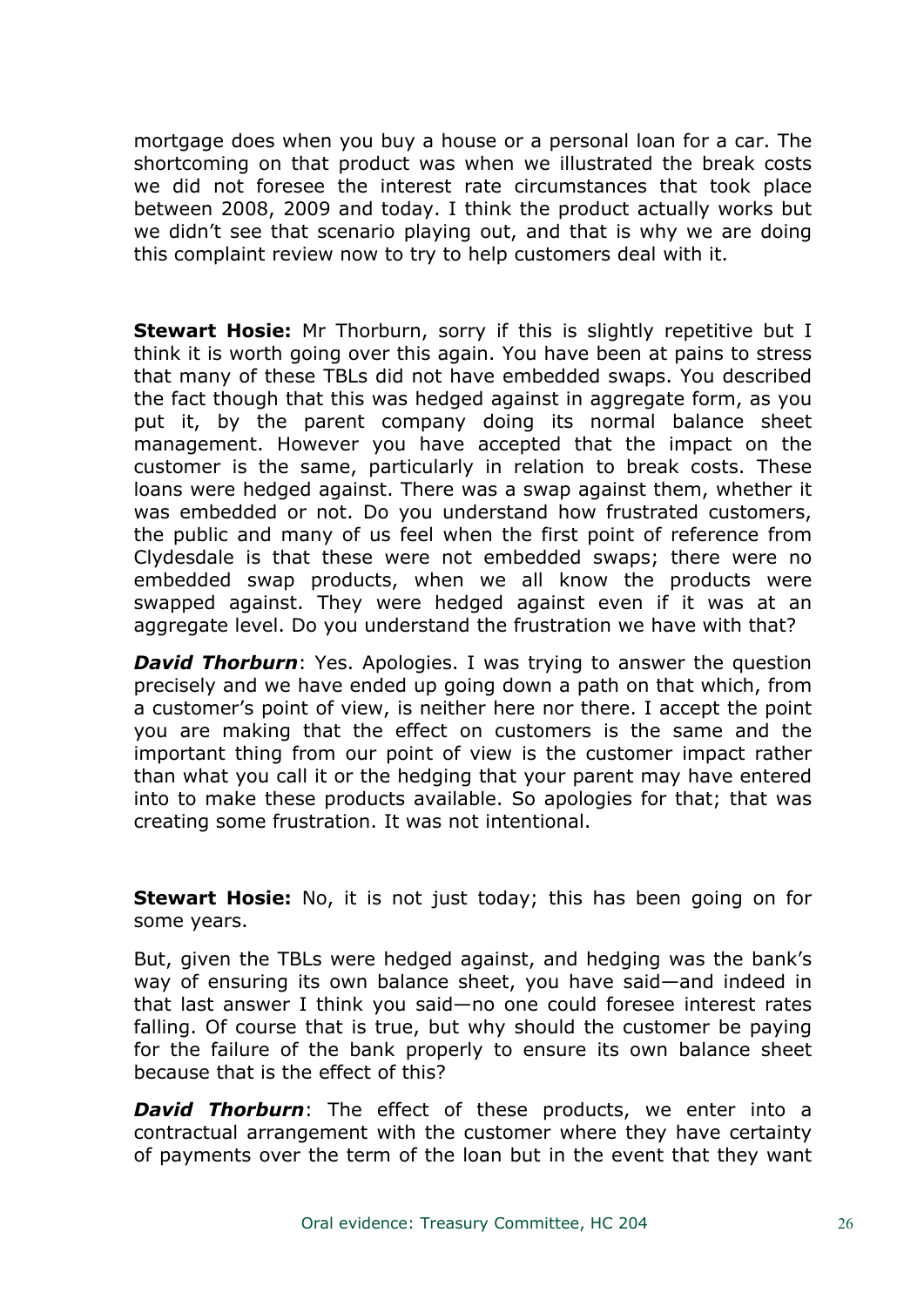to terminate that loan earlier than that contract, there will be break costs, which we do our best to explain to them. That is a real economic cost to our group, so effectively the contract is that we will pass on the economic costs if they terminate this loan early. That is what is going on—

**Stewart Hosie:** But that economic cost to the bank is clearly the whole point. It is impossible for you to have known what the break cost would be and, therefore, utterly impossible for the customer to have known what the break cost would be because the hedging you took out to ensure your balance sheet failed spectacularly when interest rates changed. Is that not correct?

*David Thorburn*: That is not correct. First, the bank did not do any of the hedging. Our parent company did the hedging, and nothing has failed in relation to their own interest rate hedging as such. It is simply the case that there is an economic cost to our parent if someone terminates one of these loans early and that is what is passed back to the customer. You cannot be precise because you do not know when the customer may break early, so you give an illustrative example.

**Stewart Hosie:** But that is the whole point. You do not know what the economic cost would be, not just because of when the customer may break but because you do not know what the interest rate will be at that time.

# *David Thorburn*: That is correct, yes.

**Stewart Hosie:** You might be right that it worked for the company, that you were protected, but it certainly did not work for the customer that the hedging delivered such an economic cost, which is passed on to the customer in certain circumstances in relation to interest rates. Is that not correct?

*David Thorburn*: Yes, that is correct.

**Stewart Hosie:** Let's move on to the review you are undertaking then. Do you think there are common characteristics of mis-selling between the review of standalone interest rate hedging products and certain tailored loans? Do you think the nature of the mis-selling was the same?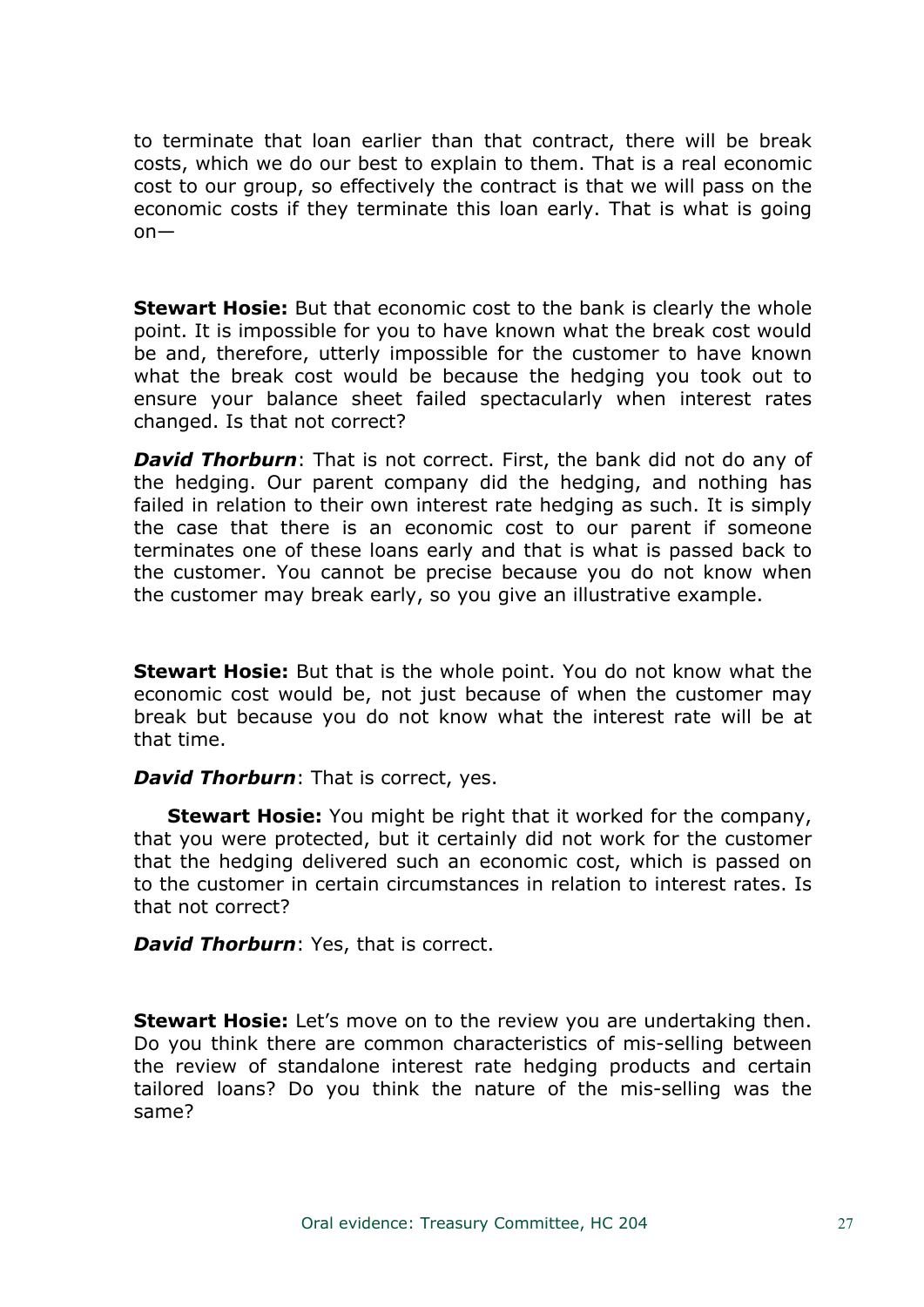*Debbie Crosbie*: What we found—and today we are only part way through the complaints review—is the mis-selling that we see and the lack of understanding through the sales process that was evident in standalone review, we do not see that mirrored. What we do see is that customers did not understand and in many cases anticipate the magnitude of break costs that they got into, but that wasn't about the sales process in the first place. In the fixed-rate tailored business loans that we have sold, we believe that most customers understand how the product works. They understand that it is for an agreed period of time. They pay a fixed payment for an agreed period of time. What we have seen, though, is that customers have not anticipated the magnitude of break costs. That is why when that is the case, and we find that we did not disclose them in enough detail, we have paid redress.

**Stewart Hosie:** That is extremely helpful because it goes back to the description David had earlier of the sales process; a long, complicated process with a number of meetings and interventions by the parent company including you said, I am sure, another meeting and a phone call where the customer was warned of the break costs. If a customer is able to identify that that process did not happen, that that warning was not explicit, that would count as a mis-sell would it, in terms of your review?

**Debbie Crosbie**: We believe that once you examine that process, and find that it had not been carried out in accordance with what we had agreed is appropriate, we would absolutely redress a customer and we have done so on a number of occasions. There are a number of customers we have already reached settlements with.

**Stewart Hosie:** Indeed. You have agreed to include certain tailored business loans in the review of the standalone interest-rate hedging products.

#### *Debbie Crosbie*: Yes.

**Stewart Hosie:** How were those ones, the ones that are being considered within the scope, determined?

*Debbie Crosbie*: The FCA standalone review detailed a set of products and they refer to them as category A, B and C. We accepted that a number of our tailored business loans had very similar characteristics, in that they would also be categorised as A, B and C. Where we found that to be the case we have opted all of those products in, which includes the 2,127 that you have referred to. Any products that have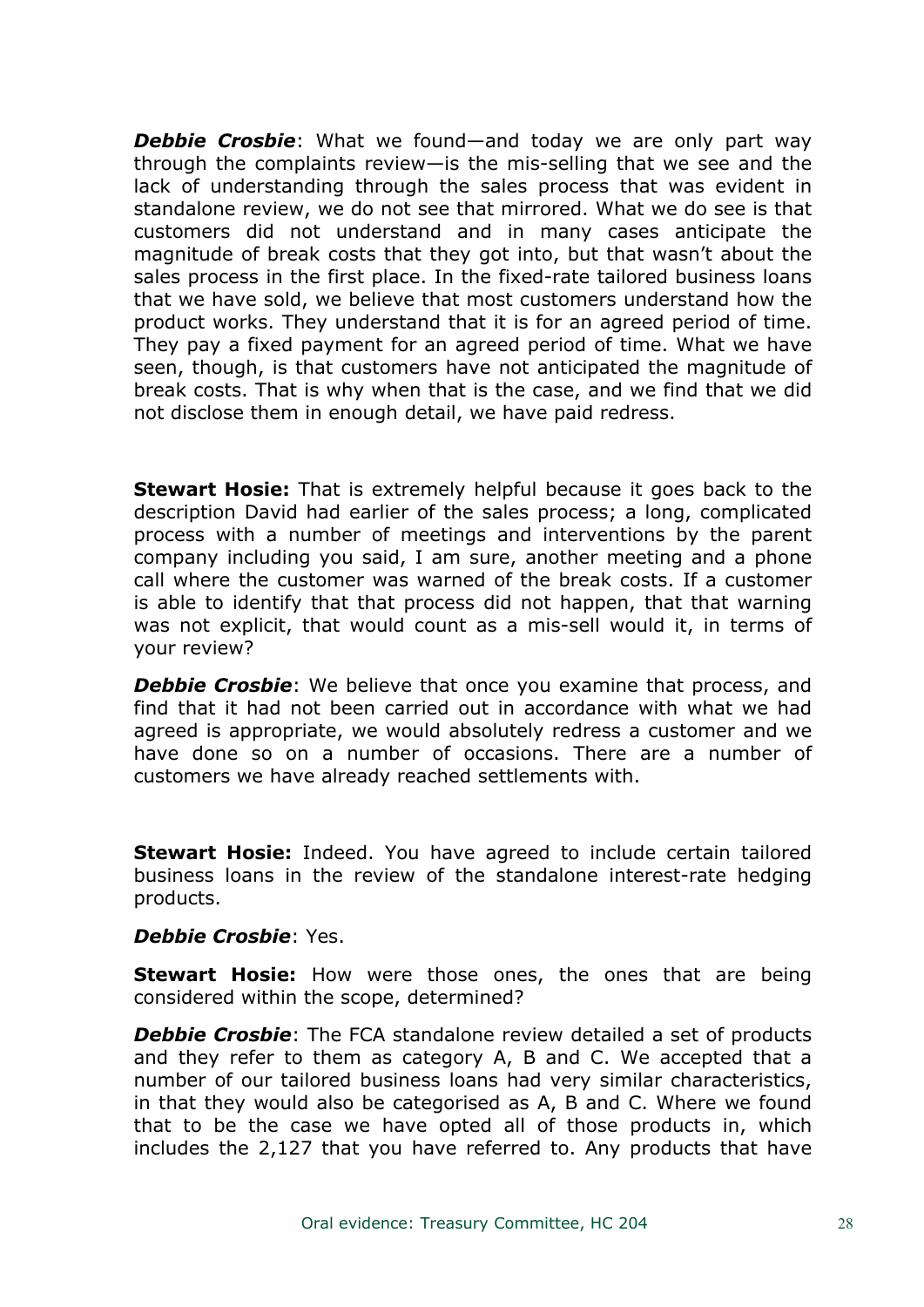been excluded from that review are fixed-rate products and we believe they are different, simpler to understand because the customer gets a fixed payment for a fixed period of time and that payment will never change as long as the customer does not want to terminate the agreement early.

**Stewart Hosie:** I am conscious of time, so I will not come back on that specific point just now but one final question. If I have understood it, some 19% of the TBLs you have are included in this?

#### *Debbie Crosbie*: Yes.

**Stewart Hosie:** Can you give the Committee a categoric assurance that the remainder have not been excluded because of the size of the portfolio, the potential exposure, if mis-selling was identified?

**Debbie Crosbie**: Yes. I can absolutely assure you of that. The reason why products are excluded is because they have different characteristics. We shared with our regulator the products that we believe displayed similar characteristics. We worked closely with them and they agreed with us and I may add that we did that voluntarily because we absolutely accept that—as in David's earlier point regardless of how we call these products, if it feels the same to the customer, we believe it was right to put them in the review, which is why we have those products there.

**Stewart Hosie:** Thank you.

**Mr Mudie:** Just one question arising from Mr Hosie's questions. Did you supply customers—tailored business loan customers—with written figures for break costs at any time in the sale process?

*David Thorburn*: Yes, we did.

**Mr Mudie:** What did you provide them with, what figures? Because you have been saying to the Committee that the interest rate fall took the bank by surprise, took everybody by surprise, and so it was impossible. Do you have figures? Can you demonstrate that each of your customers who took out one of these loans had what you would expect to give a normal customer seeking a mortgage or seeking a loan away from the commercial side?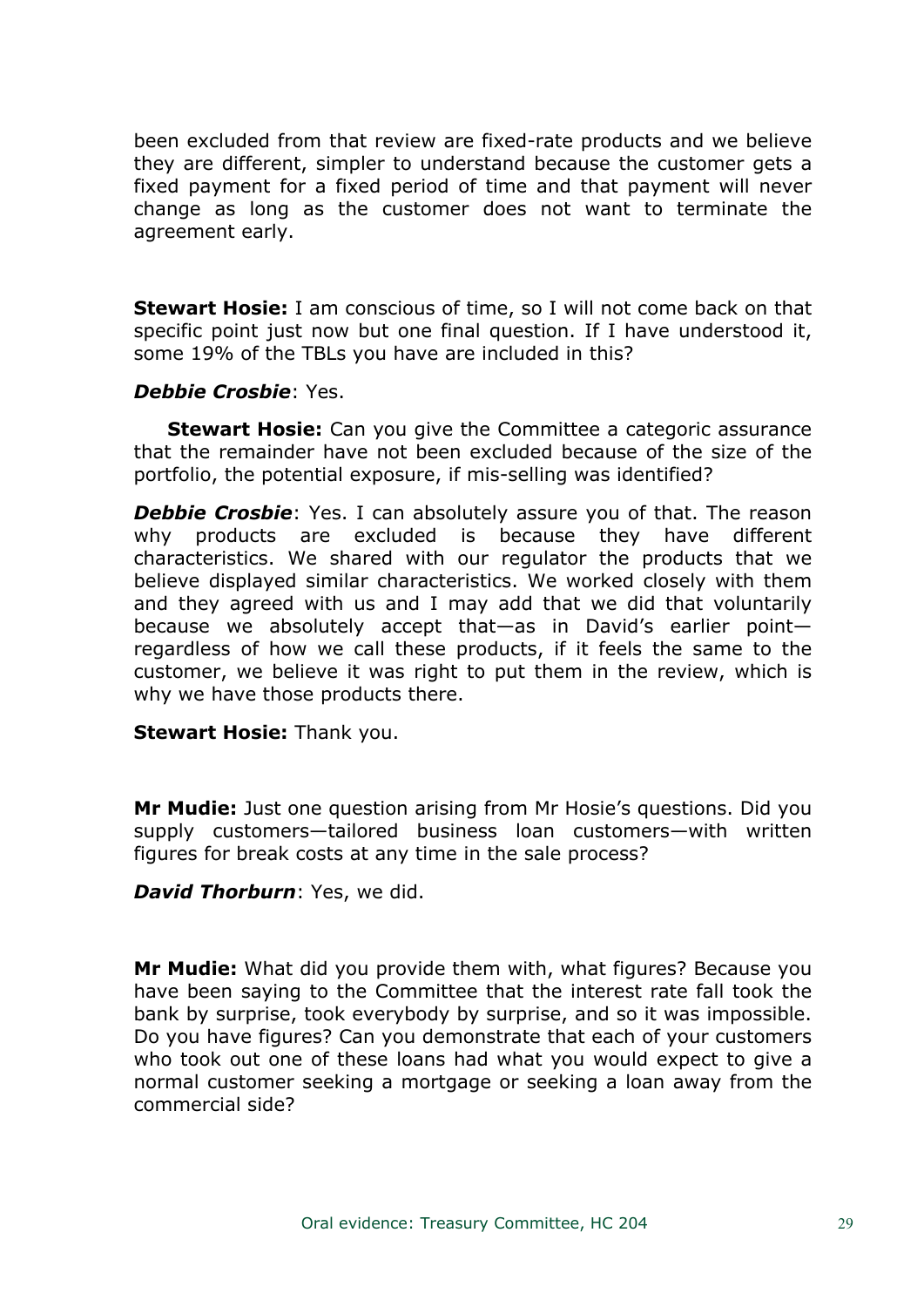*David Thorburn:* Yes, I think the thing you were referring to, there was a double-sided flyer that was attached to the offer letter and it talked about the nature of the product and it gave a worked example of the break costs. It was based on a £1 million loan over 10 years and an interest rate fall of 1%, and it set out what the break costs would be in those circumstances, which was fine for a normal interest rate cycle but a 1% fall is not what happened in 2008/2009.

**Mr Mudie:** No, so what example did you use when you gave that flyer? What was the interest rate used?

*David Thorburn*: From 5.25% to 4.25% from memory, the ordinary rate.

**Mr Mudie:** You never envisaged it going either way. Do you have a breakdown at the bank of when you gave these loans since 2002?

*David Thorburn*: Yes, we do.

**Mr Mudie:** So you would be able to tell the Committee how many were given after 2007 and 2008?

*David Thorburn*: Yes, we could. Yes, we could write to the Committee.

**Mr Mudie:** Did the flyer change?

*David Thorburn:* The process changed many times over those years.

**Mr Mudie:** No, did the flyer change?

*David Thorburn*: I can't remember whether it did or it did not.

**Mr Mudie:** But that was crucial, wasn't it? It is one thing to say in 2002 it was 4% or 5% and who would envisage it changing much; but in 2008 and 2009, we all knew what was going on.

# *David Thorburn*: Yes.

**Mr Mudie:** And you cannot remember. Do you think you could check and tell the Committee?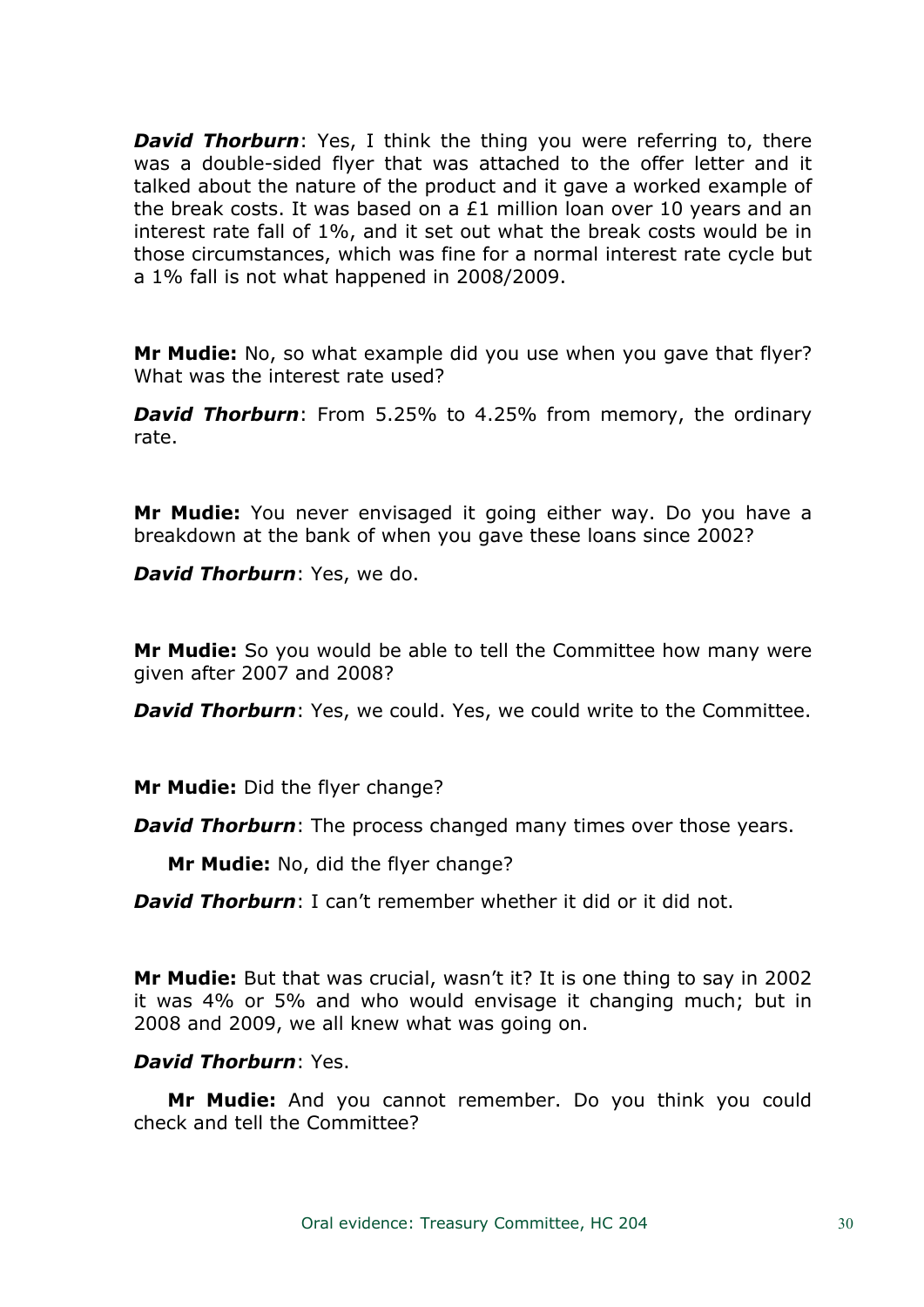*David Thorburn:* Yes, we would be happy to write to the Committee and confirm that.

**Mr Mudie:** Going back to the interest rates, what is the difference between the individual fixed-rate hedged loans and the tailored bank loan fixed rate? What is the difference between the two?

**Debbie Crosbie**: I think the question you are asking is what is the difference between the more complex ones that look and feel the same as the review, and the fixed rates?

**Mr Mudie:** No, I am sorry, when you say the "most complex" there are two loans that are described to the FCA and one loan is the individual freestanding—

*Debbie Crosbie*: Standalone, right, okay.

**Mr Mudie:** Standalone and the other is a tailored business loan. What is the difference between the two? First, if I came to you for a fixed-rate loan, would I have to take a swap? Is that bank policy?

*David Thorburn*: No, you would just get a tailored business loan, which had a very similar effect.

**Mr Mudie:** No, no, if I came for an individual loan; I wasn't coming for a tailored bank loan. I wanted a loan of a million quid and was a fixed rate available to me?

*Debbie Crosbie*: Yes.

*David Thorburn*: Only as a tailored business loan, yes.

**Mr Mudie:** No, no, no, if I came in and I wanted to borrow a million quid and I said, "I'd like it at a fixed rate", was it ever available since 2002?

*David Thorburn*: Just as a fixed-rate loan?

**Mr Mudie:** Yes.

*David Thorburn*: We did not call them that.

**Mr Mudie:** What did you call them?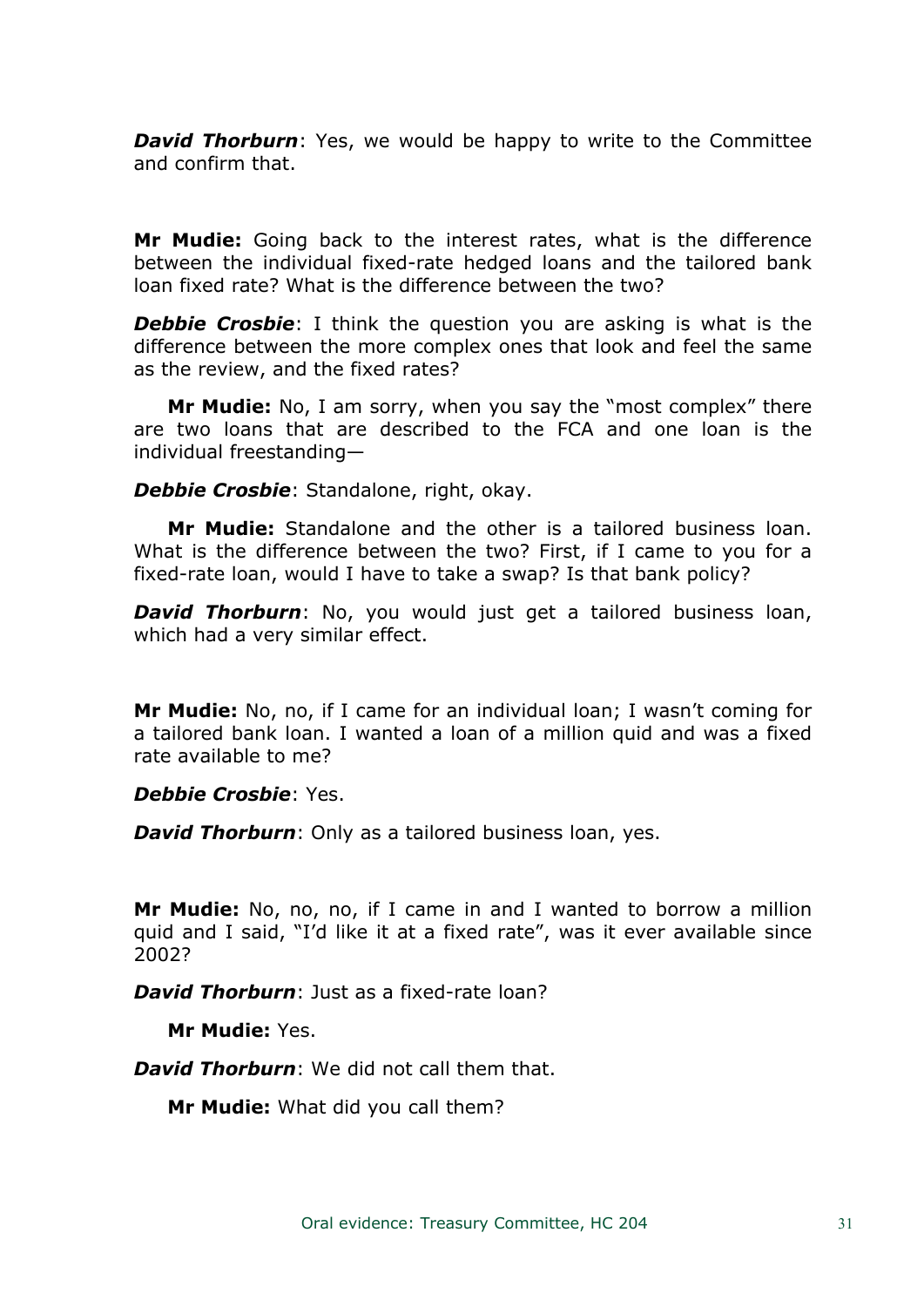*David Thorburn*: A fixed-rate loan that any other bank does and a tailored business loan that we do that would be the same thing. The same thing, it is just a name.

**Mr Mudie:** So when did fixed-rate loans end as far as being just a fixed-rate loan? I came, you knew the score, and I knew the score. I could get out of it by just saying, "I'm coming out of it". You can't remember?

*David Thorburn*: I can only go back to 2001, and since 2001 we always called them tailored business loans. It is just a brand name that our group uses for these products.

**Mr Mudie:** Okay, so take your tailored business loan and your individual standalone, what is the difference?

*David Thorburn*: Between a fixed-rate tailored business loan and a standalone—

**Mr Mudie:** A standalone.

*David Thorburn*: A standalone product: the closest to that would be a swap; coming back to an earlier conversation, it would be. Standalone could also be a collar or it could be a cap. It could be a—

**Mr Mudie:** No, no, I accept that but if I got a standalone, I would take a swap. I would get my loan and that would be explained to me. What you explained to the Chairman was you seemed to suggest that the tailored business loan was better because it was less complex. The further explanation to that was because the other one was individual, separate from the loan but linked, but it was a separate swap—

# *David Thorburn*: Yes.

**Mr Mudie:** —you had to explain the complexities but you did not have to do this with a business loan.

#### *David Thorburn*: That is right.

**Mr Mudie:** Why not? That suggests if Andy here goes in for a standalone you tell him all the details of the swap. I come in and get a business loan, you think it is much simpler just to sell me the loan and briefly explain the—yes?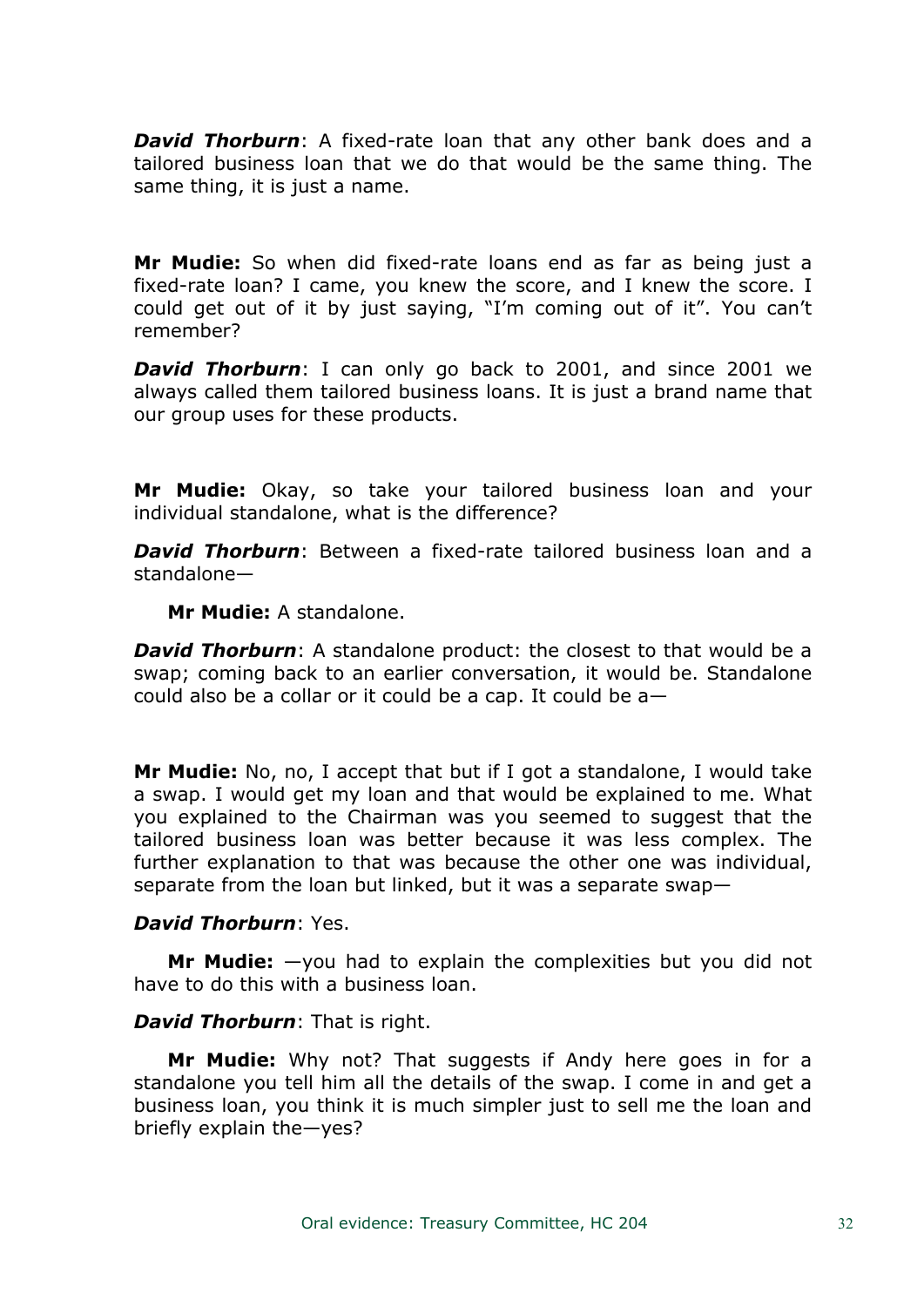*David Thorburn:* Yes, because the standalone is a regulated product you are required to go through a certain process, uses the documentation, which is very complex. That was something we did not need to put our smaller business customers through. If they wanted a loan that was fixed for a period of time we didn't need to put them through all that. We could with our parent company create this product that made it more straightforward.

**Mr Mudie:** Which one are you talking about there?

*David Thorburn*: That is the tailored business loan.

**Mr Mudie:** The tailored loan. It was still the same risk, the same breakage costs. It was the same loan but you sold it as a part embedded or hidden in the business loan and you did not feel the need to explain it. Why is that not mis-selling?

*David Thorburn*: We felt we explained the features and benefits and risks of the product as well as we could. There was no intent to mislead or otherwise in all this.

**Mr Mudie:** Did I get the same flyer, however out of date?

*David Thorburn:* The process was enhanced on the way through, so for most of the time there was that flyer. I cannot remember whether the contents of the flyer changed.

**Mr Mudie:** So, you cannot tell me, when I took that business loan, when you sold those 11,000 business loans, that each and every individual got a flyer, however out of date?

*David Thorburn*: I cannot guarantee that.

**Mr Mudie:** You cannot guarantee that?

*David Thorburn*: No.

**Mr Mudie:** So why then, when you cannot guarantee that, have you not automatically included or why have you included only—what is it?— 19% of the business loans as an automatic review, and the other 81% have to complain? As you said earlier—what was it?—25% or 30% of them have disappeared.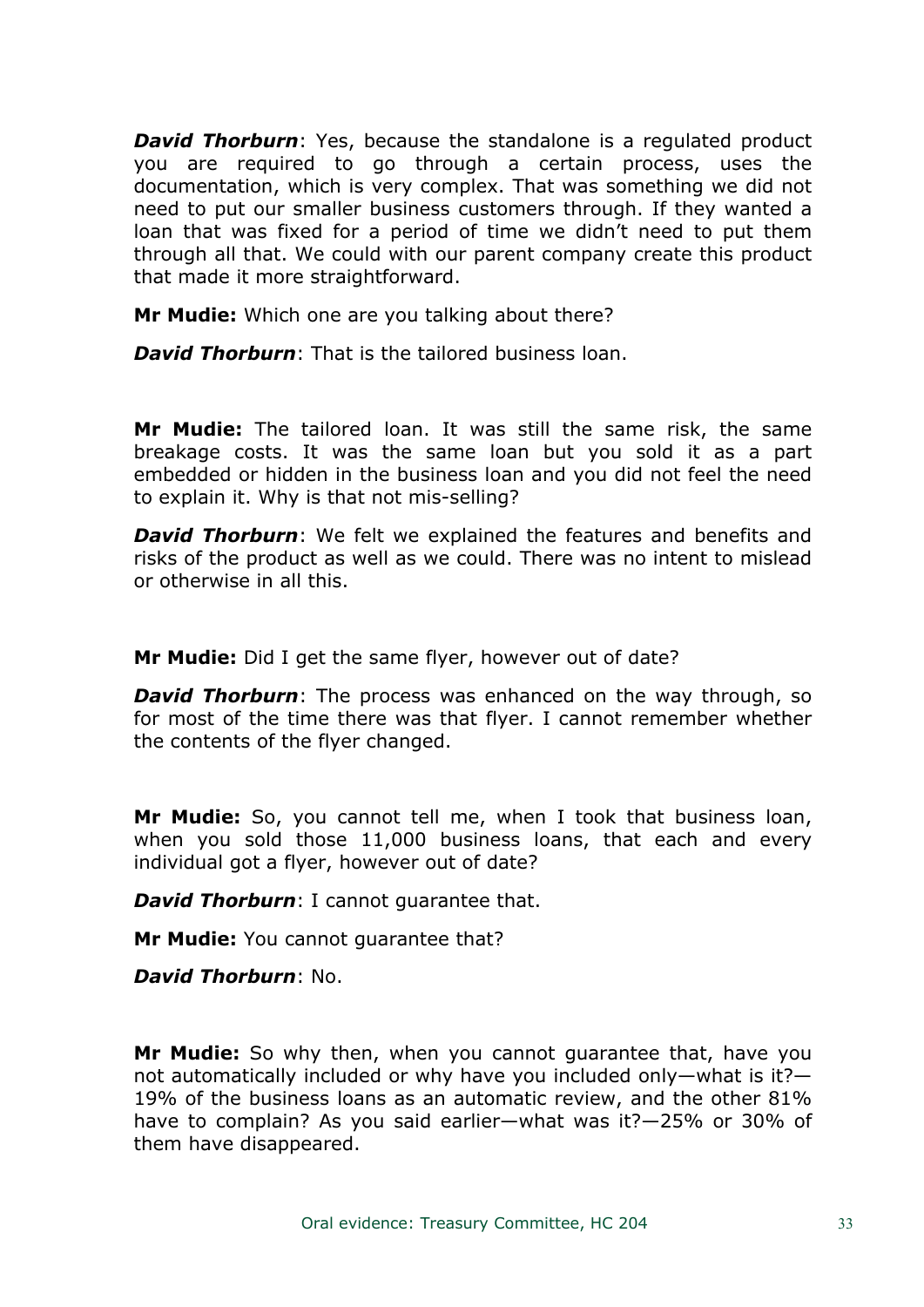# *David Thorburn*: Over 60%.

**Mr Mudie:** Over 60% have disappeared?

*David Thorburn*: Have been repaid. They have run their course.

**Mr Mudie:** If 60% then, it is not such a great task. The remaining difference between—20%—you are so worried about your customers, why were they not automatically thrown into the review? You cannot say it is logistics. It is only, what, 2,000 or 3,000 additional loans. So why weren't they? What is your caring bank's excuse for treating them differently?

*David Thorburn*: Because there is no pattern of complaint from the customers over the whole 13 years this product range has existed. 550 customers have complained about the fixed-rate tailored business loan so if there was stronger evidence of shortcomings in the sales process we would do that but that hasn't been so thus far.

**Mr Mudie:** There is no legal reason? This is just your decision; there is no legal reason for not including them in the review?

*David Thorburn*: That is correct. It is just a judgment at this point and that judgment is always open to change as we go through these reviews.

**Chair:** Do you think it is a reasonable principle of lending that you should ask the customer to take on risks, all the risks that the customer and you, between you, can reasonably foresee?

*David Thorburn*: With these products we were trying to help customers hedge their exposure to interest rate risks, but if they were not able to see the contract through to completion, there was a cost associated with that. With these products, we were looking to be fully indemnified from that cost. With the benefit of hindsight today, with new products going forward we would like to take a different approach. That was the approach at the time and it was—

**Chair:** Can I just ask the same question? I don't know whether you want me to repeat it, but was that a "Yes" or a "No" to the question that the customer can be reasonably expected to take on risks that you and they can, between you, foresee?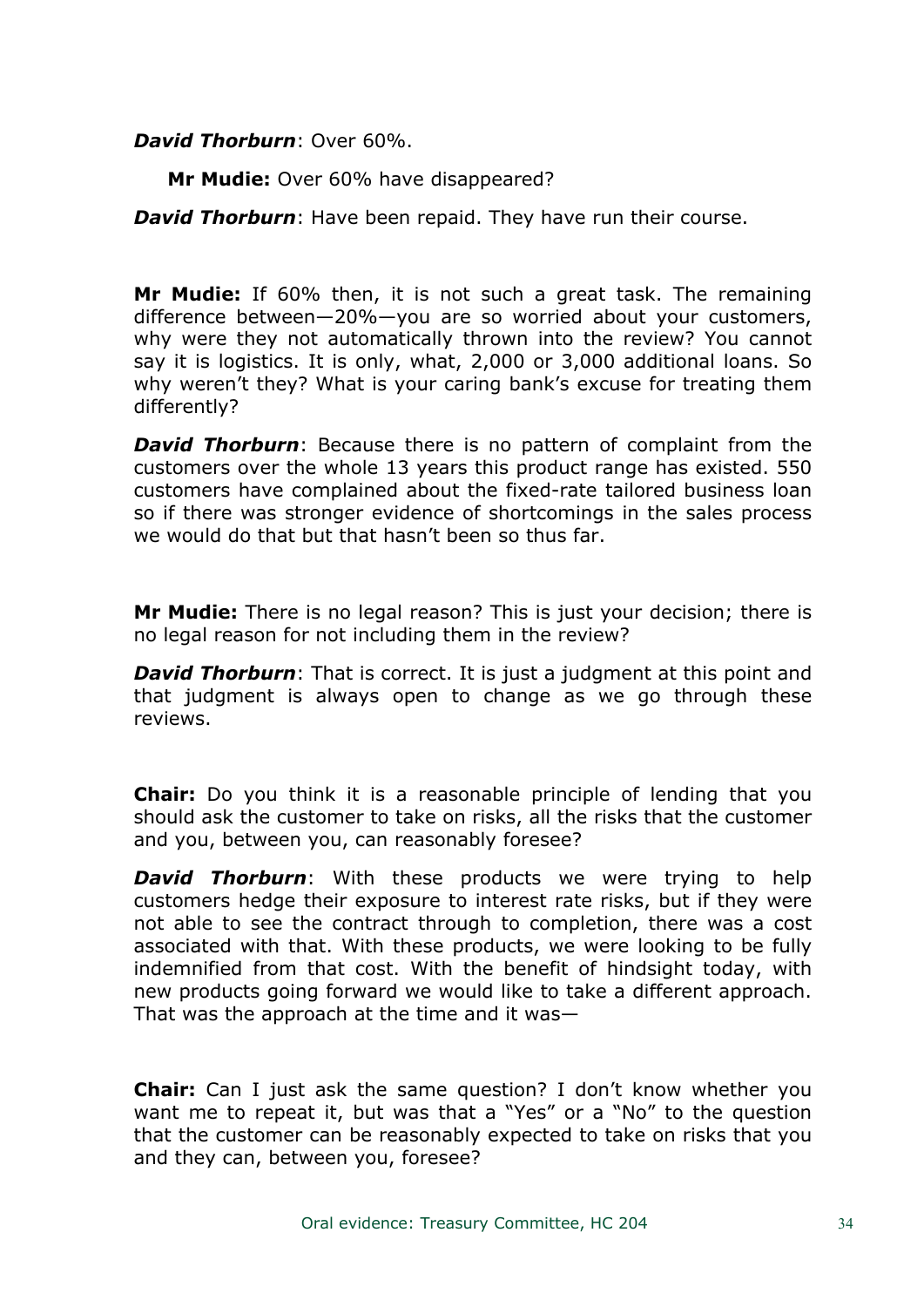*David Thorburn*: For products of this nature in the main I think that is the case—

**Chair:** Right, and—

*David Thorburn*: —but what we want to do, if I may finish, is to cut their exposure to break costs in future and we are trying to work out what represents a reasonable risk for us going forward in relation to that.

**Chair:** Do you think it is unreasonable to expect a customer solely to bear the risk in a product that neither you nor they could reasonably foresee at the time the contract was signed?

*David Thorburn*: I think specifically none of us could reasonably foresee the fall in interest rates that occurred over that period, and that is why we are proactively reviewing—

**Chair:** This is an exception, an unusual risk and I think we are all agreeing with you that that is what it is.

#### *David Thorburn*: Yes.

**Chair:** But the question I am asking is: given this huge left-field risk, is it reasonable for that to lie in your contract terms with the customer rather than the bank?

*David Thorburn*: Yes, I think in a normal interest rate cycle it is. What we need to guard against is—

**Chair:** But this is not a normal interest rate cycle.

*David Thorburn*: —a not normal interest rate cycle.

**Chair:** I will ask the same question again. Given the exceptional nature of this risk that has materialised, which was, therefore, a risk that could not reasonably have been foreseen by either party. Is that something that should usually lie—where there is this huge difference of information and understanding, as Pat McFadden was suggesting—with the customer or the bank?

*David Thorburn*: In these exceptional circumstances we want to look at the cases where the customer has complained to us and feels that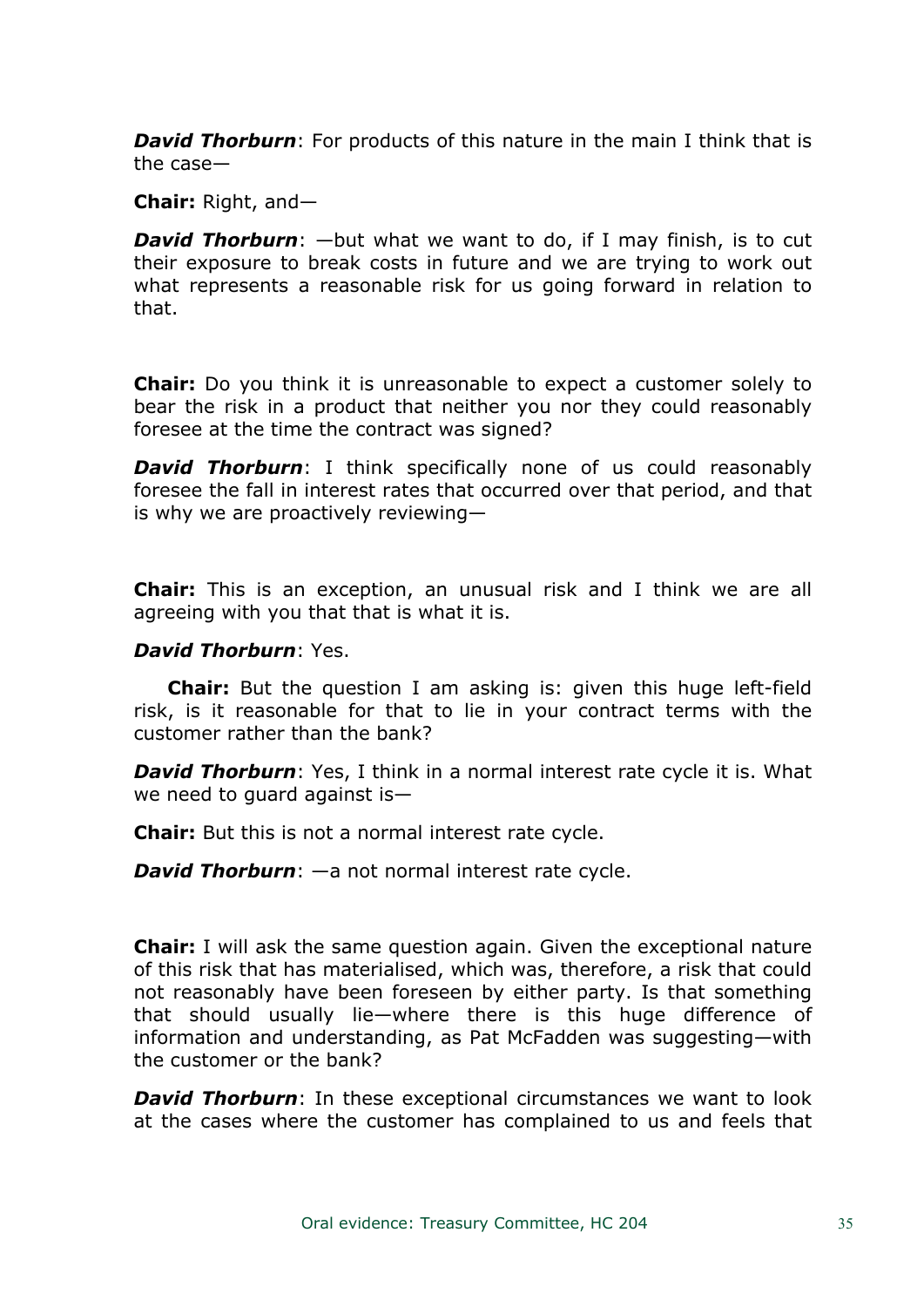cost was excessive and not properly explained and try to help them deal with that cost.

**Chair:** Okay. Could I just have an answer to the question: do you think it is reasonable that in those circumstances the risk should lie with the bank or with the customer?

*David Thorburn:* We are trying to find a balance in these exceptional circumstances. The time of the extreme fall in interest rates, we are trying to find a balance through there where the bank shares some of that.

**Chair:** Your view is that it should not lie with the bank but be shared?

*David Thorburn*: That is what we are trying to do. We are trying to strike a balance in our complaint handling.

**Chair:** We have got to an answer. It has taken a bit of time.

**Jesse Norman:** Ms Crosbie, I want to get some numbers out, if I may, about the complaint system that you have. How many complaints have you received directly regarding the sale of fixed rate?

*Debbie Crosbie*: Fixed rate, 550 complaints.

**Jesse Norman:** So 550, you said out of 8,000?

*Debbie Crosbie*: 8,372.

**Jesse Norman:** Loans offered?

*Debbie Crosbie*: Of the fixed rate.

**Jesse Norman:** And made, yes.

*Debbie Crosbie*: Yes.

**Jesse Norman:** How many of those complaints have been upheld?

*Debbie Crosbie*: We are working our way through that. While we might not uphold them all, on evidence to date, we expect that something in the order of 60% of our customers who have complained will receive some form of redress. That is mainly aligned to the situation we have all discussed around break cost.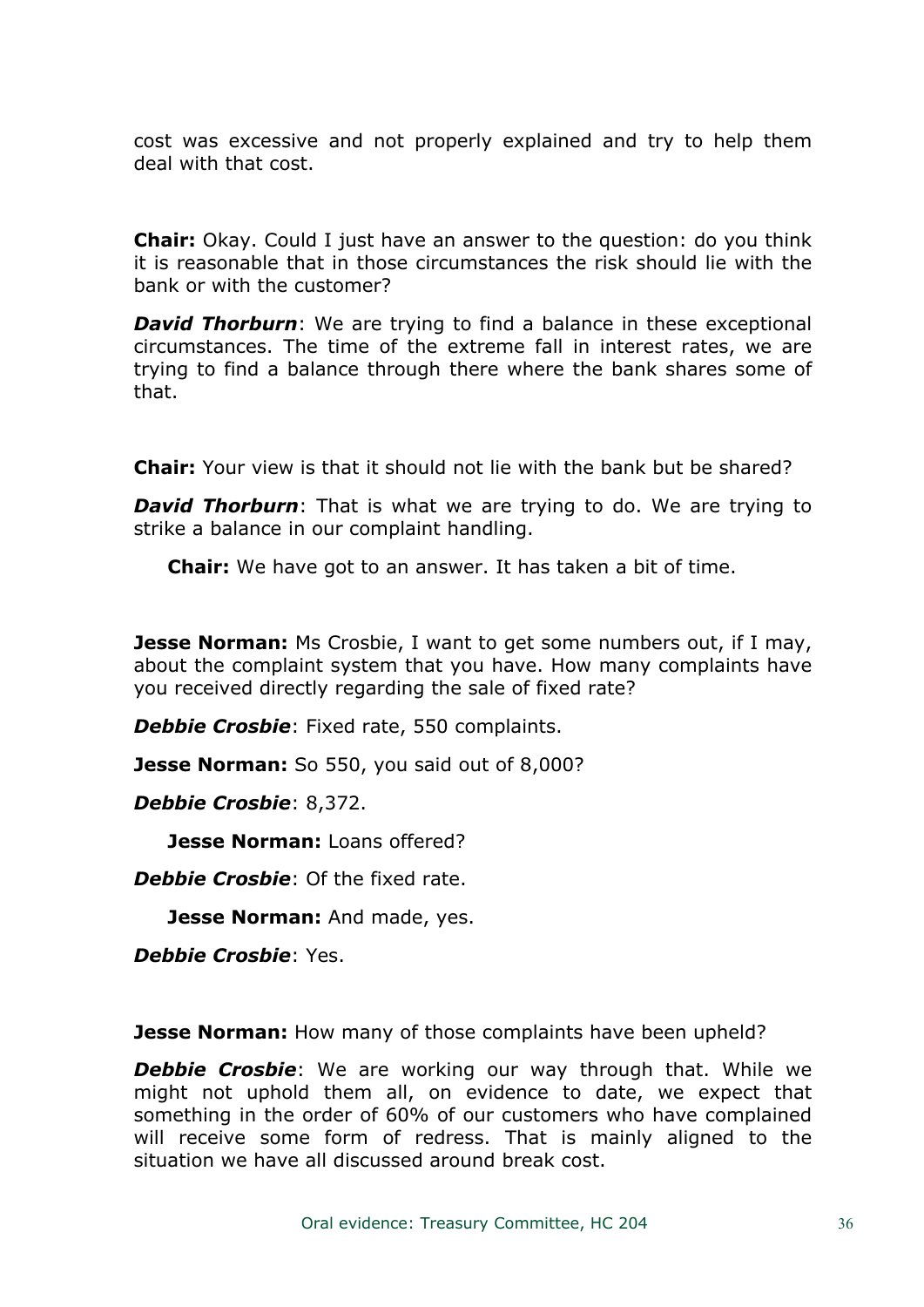**Jesse Norman:** That implies a little over 300; 323—

**Debbie Crosbie**: As I say, we are working our way through it. We are only half way through that so that is a forecast.

**Jesse Norman:** You have gone through about 250 complaints so far?

**Debbie Crosbie:** Roughly. I don't have the precise number of where we are. We are about 50% through that.

**Jesse Norman:** What are the characteristics of a mis-sale of a fixedrate tailored business loan?

*Debbie Crosbie*: A number of these complaints are not about the sales process. As I said, in most of the complaints we review, the customers were keen to protect themselves from a rising interest rate environment. I think that is one of the things that is quite important for the Committee to understand. We do see a demand for customers who are in business, they want certainty over the period that they have contracted the loan for. They want certainty in terms of what they are paying. What we do find, though, when customers' circumstances have changed and they want to break the contract earlier than they originally anticipated they wanted to hold the contract for, is that there are some customers who are surprised at the level of break-cost charges. That is where we are working with customers to redress them and on many occasions waive those break costs.

**Jesse Norman:** If I may digest that, when you have had a mis-sold TBL that you have been able to see one reason has been the selling process—

*Debbie Crosbie*: We have occasions where—yes.

**Jesse Norman:** —and another reason has been break costs?

*Debbie Crosbie*: That is correct.

**Jesse Norman:** Have there been any other reasons for mis-selling?

**Debbie Crosbie:** Sometimes people complain about the general level of services, for example. There is a range of issues. Sometimes the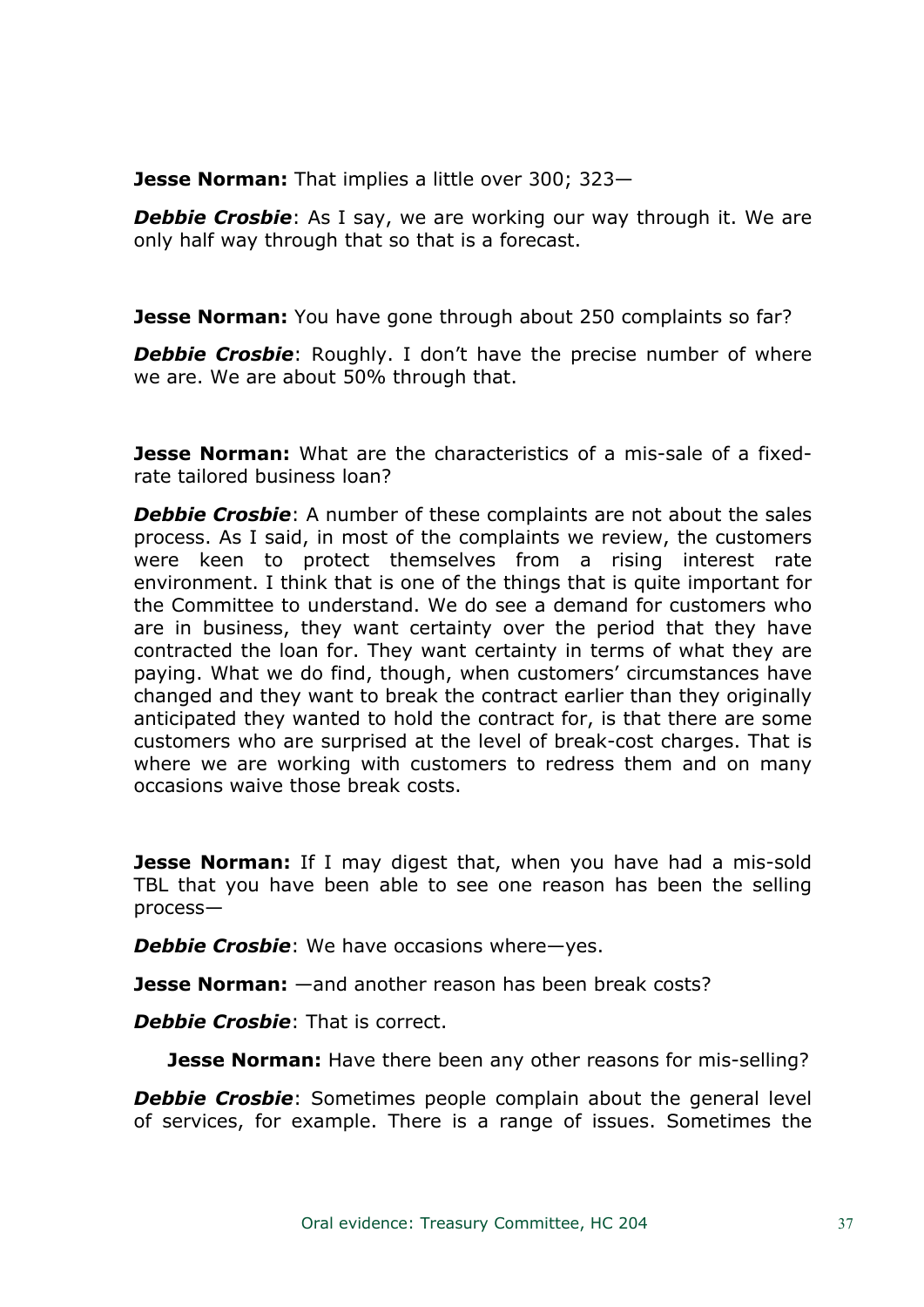complaint can start in one particular area and then the customer can widen it. So we look carefully at all the reasons.

**Jesse Norman:** So, based on the half of the complaints you have had so far, you think about 60%. That is around about 300-something of the 550 will prove to be upheld?

*Debbie Crosbie*: They will receive some kind of redress. That might be that we believe the sales process was adequate but the customer does not believe it was the case, and we accept, because of the exceptional circumstances we have all discussed, that it is appropriate to provide some level of financial redress.

**Jesse Norman:** Of the 250 that you have assessed, how many actual outcomes have been received?

*Debbie Crosbie*: In terms of final letters?

**Jesse Norman:** Final settlements agreed, redress and all that stuff.

*Debbie Crosbie*: In the fixed-rate review—I would need to check—I think it is approximately between 50 and 60.

**Jesse Norman:** Fifty and 60. So would it be fair to say that you have found then 60% of the 250 you have done so far have been upheld? Is that what you said?

*Debbie Crosbie*: No. We consider it upholds—sometimes we don't agree with all elements of the customer complaint, but we do believe, because of the circumstances, it is appropriate to pay financial redress, so the number I am referring to is where we have agreed to pay some form of financial redress to the customer.

**Jesse Norman:** How many of the 250 you have worked through so far have you agreed with the customer or agreed that there is some form of redress owing?

*Debbie Crosbie*: We have come to decisions on roughly about 250 but obviously we have to have discussions with the customer. We have to explain our outcome and we have to agree a settlement, and we are keen to do that. So I think to date we have managed to achieve that in roughly 50 cases but we are working through them.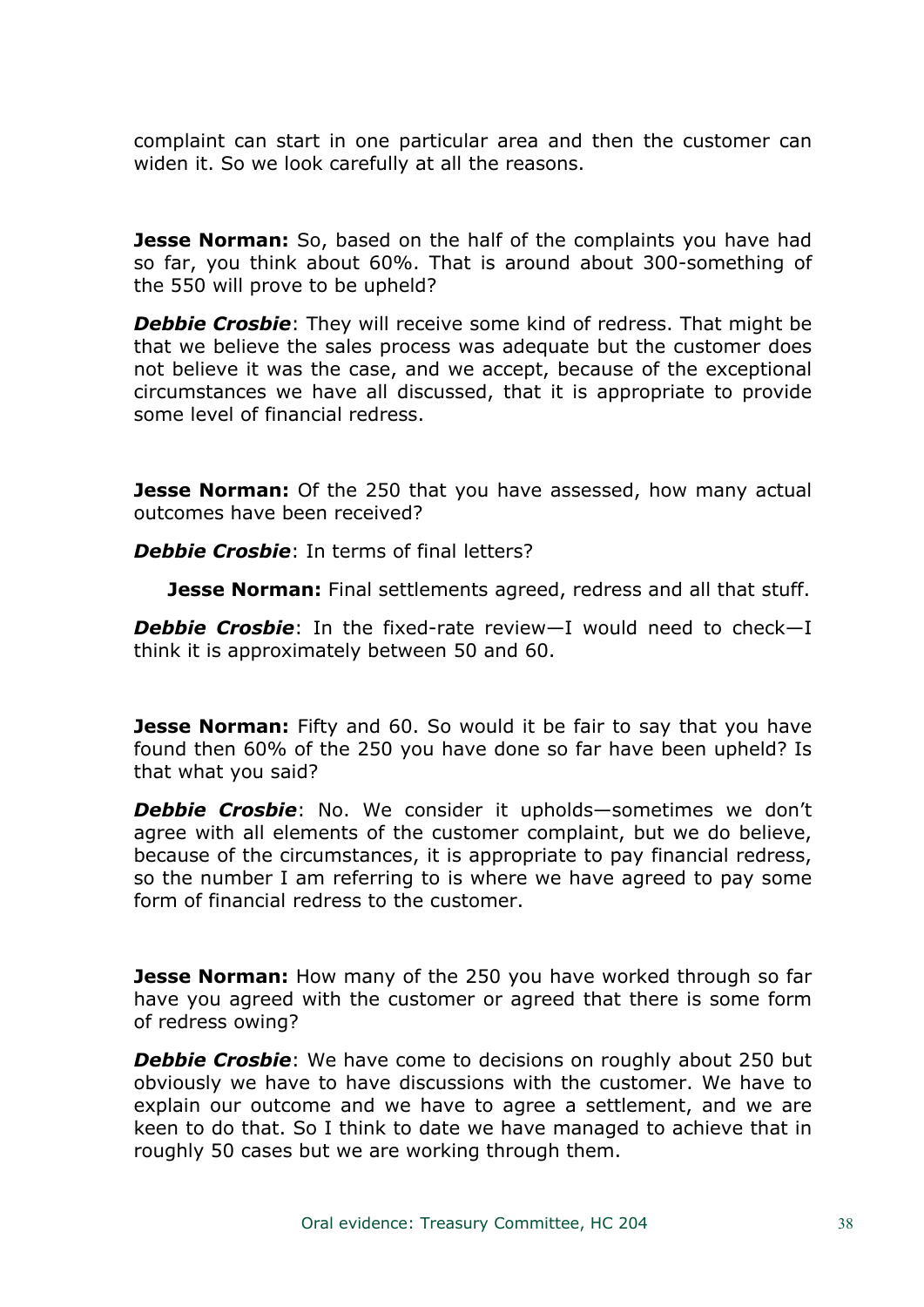**Jesse Norman:** What I am trying to get a handle on is: of the 250 you have worked through, for how many have you come out with a view, "We were right and the customer was wrong" and how many have you come out with a view, "The customer is right" and then there is a further question as to how you give them redress.

**Debbie Crosbie**: In about 60% of the cases, we believe there is some form of redress due to customers.

**Jesse Norman:** It is about 150 then of the 250—

*Debbie Crosbie*: That would be about right.

**Jesse Norman:** —of which you have processed and handled about a third?

*Debbie Crosbie*: Yes.

**Jesse Norman:** And you have been going for how long?

*Debbie Crosbie*: This review started in earnest in late January.

**Jesse Norman:** In late January. So when do you expect you will have worked through all these cases?

**Debbie Crosbie**: We expect to complete all the review of the files by September this year, and obviously we are reliant on discussions with customers to settle.

**Jesse Norman:** Do you think it is possible that, of 550 that you have received, having worked through them, you will identify further cause for concern in the other 7,500?

**Debbie Crosbie:** An important part of our process is to continually look at what we discover on the way through, and I think it is possible that we may discover more on the way through that may ask us to look at more files.

**Jesse Norman:** So you acknowledge the possibility that there could be more than the 550?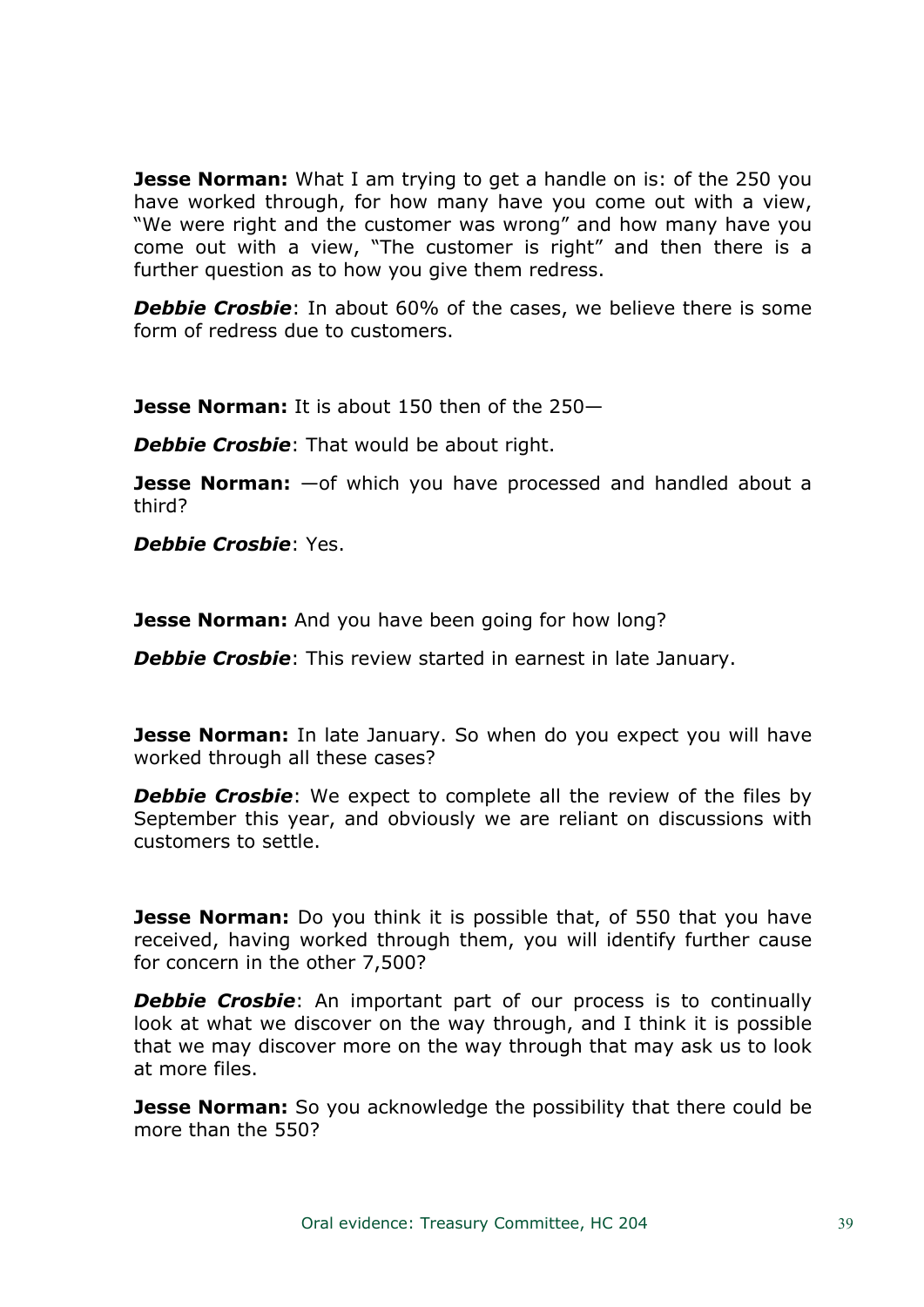*Debbie Crosbie*: Absolutely.

**Jesse Norman:** Even though only 550 have complained?

*Debbie Crosbie*: Have complained. Yes, we do.

**Jesse Norman:** That is helpful. How much redress has been paid out to customers with a fixed-rate TBL?

**Debbie Crosbie**: I think the number is quite low. I would have to confirm the number but, as I said, we are in the process of going through those files. So it will climb when we settle with clients but I would have to check the number for you.

**Jesse Norman:** Quite low, less than £10 million, less than £100 million?

**Debbie Crosbie**: It would be less than £10 million for fixed rates.

**Jesse Norman:** So it is a very modest amount. What is the total capital value of the 8,000 TBLs that you made?

*David Thorburn*: Most of them don't exist now so it is not a number we would have.

**Jesse Norman:** Sorry?

*David Thorburn*: Most of them don't exist now. They have been repaid.

**Jesse Norman:** What was the total asset value of them, so we can get some sense as to what your rate of payout is?

*David Thorburn*: I have no idea, I am sorry.

*Debbie Crosbie*: We would have to come back. A number of them roll into other loans, so while—

**Jesse Norman:** If you could give us that information, I think it would be helpful to know what percentage, your payout.

*Debbie Crosbie*: Yes. We will submit it in writing.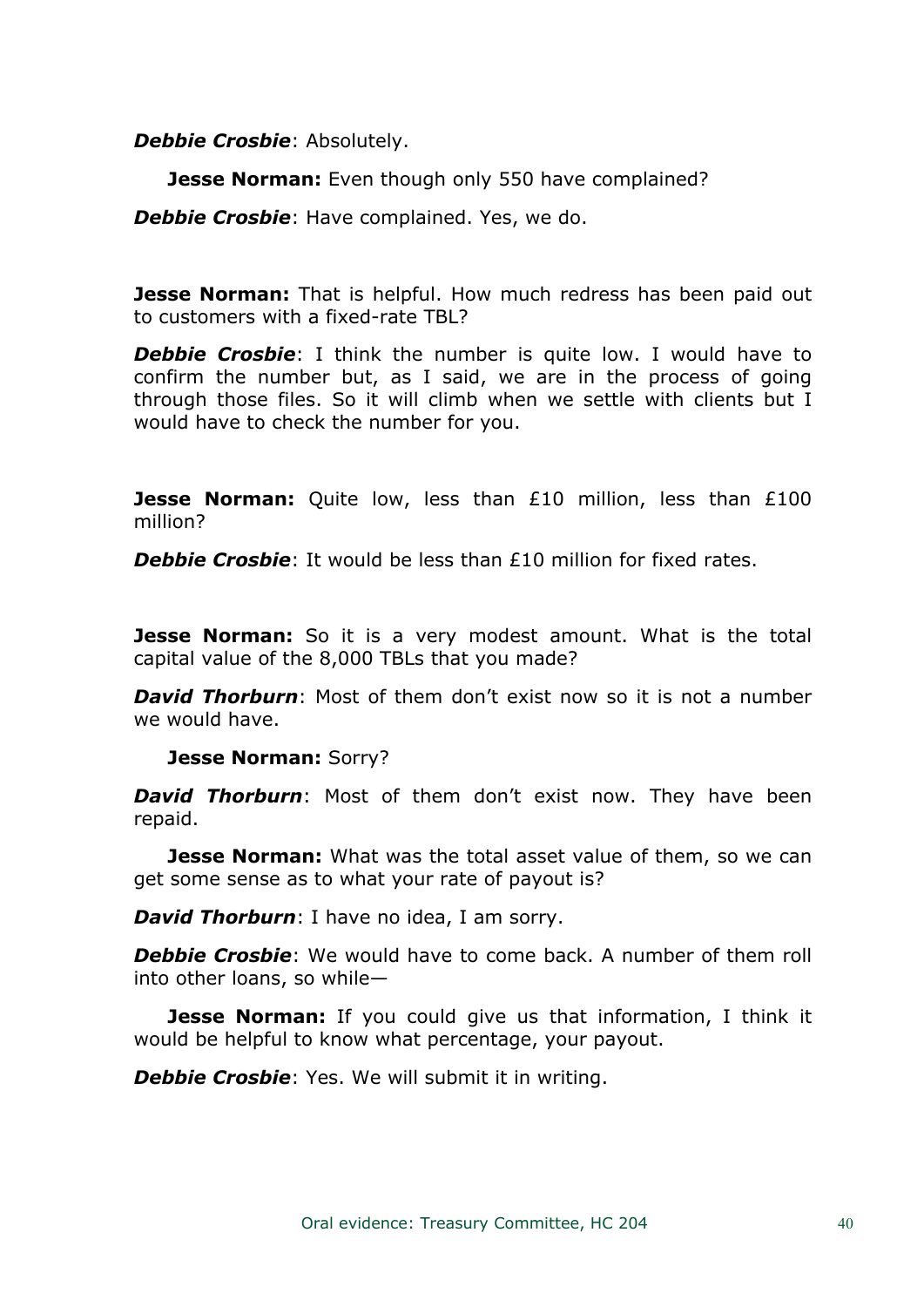**Jesse Norman:** Some of these customers obviously have gone to the Financial Ombudsman Service. How many have made that appeal?

# *Debbie Crosbie*: Sorry?

**Jesse Norman:** How many of your customers have gone to the Financial Ombudsman Service?

**Debbie Crosbie**: In total, of the 550 complaints we think roughly half of them took up their rights with FOS.

**Jesse Norman:** How many cases have been upheld by the Ombudsman?

**Debbie Crosbie:** We have had 67 adjudications to date, not all of them upheld. I think roughly—I need to check the final number of cases upheld. What I would also say is that, regardless of whether customers have FOS rights, and there are a number of our customers in that 550, we will still deal with them in the same fashion. So whether they are time-barred or excluded for any other reason we are dealing with them in the same fashion.

**Jesse Norman:** Have the Ombudsman's adjudications been at a higher percentage rate than the ones that you have adjudicated or—

*Debbie Crosbie*: No, that is not the case. We find that our decisions are very closely mirroring the Ombudsman's decisions. In fact, we meet the Ombudsman very regularly. We discuss the adjudications and where we see evidence that there is any deviation in the way that we make decisions we make sure our methodology is reviewed to include those outcomes.

**Jesse Norman:** Thank you for that. A final question or question and a half. The law firm Carter-Ruck said that your complaint-handling conduct was "Extraordinary and wholly at odds with the approach taken by every other institution with which we are dealing". Tim Murphy, from Seneca Banking Consultants, said to this Committee, "We have no faith in the internal procedures now. We just do not get anything out of internal bank procedures". Why should customers have confidence in the complaints procedures that you have or that you have outlined today?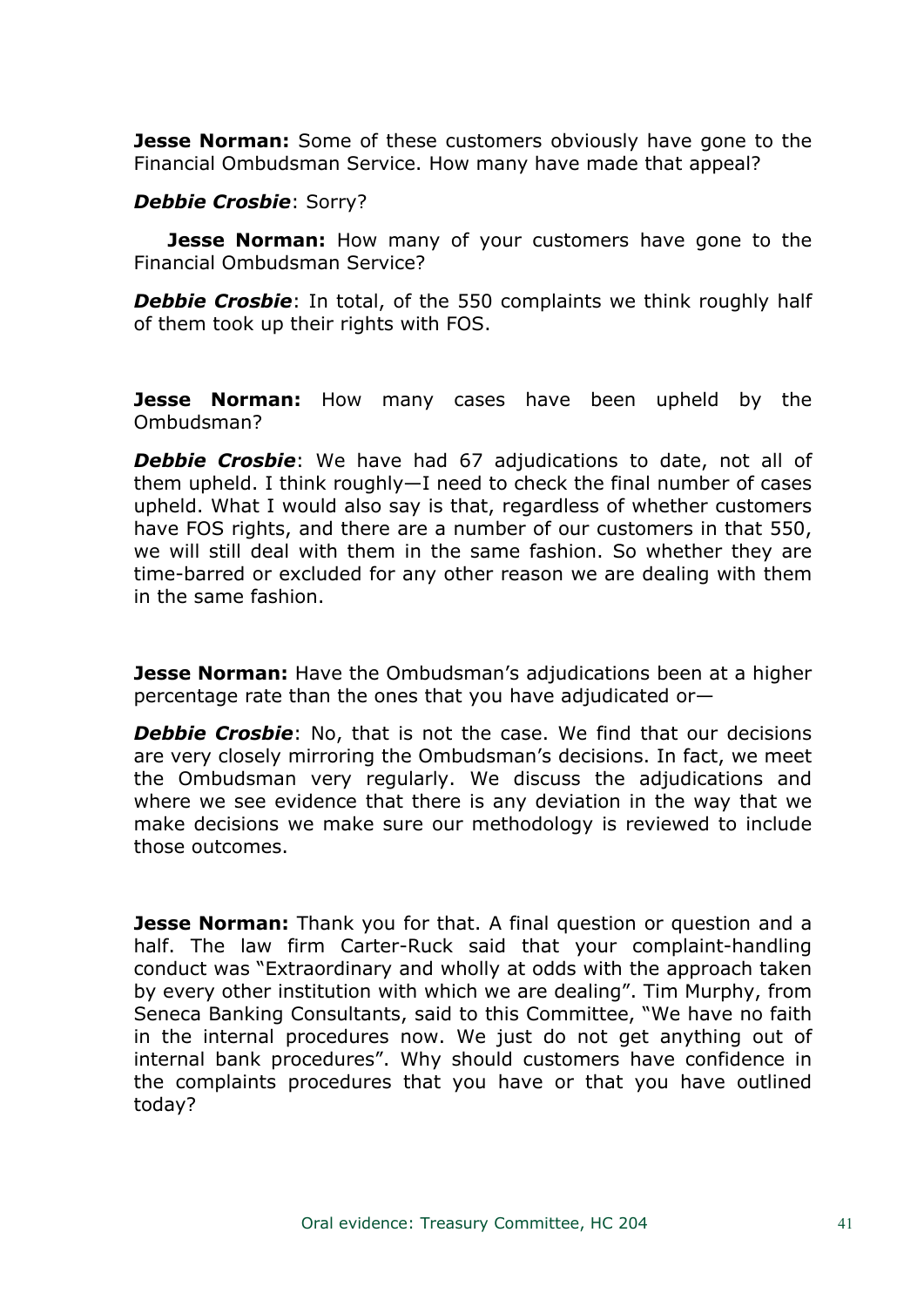**Debbie Crosbie**: The voluntary review that we have opted in our more complex products, as I have outlined, is overseen by the skilled person. So that deals with that. The fixed-rate review, we are absolutely committed to making sure that the outcomes we deliver are lined up with FOS, and as I have covered, we find that our judgments are very similar to FOS. The other thing I would say is that the FCA talk to us very regularly about our complaints handling in this area. We update them on the voluntary review on a weekly basis, and I also update both the board and the FCA on all our complaint handling in regard to this matter very regularly.

**Jesse Norman:** Have you looked at strengthening the credibility of the complaints procedure in order to address some of these issues?

*Debbie Crosbie*: We very carefully look at our complaints procedure, and I would say that if any customer is unhappy with the procedures with this review, I would be very happy to look at the case again.

**Jesse Norman:** You have both accepted that these TBLs have the functional equivalent of embedded swaps within them. So is there any reason why you should not recognise that formally and invite the FCA to adjudicate on the swap issues from their regulatory perspective?

**Debbie Crosbie**: We have shared all our plans with the regulator very regularly. I update them personally very regularly and they seem to be satisfied with what we are doing to date. If the regulator—

**Jesse Norman:** Would you be happy with that formal extension because that would obviously give a lot of comfort to potential complainants?

**Debbie Crosbie**: If the regulator was keen to do more with us of course we would co-operate as we do with them on all other matters.

**Jesse Norman:** The same for you, Mr Thorburn?

*David Thorburn*: Yes.

**Jesse Norman:** Thank you very much. Thank you, Mr Chairman.

**Chair:** Have you made a lot of money operating outside the regulatory perimeter prior to the compensation you are going to start paying?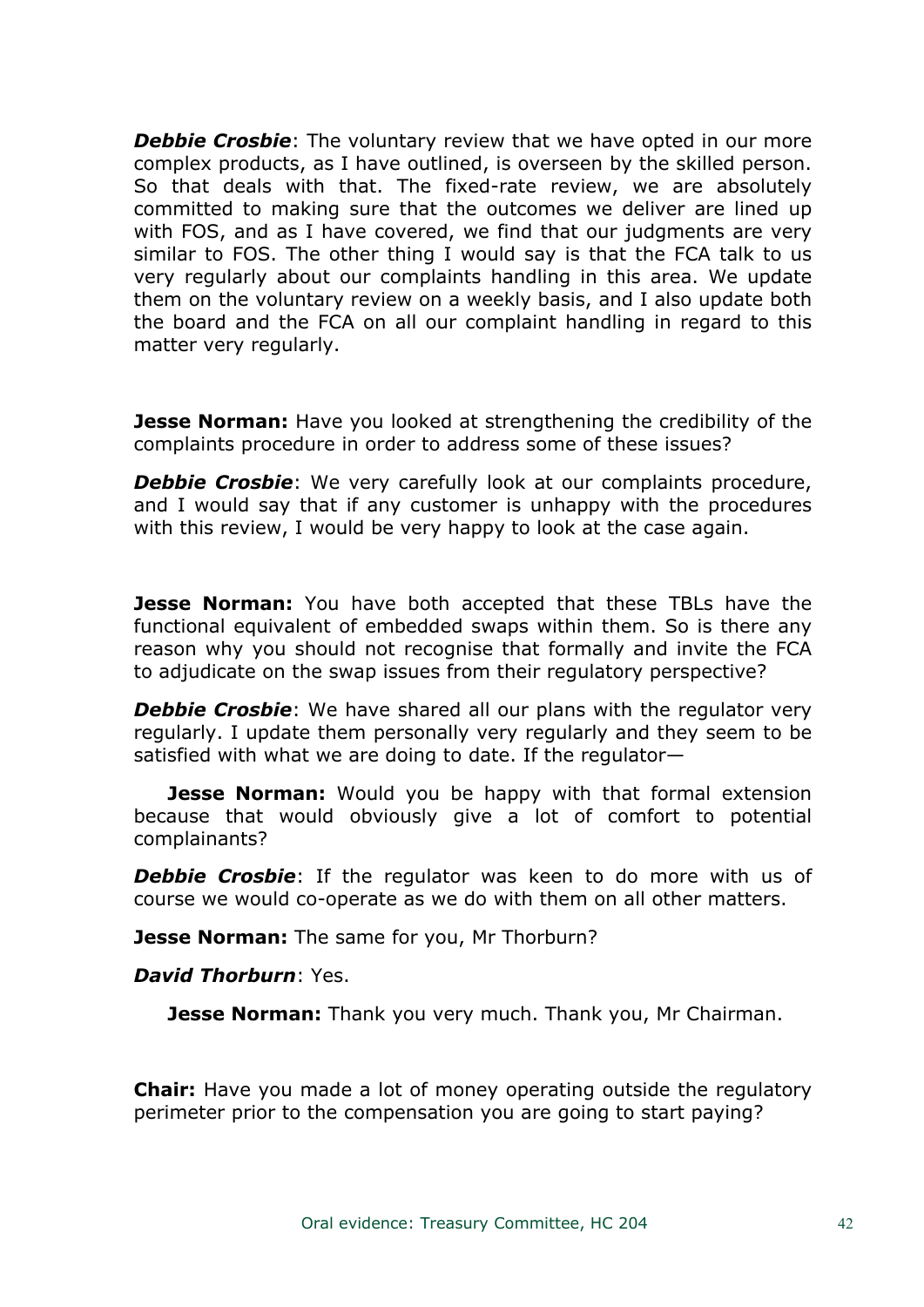*David Thorburn*: If you are talking about this product range, this would have been a profitable product range over the period up until this all began, yes.

**Chair:** As a proportion of your total lending, what kind of profitability on commercial lending are you talking about?

*David Thorburn*: The whole tailored business loan range, most of the revenue, somewhere between 90%, 75%, in fact went to the parent.

**Chair:** Sorry, I wasn't able to catch that. Can you say that again?

*David Thorburn*: The bulk of the revenue on the sale of these products went to the parent. It did not go to Clydesdale Bank.

**Chair:** But it has been good business, hasn't it?

### *David Thorburn*: Yes, it has. Yes.

**Chair:** Thank you very much for coming to see us—what is now almost this afternoon. It has taken slightly longer for us to go through the areas we wanted to cover. We may have more questions that we will want to put in writing and we are very grateful for the evidence you have provided.

### **Examination of Witnesses**

*Witnesses:*, gave evidence.

**Chair:** Thank you very much for coming to see us this morning. I am sorry that the beginning of the hearing has been a bit delayed by the previous session we just had, which overran a little.

Why is it that there is still a net reduction in lending for O1 2014 on top of the £2.4 billion reduction seen in the last nine months of 2013? Mr Sullivan?

*Chris Sullivan*: Primarily that is caused because of the rundown of the poor-quality lending book of the pre-2008 period.

**Chair:** Sorry, for the pre—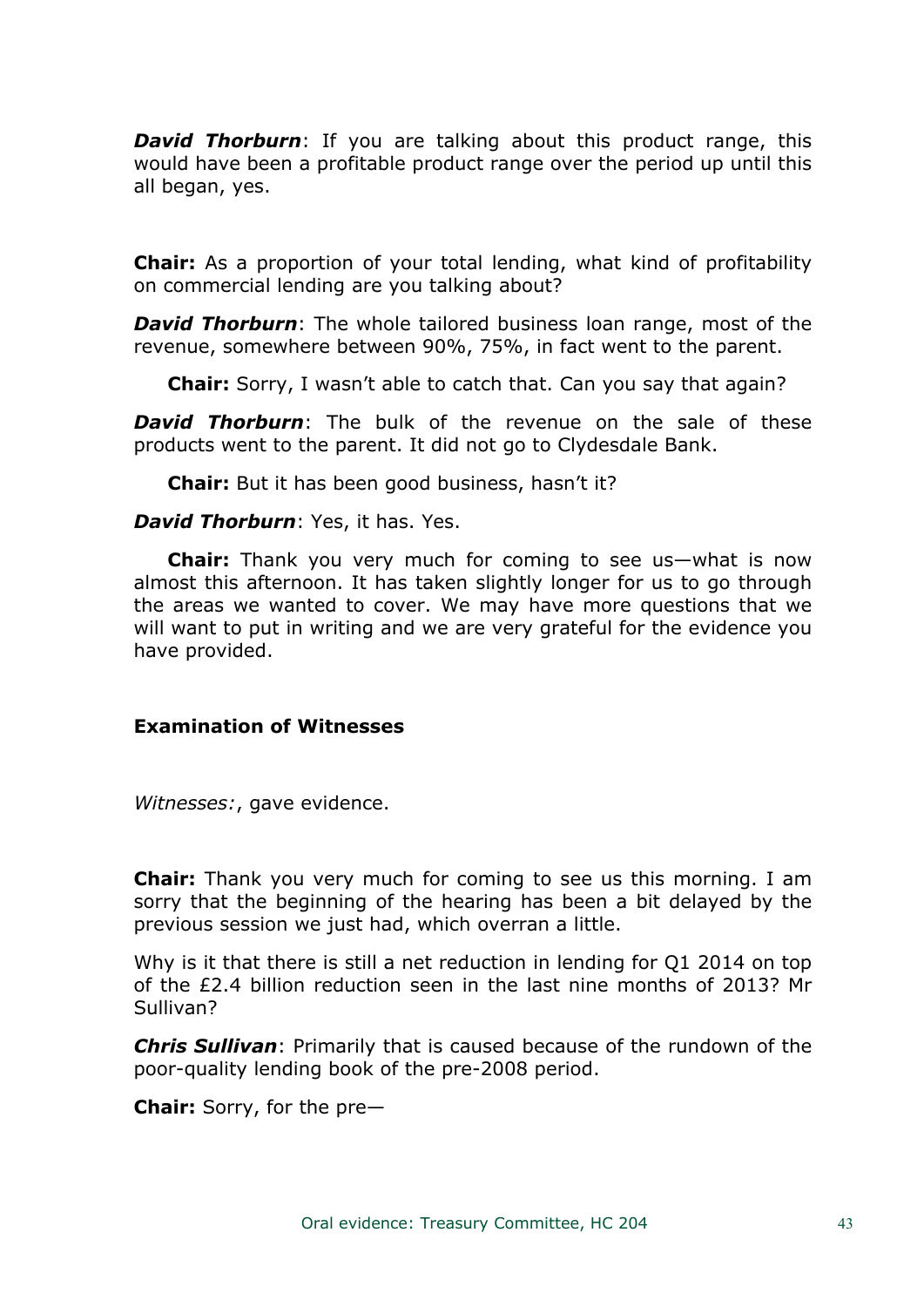*Chris Sullivan*: The pre-2008 period where RBS lent excessively, well above its market share, in particular around property. We have been trying to make the bank much more balanced and safe and, therefore, running down the property-related lending of particularly poor quality. So some £2.3 billion was taken out of that particular portfolio, which obviously caused a net reduction in total RBS charge, although you would look at normal lending and you would see that RBS is still the biggest lender of new loans in the UK.

**Chair:** This shrinkage is caused entirely by what one might call the Goodwin overhang?

*Chris Sullivan*: It is not entirely that. There has been a situation over the last five years or so where customers have repaid consistently more than they are contractually obliged to. We have seen increases in our deposit accounts during this time, so there is a bit of a flight to safety with some customers. Although you are seeing some very encouraging signs now of lending starting to move upwards. So many steps that we have taken to encourage people to take loans responsibly, showing I think a 20% improvement year on year as we speak.

**Chair:** With all that risk aversion there must be some cracking good business opportunities out there.

*Chris Sullivan*: We have never been averse to taking appropriate risk and I think the problem—

**Chair:** No, the risk aversion among the customers. If you can—

*Chris Sullivan*: That was primarily why we asked Sir Andrew Large to come in and look at us and say, "What could we do to improve customers' opportunities to borrow from us?"

**Chair:** Yes, which brings us to the Clifford Chance review as well. You have described that as independent. Doesn't Clifford Chance do business for RBS, other business?

*Chris Sullivan*: Derek, do you want to answer that?

*Derek Sach*: Yes, we do business with all the large corporate lawyers. You have to choose somebody of stature. In the case of Clifford Chance, they provided a partner with relevant experience who has never done any work for RBS. You have to presume that people such as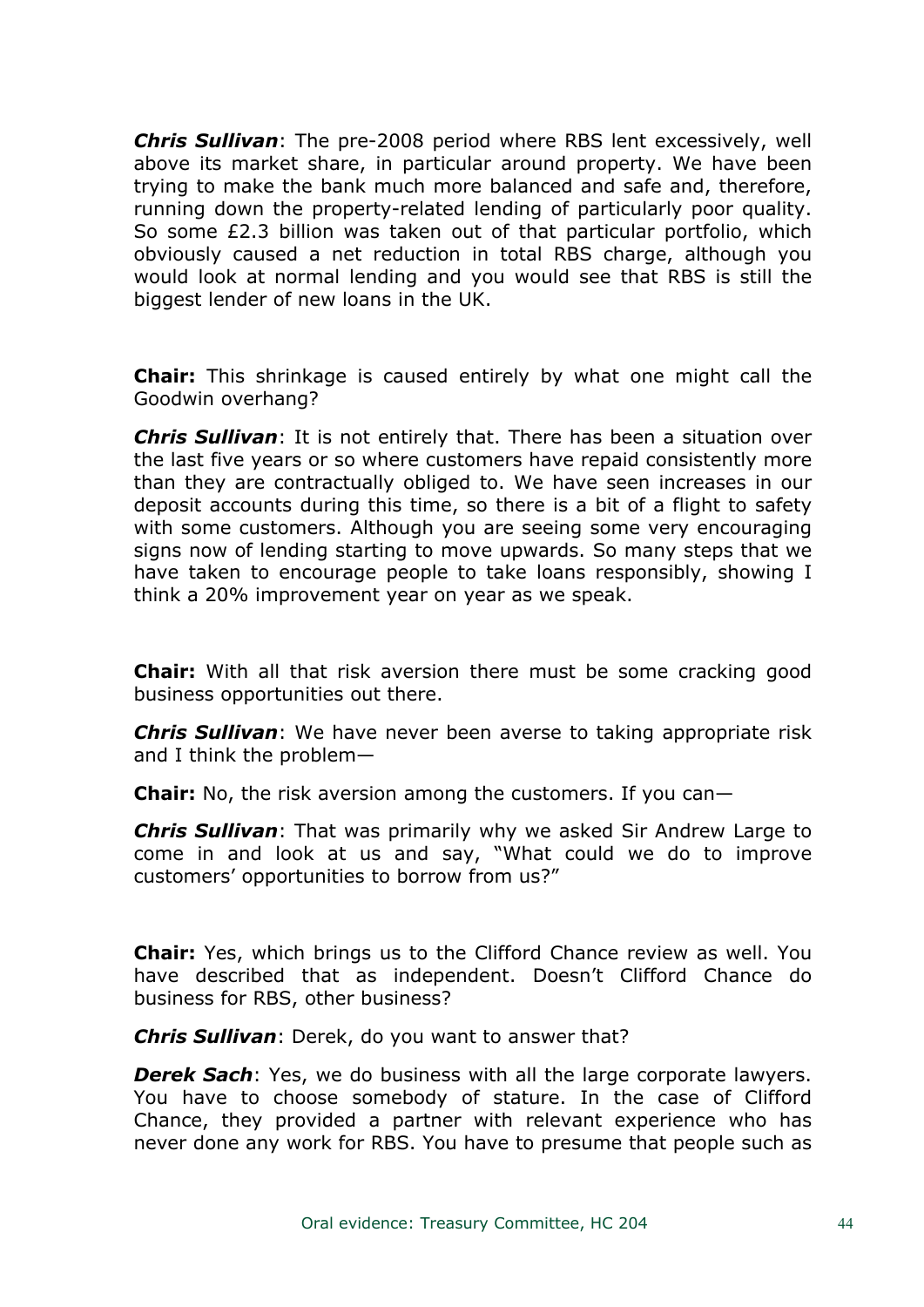that do have integrity. Having seen the report, I have no reason to believe that they did not exercise complete independence and even the FCA has commissioned them to do a similar piece of work for themselves.

**John Mann:** How many drafts of the report were submitted to you?

*Derek Sach*: I have no idea because I had no part in it, being the subject of the report. All I was asked to do at the very end—

**John Mann:** Mr Sullivan?

*Chris Sullivan*: I have no idea either. I never saw a single draft.

**John Mann:** So you have no idea of the drafts of the report?

**Chair:** Before we move on from that question, are you confident that drafts were not seen by—

*Derek Sach*: Drafts were certainly fact checked by the organisation because, obviously, when you prepare a lengthy document there are going to be errors of fact that need to be corrected.

**John Mann:** How do you know that, Mr Sach?

*Derek Sach*: I was asked to check some aspects of the numbers that were used here and there in the report.

**John Mann:** So there were drafts that were seen?

*Derek Sach*: There was certainly one but whether there were more I don't know.

**John Mann:** Was anything altered in the drafting process?

*Derek Sach*: So far as I am aware, only errors of fact.

**Chair:** It might be helpful if we have that confirmed in writing; it would be of some value to us.

*Derek Sach*: Yes, sure.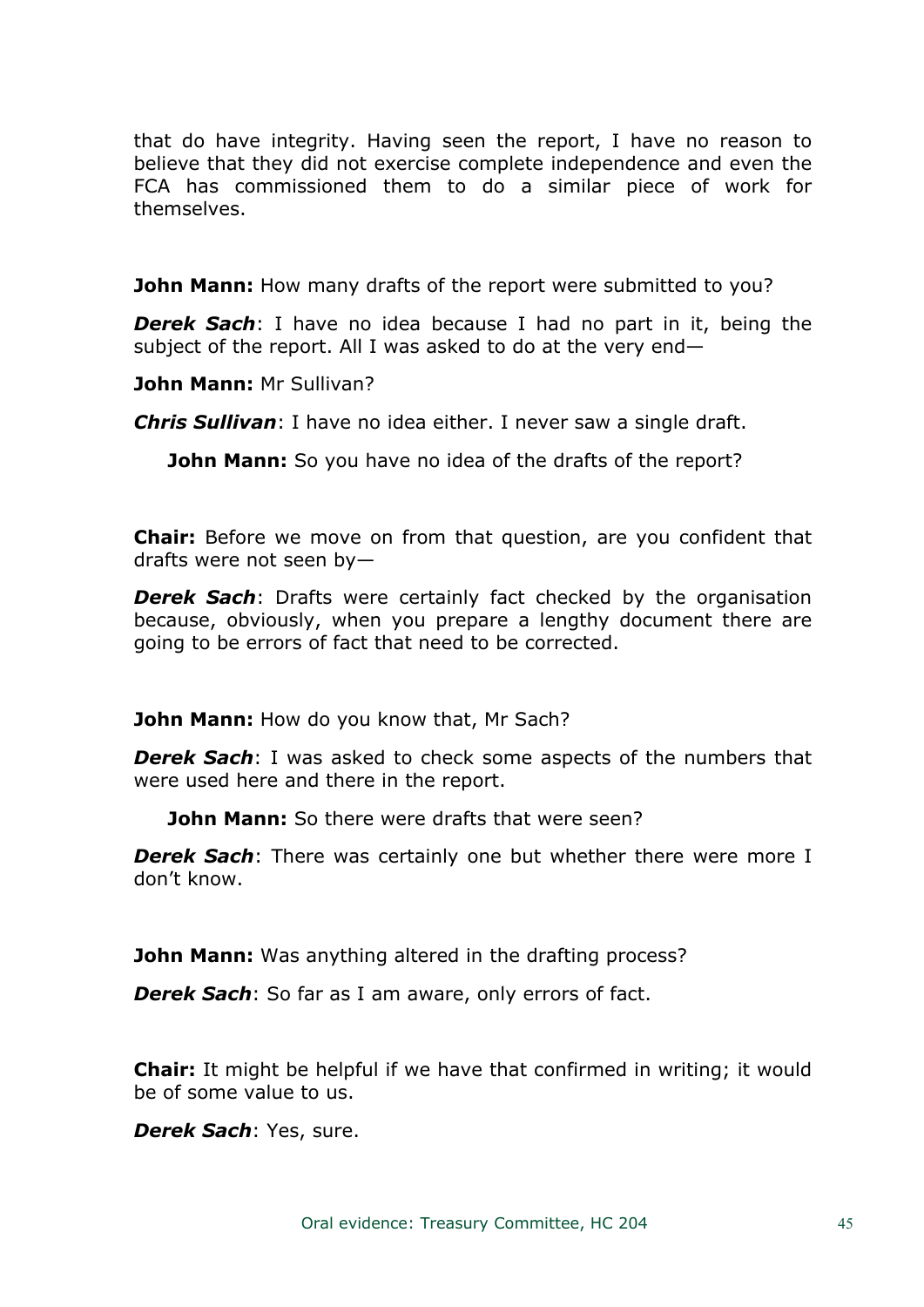**Chair:** Thank you.

**John Mann:** You have been with GRG for a long time, Mr Sach. How much has it contributed to the bank's profits?

*Derek Sach*: It does not contribute to the bank's profits at all. Our main objective is to restore the customers' health and strength and—

**John Mann:** You are saying GRG makes no money for the bank?

*Derek Sach*: In total, if you look at what GRG achieved over the fiveyear period in question, the customers that we looked after in this particular area—the SME area—lost £2.1 billion for the bank.

**John Mann:** My question is: what does GRG make in terms of profits for the bank?

*Derek Sach*: It does not make a profit for the bank. It has income in the form of fees. It sometimes has equity realisations if it has taken an equity stake in the past in something, but against that, you have the cost of running it and also these connections there are the impairments.

**John Mann:** So GRG runs at a loss is what you are saying for the bank?

*Derek Sach*: If you look at the portfolio we look at, yes, it runs at a loss.

**John Mann:** I am talking about GRG as an institution within the bank.

*Derek Sach*: It runs at a loss.

**John Mann:** It runs at a loss?

*Derek Sach*: Yes.

**John Mann:** Has that loss increased or decreased over the last 10 years?

*Derek Sach*: Increased dramatically if you do it year by year in 2009, 2010, and it is starting to come down now because the impairments are falling.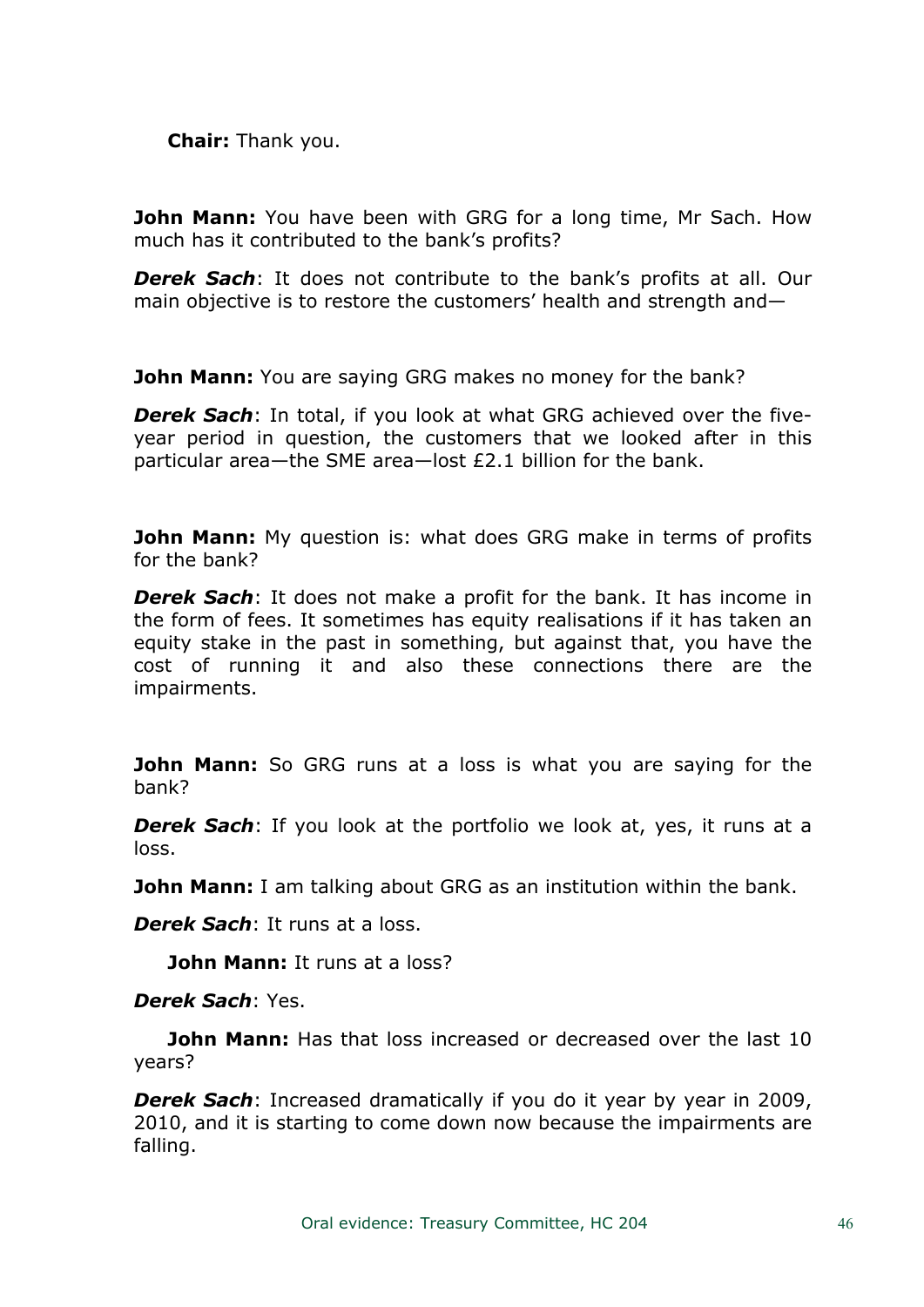**John Mann:** How do you calculate the fees that you charge?

*Derek Sach*: The fees are related to a number of factors: the amount of work that people are doing on a particular connection; the increase in risk that may be apparent in any particular transaction.

**John Mann:** Why is it that in the Clifford Chance report they could not work out how the fees were calculated?

*Derek Sach*: I think, yes, that is a reasonable criticism that it is not as transparent as ideally it would be for customers. It is something that we have been working on since 2012 to try to improve people's understanding of the fees we charge and to make the fees less onerous for them. We have always wanted to be very much at the leading edge of restructuring and I was a founder member of that sort of movement in the 1990s in the UK when we—

**John Mann:** Clifford Chance cannot work out how much the fees are but you say that the fees are not calculated to make a profit for the bank?

*Derek Sach:* No. The fees are there partly to offset the costs that we incur, but also very often to compensate us for the additional risk.

**John Mann:** They are compensating you for risk, so you are making a profit out of the fees then?

*Derek Sach*: No, because unfortunately a number of the customers who come to us do cause losses for the bank. We lose capital, so overall there is a loss.

**John Mann:** But they do not all choose to go into GRG and you choose the fees but, according to Clifford Chance, no one can work out where the fees come from. The Clifford Chance report identified that some perfectly profitable businesses were going into GRG. Why is that?

*Derek Sach*: I do not think the Clifford Chance report said that profitable businesses were coming into GRG.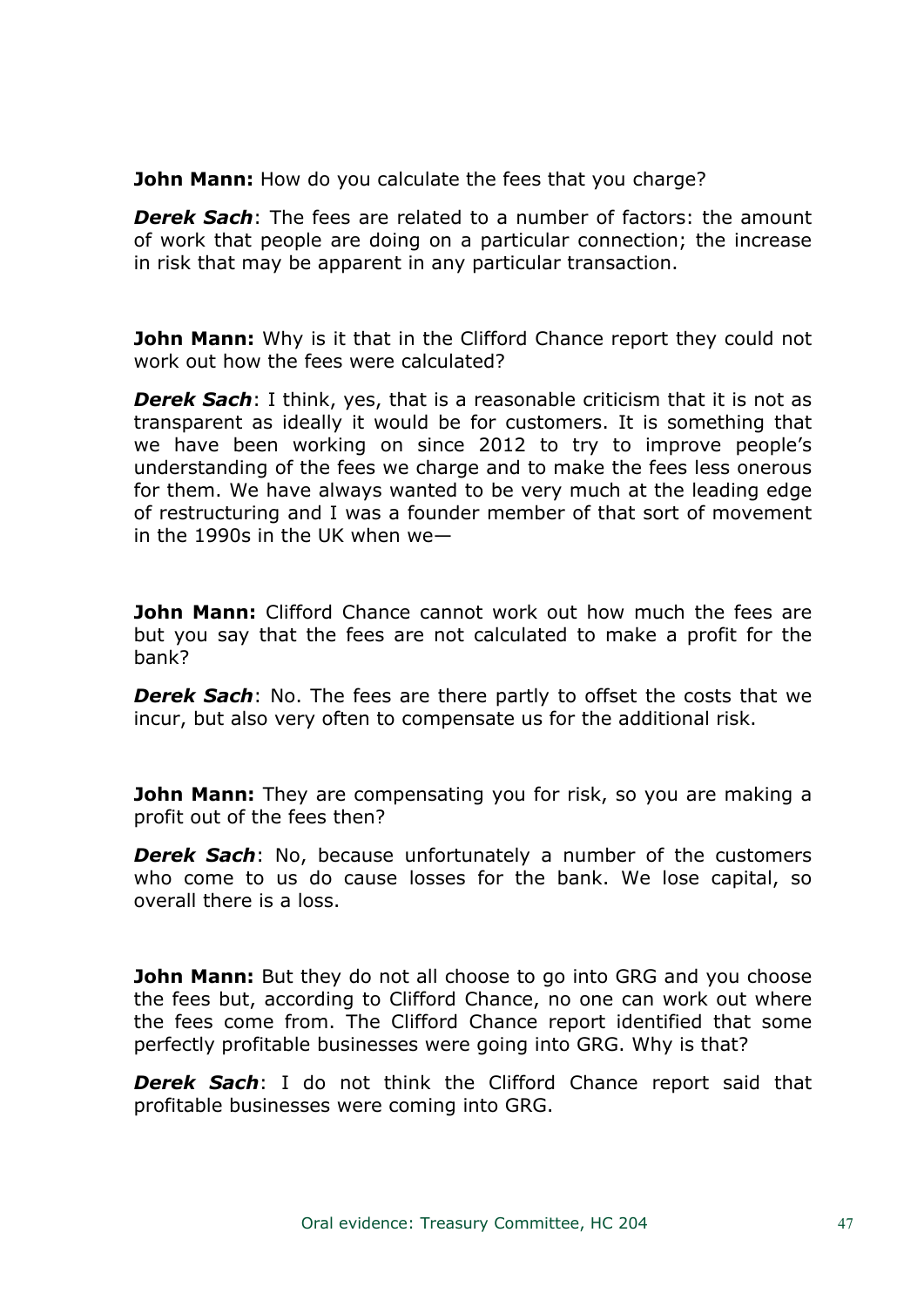**John Mann:** Clifford Chance identified a number of cases where no event of default had occurred.

*Derek Sach*: That would be correct because an event of default is when a customer cannot pay his interest or his capital repayment and yes he could still be profitable; I acknowledge that. But they are transferred to us because there is a belief that we can manage them better than the frontline.

**John Mann:** And make a profit out of them.

*Derek Sach*: No, our objective is to restructure them. We restructured in each of the difficult years numbers like 850 customers that we reorganised. If I could give you an example: something called CFN in Skegness, a manufacturer of polythene bags, lost a major customer and had some difficulties. We helped them recruit a new CEO. We introduced them to someone who worked alongside him to help him develop a new strategy. We lent them some more money, and 70 jobs were saved in an area that is probably quite difficult for employment.

**John Mann:** How come Clifford Chance identified that in your appraisal system you particularly highlight cases where individuals have generated strong revenues in your section?

*Derek Sach*: People have a balance scorecard, and, yes, strong revenues would be something that perhaps someone has done. But along that, they would have restored probably half a dozen customers back to health and strength and—

**John Mann:** It sounds to the small business community, and the rest of the world, that this is a profit centre within the bank whereby you are maintaining your profits at the expense of small businesses, some of which are perfectly viable, to which you give no choice. You are exploiting the lack of competition in the market, aren't you, and the lack of choice for small businesses and that is what you are about in your section?

*Derek Sach*: We are not about that. We are very much about helping businesses. Our main focus is not only on restructuring their finances but helping them restructure the business, and this is happening on a large scale for these SMEs. During the period we handled something like 10,000. Less than 10% of them end up in insolvency.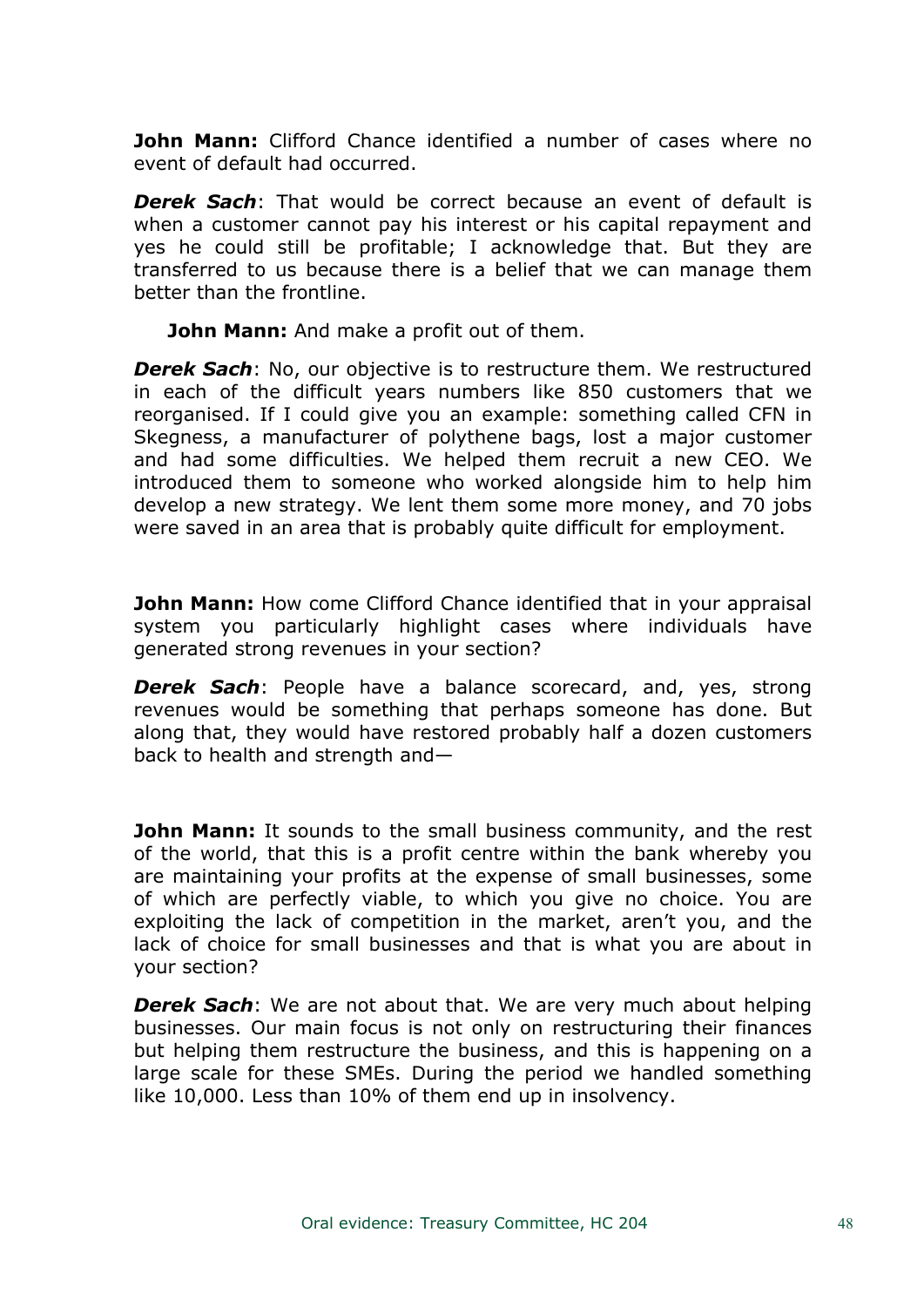**John Mann:** The Clifford Chance report says that the GRG training manual suggests threatening to remove distressed businesses' overdrafts as a way of gaining leverage. It also says that your internal valuations were not carried out in accordance with best practice. Despite that, it is a report that you have commissioned, and you have had drafts of it, it is a pretty damning report and the impression it gives is that GRG is there to boost up the bank's profits at the expense of the small business customers who are stuck because they cannot go somewhere else. That is a reasonable summary, is it not?

*Derek Sach:* No, I do not think it is. If you take the two points you have raised, on the training point I would acknowledge there is an unfortunate phrase in a 50-page document that is pre-reading for a training course. I agree with you that the way it is written is unfortunate because it seems to indicate that, as you say, an overdraft should be used to threaten someone. The intent is if there are no defaults but you can see that someone is headed for difficulty. Bear in mind that these are restructuring specialists who also have been involved closely with people who restructure big companies like Thomas Cook where we save companies at short notice; 30,000 jobs saved because we put up £25 million more than our share. It was intended that you should draw to the customer's attention that the overdraft in due course would be hitting its limit and we would not be minded to increase it unless they made some changes to the way the business was operating. That particular phrase has been changed.

On the question of valuations, the valuations Clifford Chance are referring to are valuations that are used informally as opposed to any that are used formally where outside valuers are instructed.

**John Mann:** That is what SMEs are complaining about. Has anyone from GRG met any Government Ministers in relation to its performance and its role with SMEs in the Treasury or the Business Department over the last two years?

*Derek Sach:* Not that I can immediately recall but I have certainly been consulted personally by people from the Treasury, the Bank of England and BIS on things like the Business For Growth organisation and are there other ways of increasing and improving lending to businesses.

**John Mann:** But nobody has met, or been asked—I am not suggesting you would be running to meet as it would be a Minister's responsibility—no one from the Business Department, no Treasury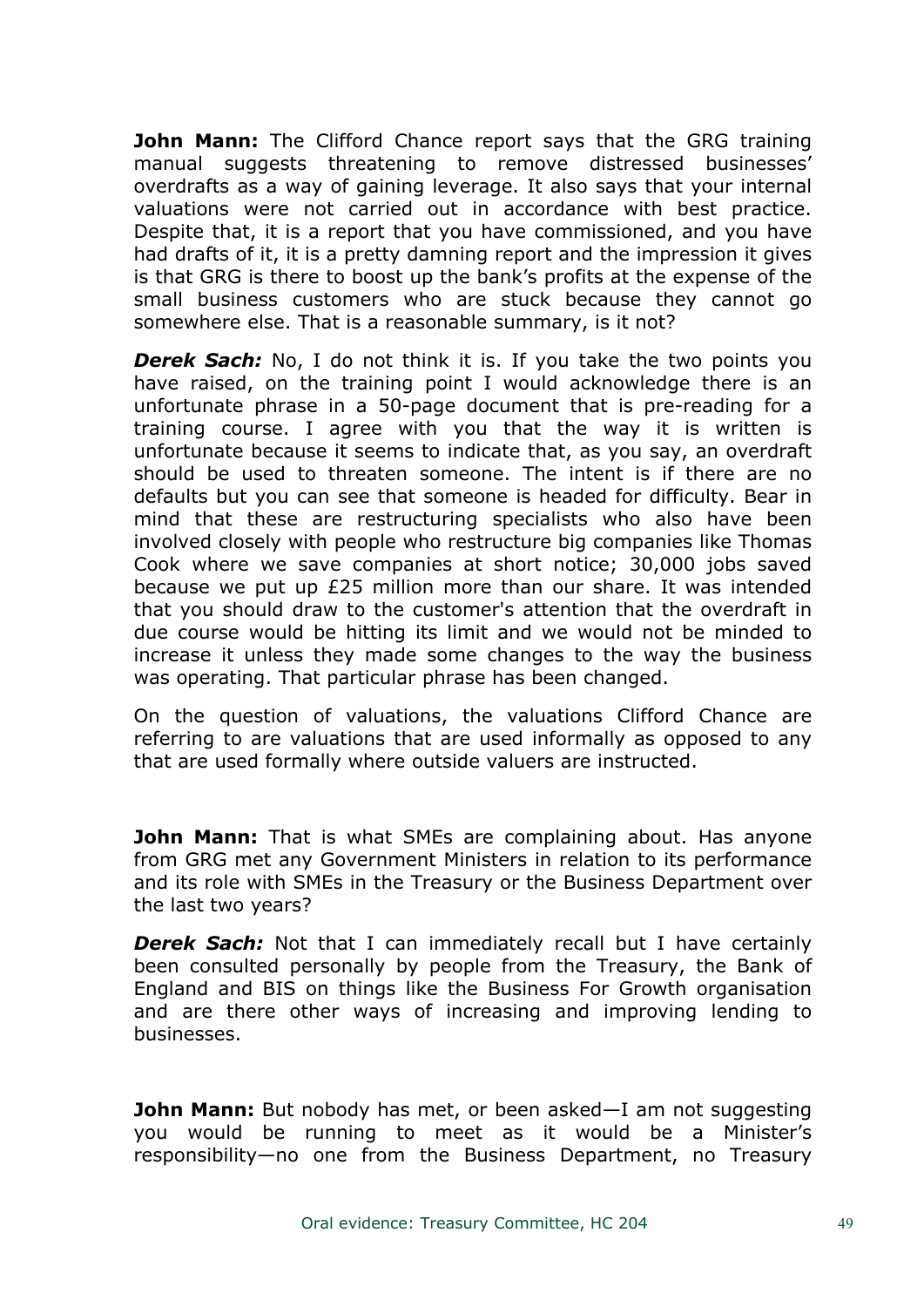Ministers have been to meet you after the kerfuffle following the Tomlinson Report?

*Derek Sach*: No, definitely not since then.

*Chris Sullivan*: I have met many Ministers and Treasury officials over the last five years and discussed a number of people who have been in GRG and various other parts of the bank. It is worth noting that—

## **John Mann:** And on GRG?

*Chris Sullivan*: Yes. I have spoken to members of this particular Committee about constituents who have been in GRG.

**John Mann:** No, I am talking about Government Ministers in the context of Tomlinson specifically.

*Chris Sullivan*: In terms of Tomlinson, we did an independent report via Clifford Chance and I have done a number of other independent reports around allegations from Mr Tomlinson. Those reports have all proved the allegations to be fallacious.

**John Mann:** I am only trying to clarify that neither the Business Secretary and his Ministers nor the Chancellor and his Ministers have come and met you and asked questions in relation to this, and you are saying that they have not.

### *Chris Sullivan*: No, they have not.

*Derek Sach*: I have to say I would be very happy to talk to a wider audience than this one if people were interested, and tell them a lot more about what we do because I genuinely believe that we do good overall. If you handle 10,000 customers I acknowledge there are bound to have been some mistakes. I also understand the difficulty that entrepreneurs who fail, or who are close to failing, find themselves in. It is a very traumatic and difficult experience for them. The slightest sign of irritation or not treating them absolutely properly is bound to cause upset, but overall we get quite a lot of letters thanking us for what we have done.

To give you another example, a firm called Independent Slitters in Oldbury, a small firm, made an unfortunate diversification. We worked with them, helped them unravel the unfortunate diversification, lent them more money and 20 jobs were preserved. Again, they are very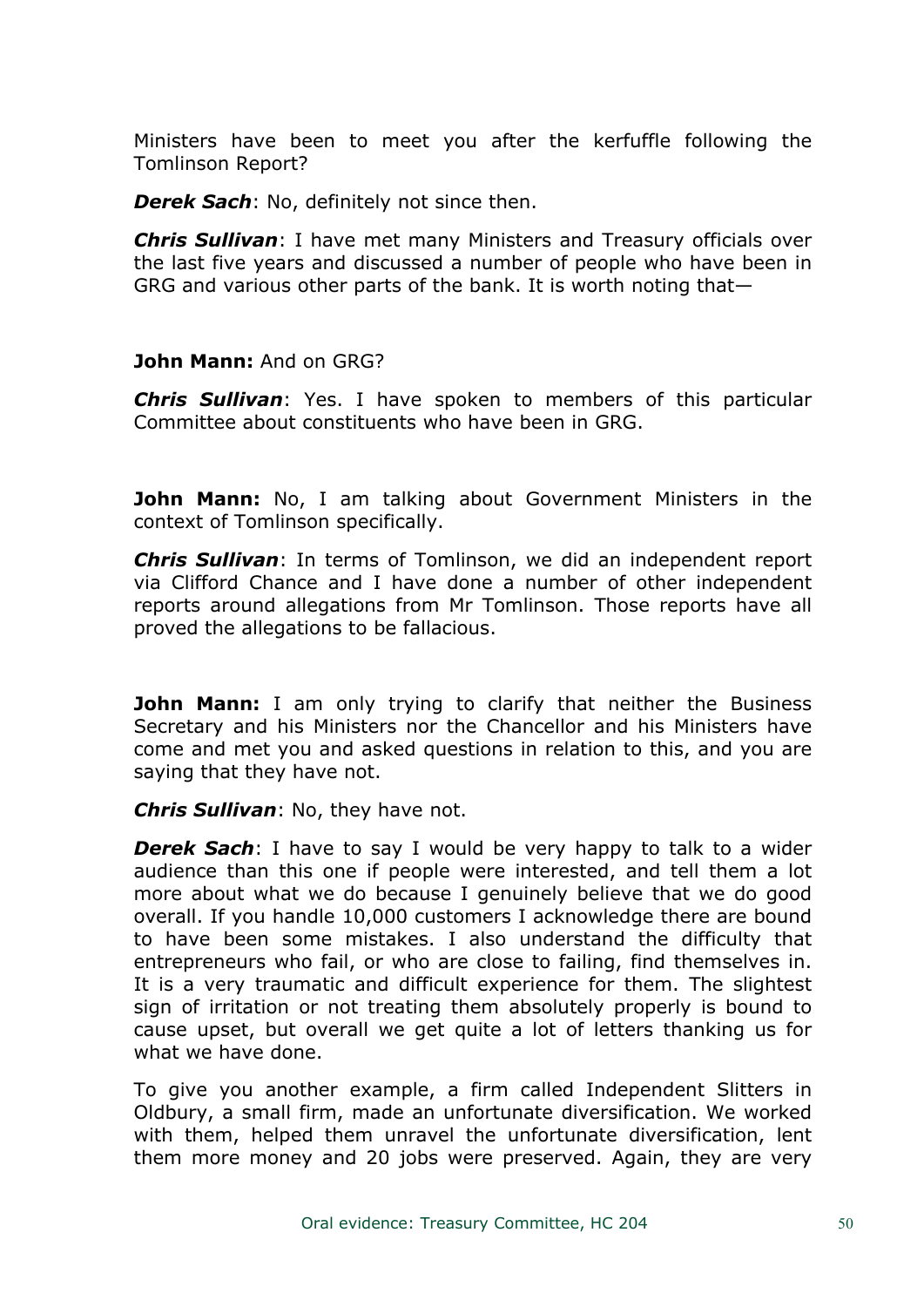enthusiastic. They have been in the local press in the West Midlands and they cannot thank us enough for what we did. But, as I say, we have a machine. There are 1,300 people sitting out there today watching this, or will watch this when it is on the internet, who feel very aggrieved by the comments of Tomlinson, that he should impugn their integrity in the way that he did.

**John Mann:** My comments were quoting from your own internal Clifford Chance report.

**Chair:** If we were to poll these 10,000 customers with respect to their confidentiality of reply, is it your view that the majority would be expressing gratitude for their contact with GRG?

*Derek Sach*: We do the same survey that Chris's division of the bank does, asking customers questions about satisfaction. Overall, we are probably about 3% to 5% perhaps behind them. In terms of quality of relationship manager, because our people have a lot more time to spend with the customer and are very thoroughly trained in their restructuring skills, they tend to score a little bit better.

**Chair:** Is the answer that a majority would be expressing gratitude?

*Derek Sach*: I would hope so, yes. We do not ask them that question but they are asked if they are satisfied with what we do, are we delivering what we promise, and so on. Then, yes, the majority would.

**Chair:** When you say that the fees are—I think I was quoting you but correct me if I do not have it quite right—"not ideally as transparent to customers as they should be", that is about as big a euphemism as it is possible produce, is it not? Frankly, opaque to the point of incomprehensibility might be closer to the mark.

*Derek Sach*: I think that is a little extreme, but certainly they could be clearer, I fully acknowledge that. It is something that we are working on and we have introduced recently a 90-day moratorium on adding default interest to customers who get into difficulty. That is something every bank does so it will be interesting to see if the industry follows suit to give them a period of time to try to sort their affairs out. We have also undertaken to give people 30 days notice of changes in fees because, again, that gives them a chance to discuss if they do not understand.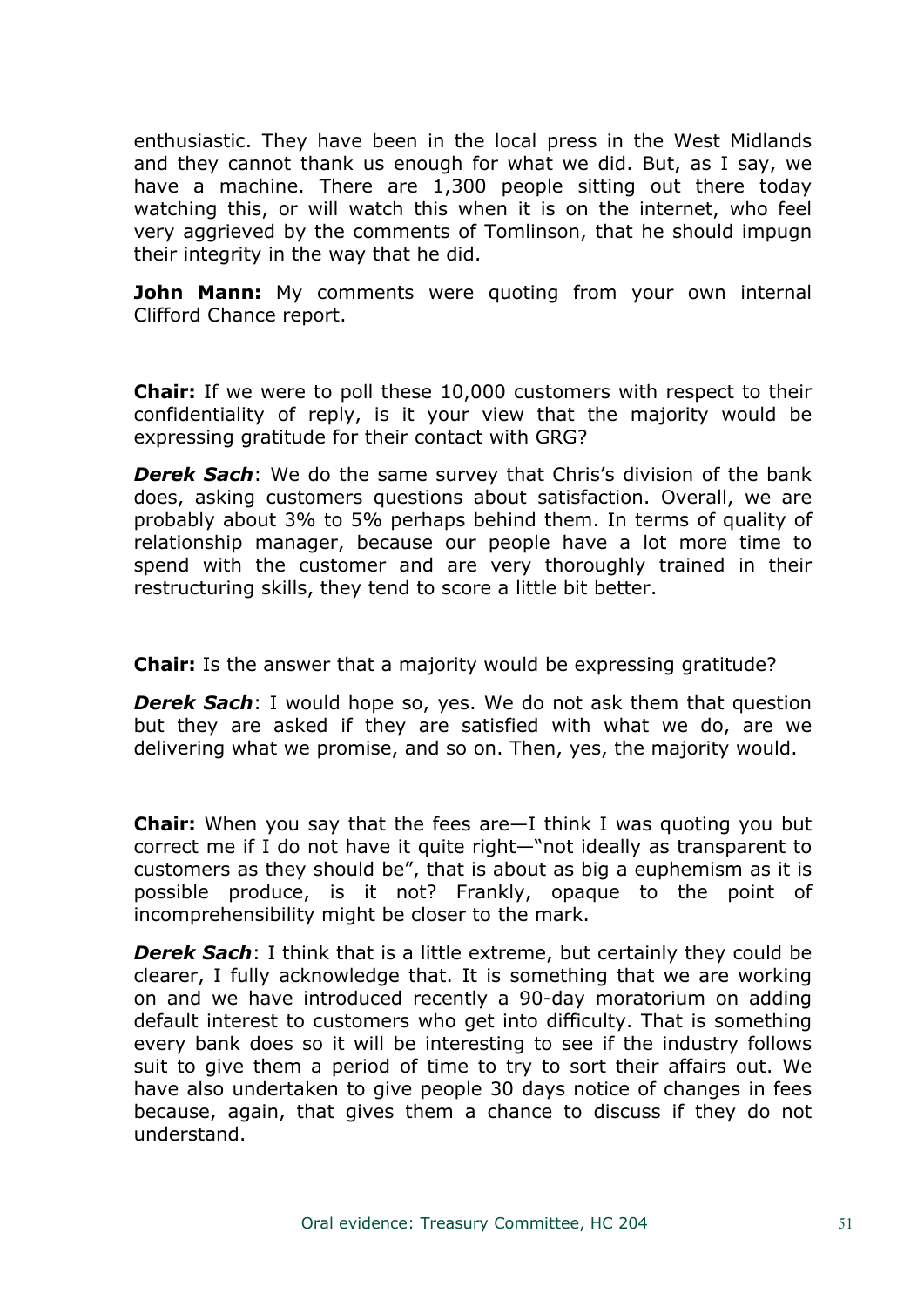**Chair:** Your earlier point a moment ago was that you get involved because—again, I am more or less quoting, I hope—"There is a belief that we [that is RBS] can restructure these businesses for their own good", for their benefit, and therefore the businesses have benefited from your involvement. Whose belief is this? Who forms that judgement?

*Derek Sach*: I believe we have been a feature of the restructuring scene for quite a long time. I joined RBS at the end of—

**Chair:** That was not quite the question. I am sorry to interrupt. The question is somebody at the beginning of each of these processes before a firm encounters GRG forms a judgement about whether there are benefits to be had from restructuring. My question to you is who forms that judgment?

*Chris Sullivan*: It is probably worth me taking that. It is a great question. We would rather that GRG or the restructuring unit was never necessary in the bank. Its primary use is when one of our customers gets into financial difficulty.

**Chair:** We will be pressed for time today. We do know that. The question I am trying to get at is who is forming this judgment?

*Chris Sullivan*: It will be formed by a combination of the relationship manager who will see an event, some deterioration in business performance, a particular contract that is lost, excessive use of overdraft, excessive limits, behaviour that is generally—

**Chair:** At that point they go and consult GRG. Is that correct?

*Chris Sullivan*: No. At that point they go and talk to our Credit Department and then a group is put together of the relationship management team, the Credit Department and a member of GRG to discuss the case to see whether or not we believe the GRG unit would be beneficial in terms of getting involved.

**Chair:** In forming that judgment and in offering the advice in that group you have just described, is GRG acting as a cost centre or a profit centre?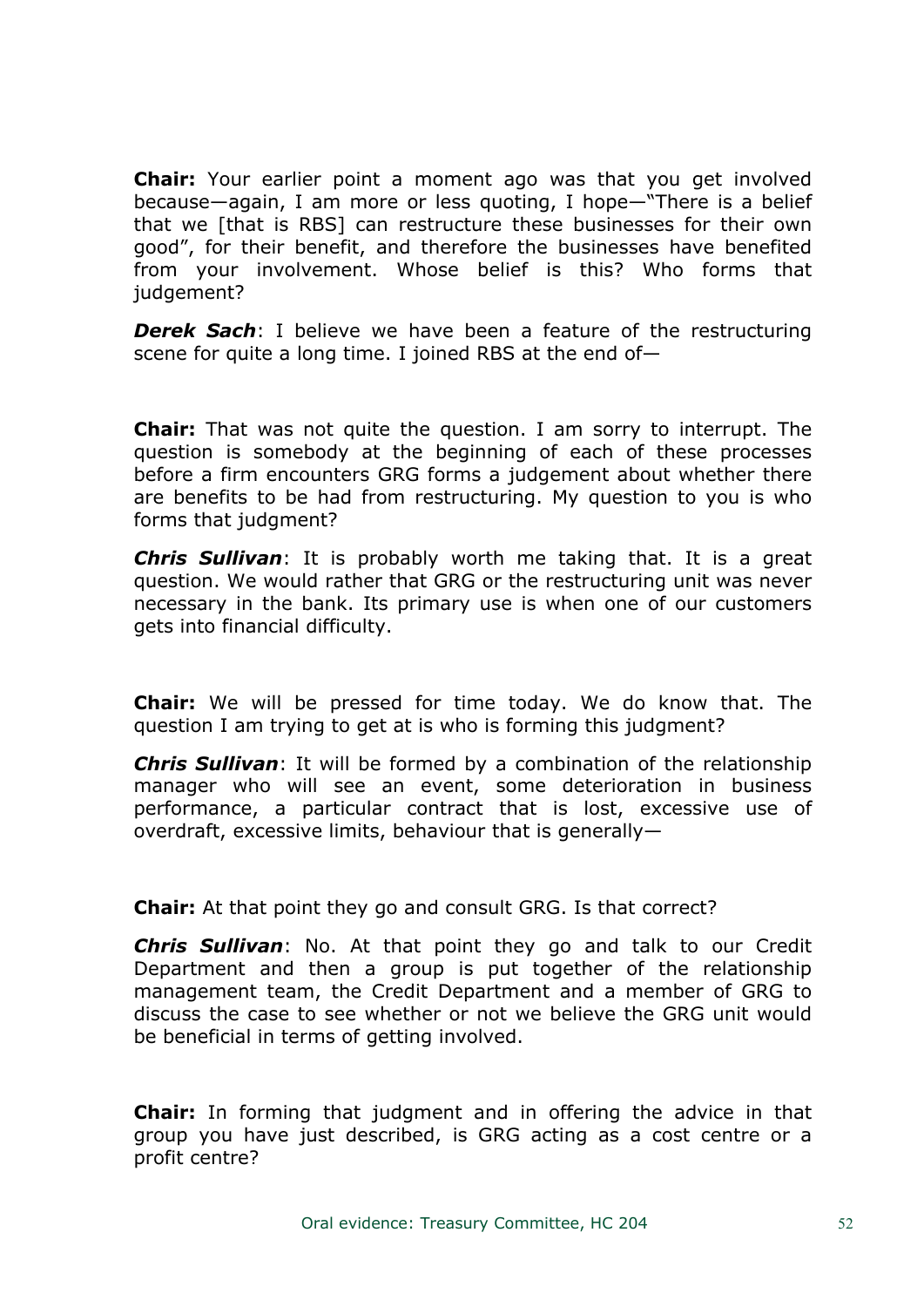*Chris Sullivan*: GRG is acting as a service to the client.

**Chair:** I am going to ask the same question again. In forming that judgment is GRG acting as a profit centre or a cost centre?

*Chris Sullivan*: A cost centre. In the terms you just asked they would be a cost centre.

**Chair:** Then GRG is not, as is commonly supposed, a profit centre?

*Chris Sullivan*: It is absolutely not a profit centre.

**Chair:** In the bank?

*Chris Sullivan*: In the bank, absolutely not.

**Chair:** It is inappropriate to describe this activity as has been described?

*Chris Sullivan*: Totally inappropriate.

**Chair:** The activities of GRG are a business cost.

*Chris Sullivan*: They are a business cost, helping customers if they can to get back to normal.

**Chair:** Having worked in a bank, and there are people around this table who have, the distinction between profit centres and cost centres is well understood and is a crucial one for the internal running of the bank. You are saying this essentially operates entirely as a cost centre.

*Chris Sullivan*: Absolutely, unequivocally I am saying that this is a cost centre.

**Chair:** It has always done for the period we have under review?

*Chris Sullivan*: Correct.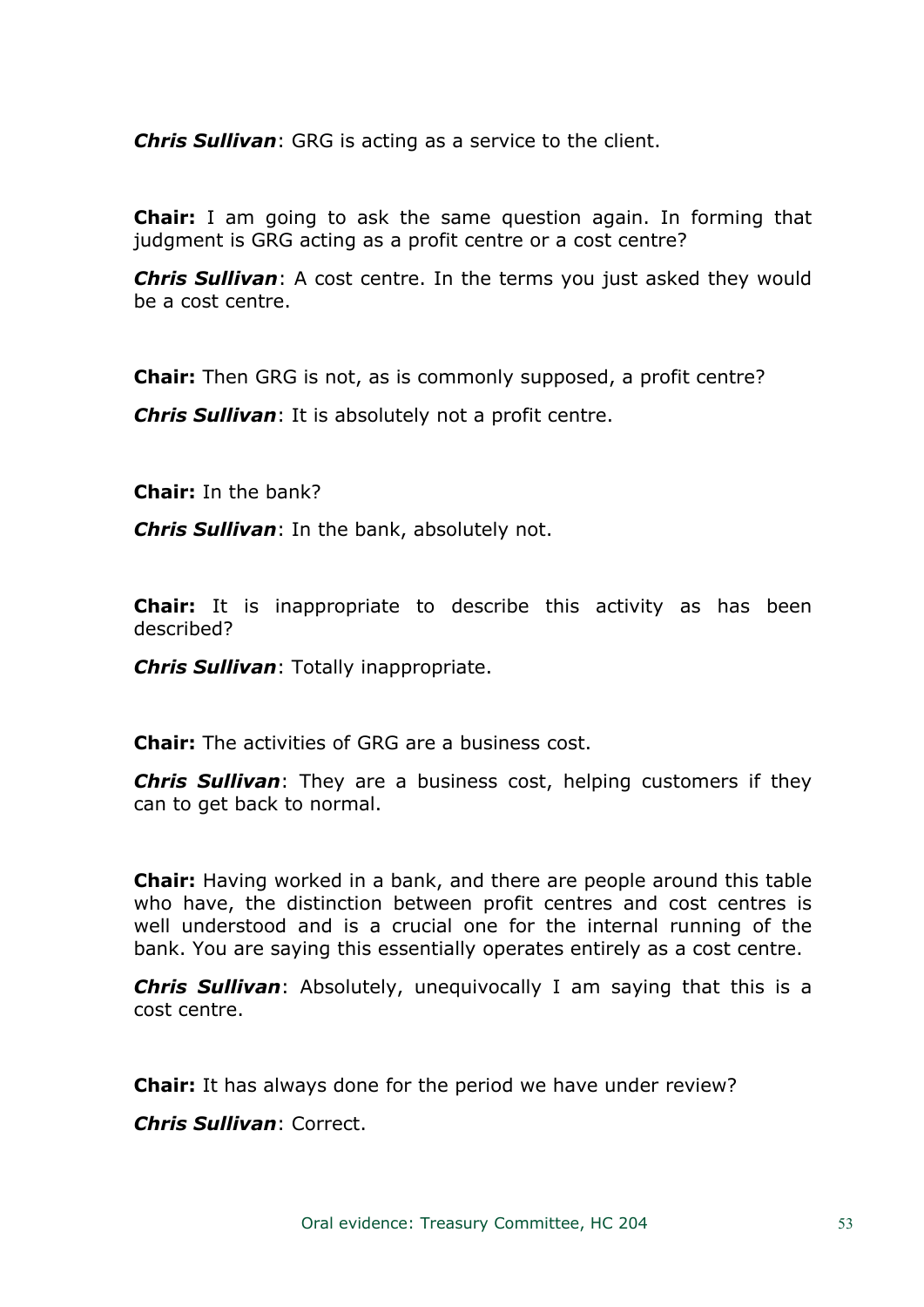*Derek Sach*: If I could just add to that, the asset remains with the donor division, because there are many divisions across RBS and we manage their assets. The asset remains with them and any income accrues to the division.

**Chair:** That is very helpful clarification.

**Mr Ruffley:** Mr Sullivan, on the question of the terms of reference it was quite specific—was it not?—and I am quoting from the terms of reference, "The independent review will be undertaken by Clifford Chance. It will review the most serious allegation made in the Tomlinson Report", namely, that RBS through its GRG division was "culpable of systematic and institutional behaviour in artificially distressing otherwise viable UK SME businesses and through that putting businesses on a journey towards administration, receivership and liquidation". What do you say to those people who believe that is quite a high hurdle? It is very easy to refute the charge. Why was that remit so narrowly drawn?

*Chris Sullivan*: That was the allegation that was made and it was a very, very serious allegation that needed to be proven to be untrue and was.

**Mr Ruffley:** There were several allegations, were they not? I am asking you why you chose one particular one.

*Chris Sullivan*: Because that was by far the most serious.

**Mr Ruffley:** Let us turn to some of the charges referred to in the Clifford Chance report. I just want to have another go at a question Mr Mann asked. RBS in terms of its internal valuations, and I quote, "Internal valuations were not carried out to the standard of the Red Book". What action are you taking in relation to that deficiency?

*Chris Sullivan*: That is not really my area. Mr Sach could answer that for you.

*Derek Sach*: That reference is to valuations that people do within GRG as part of the process of looking at a customer and seeing their state of health. You have to remember that 60% of this particular portfolio is property. They are pure property transactions. They are not businesses that are going on to the next generation or anything. They are often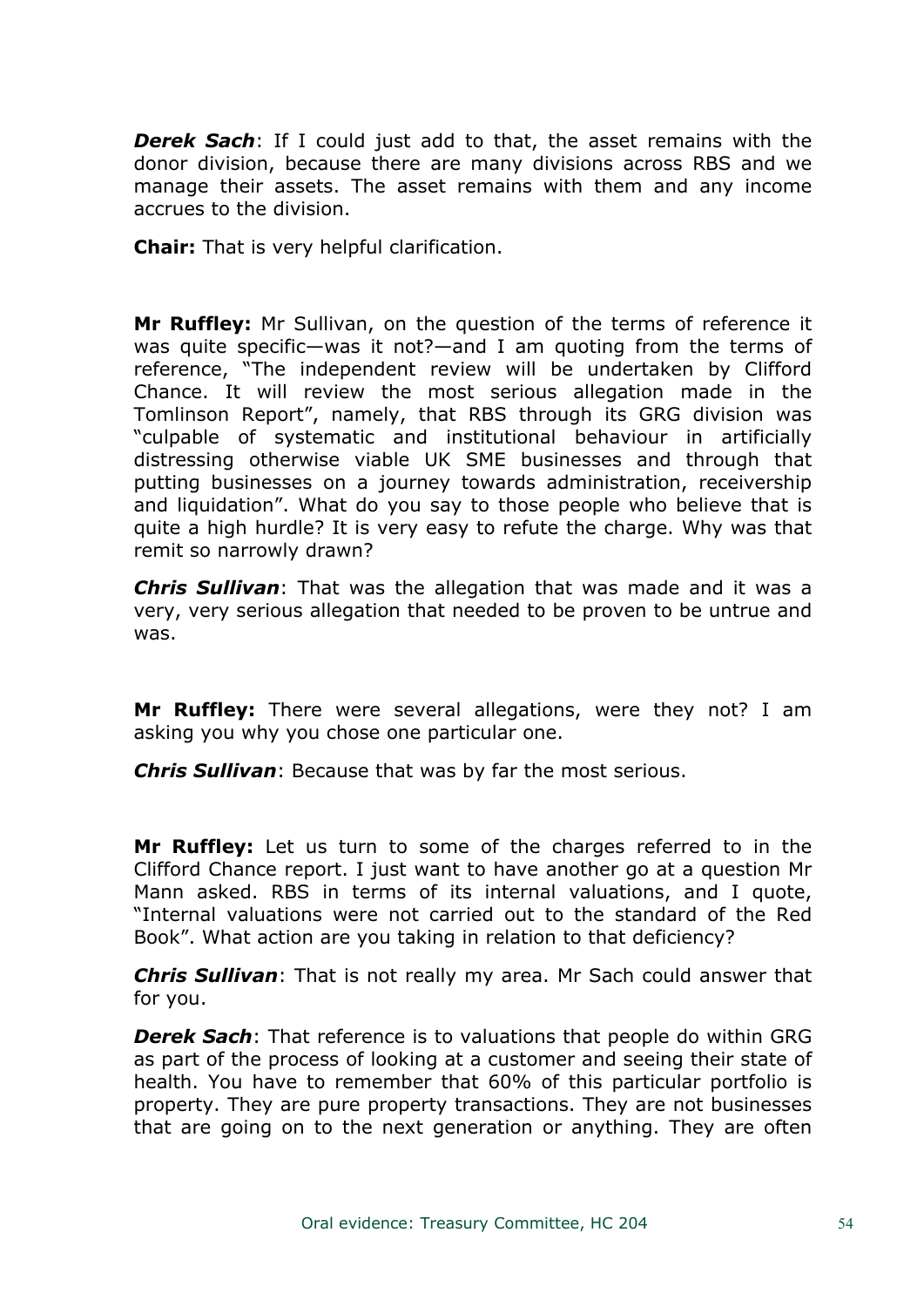just a one-off property transaction, and 20% is very heavily propertyrelated; hotels, pubs, that sort of thing, nursing homes.

It is often very useful for someone internally to say, "I would estimate that property is worth X". But no significant decision is ever taken on the basis of that sort of valuation. It is an informal part of the internal process. If we want to take action and the customer disagrees, then we would have a formal valuation done by a third party that the customer would instruct in nearly all circumstances. The reason we do it internally sometimes is because it saves the customer money because you need a figure to talk. Particularly in 2009 and 2010 most of this property was unsaleable, so somebody saying, "This is worth £1 million" is a sort of benchmark and to spare the person £5,000 to get a valuation—

**Mr Ruffley:** I take the point. Can we have another go at this charge about the training manual? You said you had amended the wording of the training manual. What about the underlying business practice of threatening to remove a business overdraft in order to get more leverage in negotiations about equity? I know you have changed the wording of the manual, but what about that practice?

*Derek Sach*: The reality is not so either.

**Mr Ruffley:** You just deny that ever took place?

*Derek Sach*: Yes, and I have found no examples of it. Clifford Chance asked me about that in my interview with them and it would be something that concerned me. I and they can find no evidence of that happening.

**Mr Ruffley:** No evidence of that. Clifford Chance say in turn that they could not understand the RBS fees in your part of the bank, and I quote, "We found it difficult to understand how the bank calculated the fees it proposed to customers in any particular case and therefore found it difficult to assess allegations of unfairness". Those are Clifford Chance's words. I declare an interest, having formerly worked at Clifford Chance, many years ago. If very clever lawyers at Clifford Chance found it difficult to understand how the bank calculated the fees does that not suggest they are too complicated for customers?

**Derek Sach:** Yes, and I acknowledge that we have been working on this since 2012 to try to make them simpler. We stopped charging a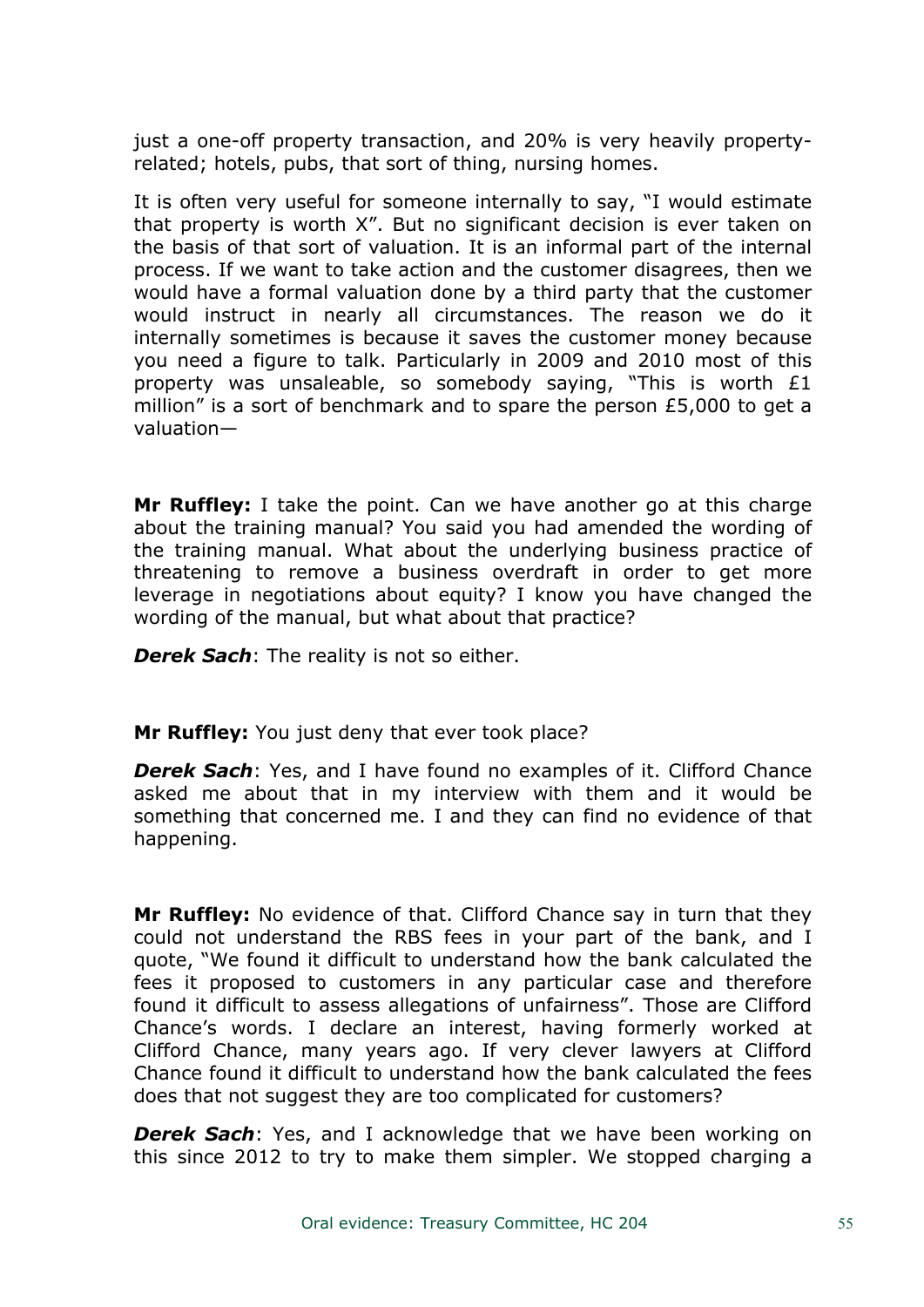number of fees to make it clearer for customers during 2013 before any of this occurred and, more recently we are giving people 30 days notice of any change or charge and suspending default interest for 90 days.

**Mr Ruffley:** You are quite proud of suspending the default interest for 90 days and stating that other banks do. Are you the only major SME lender who now does not charge for the 90 days?

*Derek Sach*: So far as I am aware.

**Mr Ruffley:** Has that come as a direct result of this report?

*Derek Sach*: Yes, in parallel with it.

**Mr Ruffley:** Clifford Chance found that RBS sought to encourage or incentivise a specific course of action by the customer for its pricing, such as an exit or sale of assets to reduce the customer's debt. It is clear that Clifford Chance did not want to pass any censorious judgment. They merely say, "It is difficult for us to say that it is wrong in principle for the bank to use fees as a lever". Have you amended your practice in that respect, even though Clifford Chance does not wish to pass judgment?

*Derek Sach*: I think they are observing something that we do and you are probably familiar with and, again, I do not think RBS would be alone. If the customer fundamentally disagrees with, say, the desire to sell a property within a certain timeframe or he is confident he can sell it within six months, you may reach an agreement with him that he can have six months to sell it, but if he has not sold it by the end of six months then, because we feel we are taking additional risk, the interest rate would go up. I do not think that is unfair practice and I think it is a reasonable commercial thing to do with somebody.

**Mr Ruffley:** I have a final question for Mr Sullivan. There were also allegations in the Tomlinson Report, and you having acknowledged, Mr Sach, this did happen in some cases and was inevitable, given that you have several thousand customers, of rude, insensitive or aggressive behaviour on the part of a minority of your employees. Can I ask, Mr Sullivan, did you ask Clifford Chance to do any detailed report on instances of that kind, and if not, why not?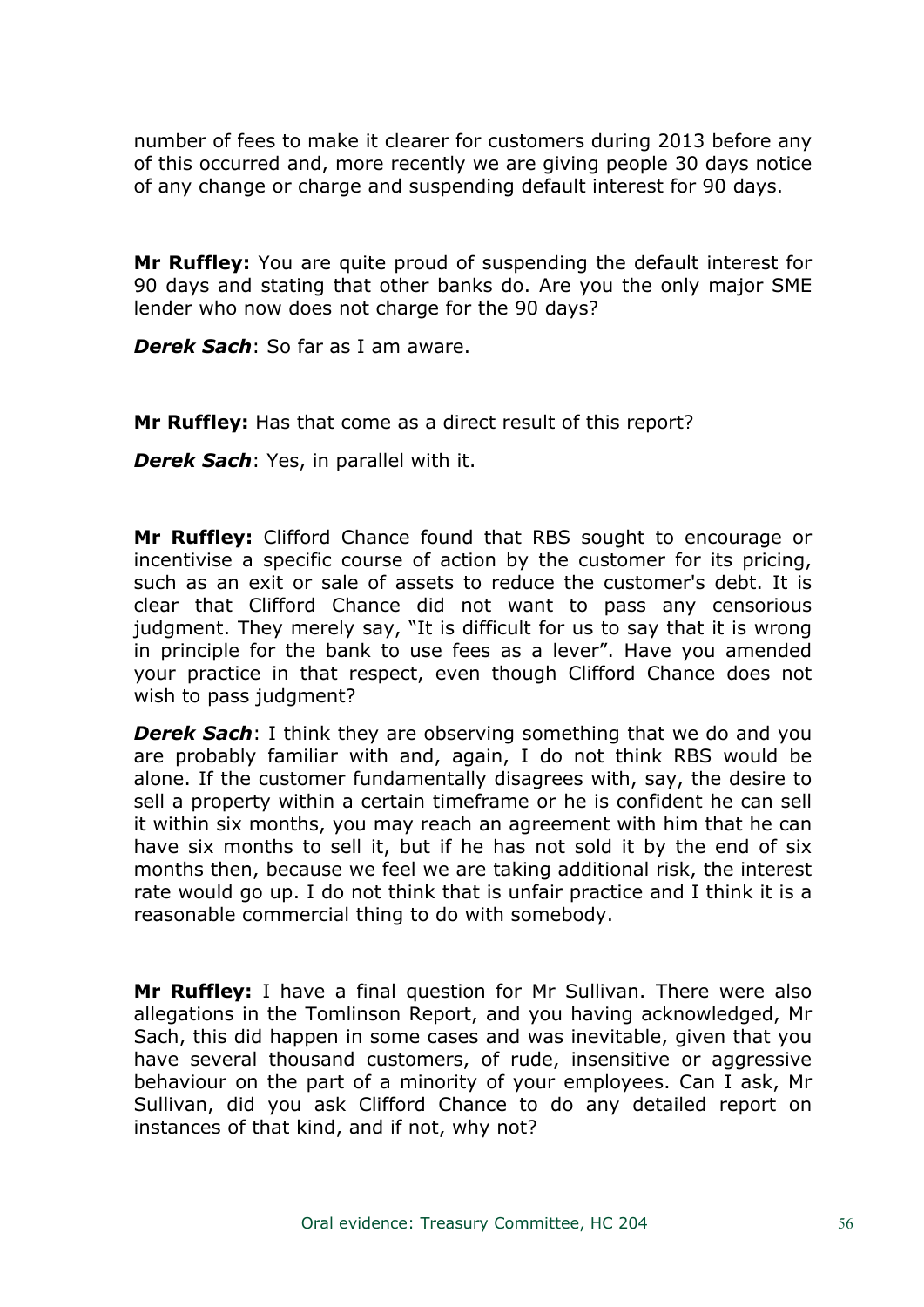*Chris Sullivan*: I did not commission the report so again you should ask Mr Sach. But, quite clearly we would not condone any behaviour that is aggressive or impolite and certainly all our relationship managers are well aware of that.

**Mr Ruffley:** What active steps have you taken since the Tomlinson Report to ensure that instances like this are kept to a bare minimum?

*Derek Sach*: If I could make it clear that the Clifford Chance report and the management of all the process was managed by John Kane, who is the head of regulatory affairs in the bank, working closely with the bank's legal department. Like Chris, I would never tolerate aggressive behaviour in any of the team and because of the nature of the work they do they are trained in how to deal with people in what are very difficult circumstances. There were 13 customers that referred to aggressive behaviour. Our internal legal department investigated all of them completely independently of me or anybody in GRG and found that there was absolutely no evidence to substantiate that behaviour.

Also—can I make it clear?—the 135 cases that Clifford Chance looked at were very much an adverse selection to try to find if the, I think appalling, allegation that was made of systematically distressing companies had happened, then we would want to find it because even if there was one, that is one too many. So they were targeted at the very worst 135 in the portfolio and the 13 are out of that 135. I would hate the Committee to say that is 10% are going to say that, because I think they were a particularly distressed and feeling hard-done-by group of customers.

**Mr Ruffley:** That is very helpful, thank you.

**Chair:** Can we just go back to this question of whether you are a profit centre or a cost centre? I did not have to hand the Large review, although I have had several conversations with Sir Andrew about this. I am just reading from the review on page 52, "GRG is run as an internal profit centre". He then explains that this leads to conflicts of interest for GRG for RBS's treatment of customers. For the avoidance of doubt, he then explains what a profit centre is, "with its profit and loss account based on the incremental income that it generates for the bank, less its operating costs". Why did Andrew Large get it so wrong? I presume you are sticking by your evidence.

*Derek Sach*: Yes, I am and he will have seen a piece of paper that records for GRG the costs and the income. But what it does not record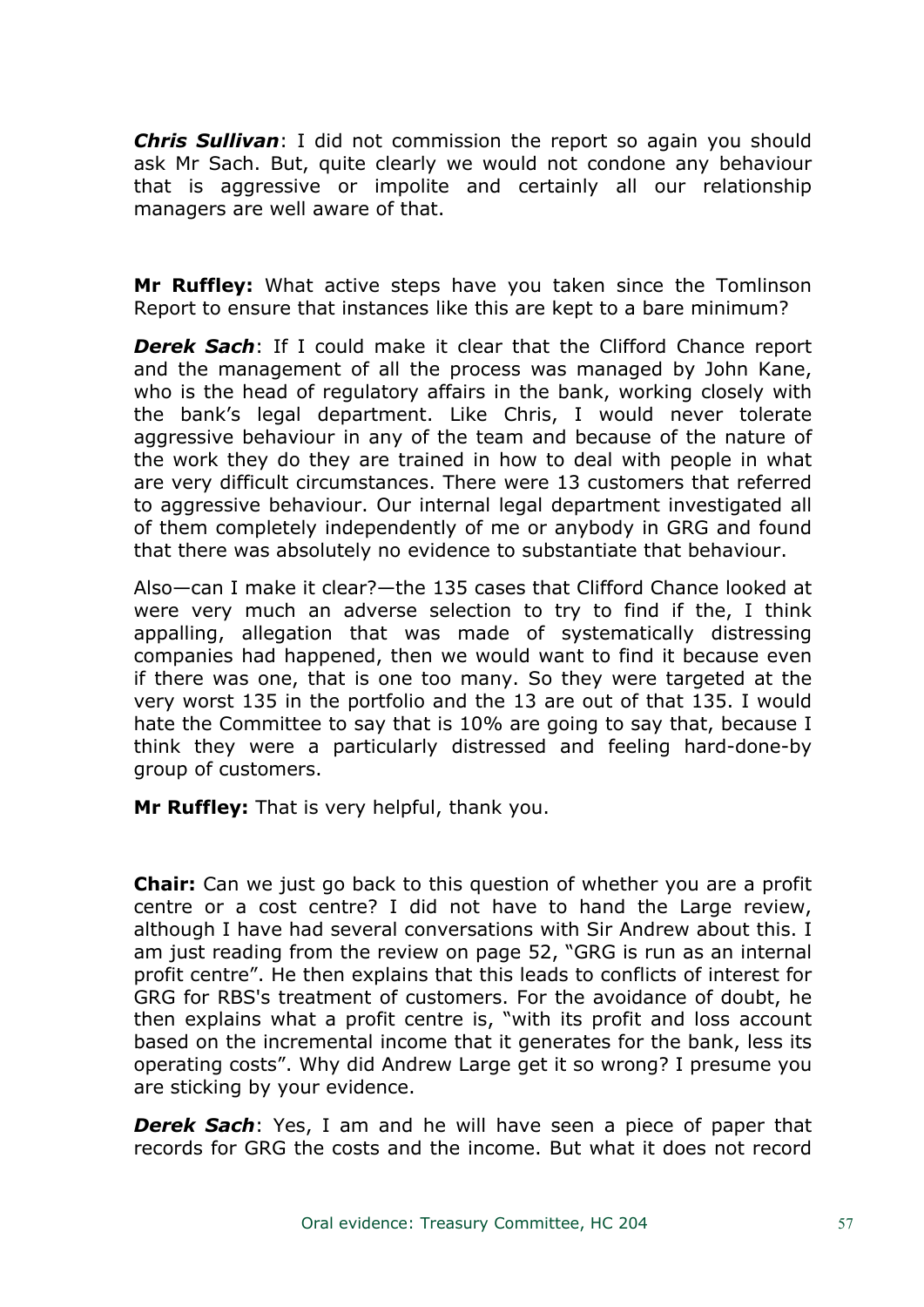are the impairments and the internal costs allocations. The thing we are judged on is very much our costs. We submitted a note to this Committee when we were going to come here in March that explained we are not a cost centre and we also—

**Chair:** Not a profit centre.

*Derek Sach*: Sorry.

**Chair:** That is all right. It might have been a Freudian slip or not. Do carry on.

*Derek Sach*: That we are not a profit centre and a copy of that was sent to Sir Andrew.

**Chair:** So he just got it wrong?

*Derek Sach*: I believe so, yes.

**Chair:** Therefore the whole of that part of Sir Andrew's report is, to put it mildly, misconceived because on the basis of this point he carries on to explain the governance process for the critical decision of whether a business has reached the point of non-viability. It is therefore opaque both to the relationship management part of RBS and to the SME itself, that may be unaware of or unprepared for the consequences of changes because, and I am paraphrasing now, it is unclear whether GRG is taking its decisions on the basis of what is in the interests of the firm or in the interests of the bank.

*Derek Sach*: There is another piece that I think you would find he is linking that to.

**Chair:** I have paraphrased that to avoid reading out a whole paragraph.

*Derek Sach*: I appreciate that. Just the one important point that he picks up on somewhere around there is that GRG has the right to insist on the transfer of a case. That is designed very much for the larger customers, things that belong to the investment bank—

**Chair:** When he says, "GRG retains the ultimate authority over which customer relationships are transferred", he was also pretty much wrong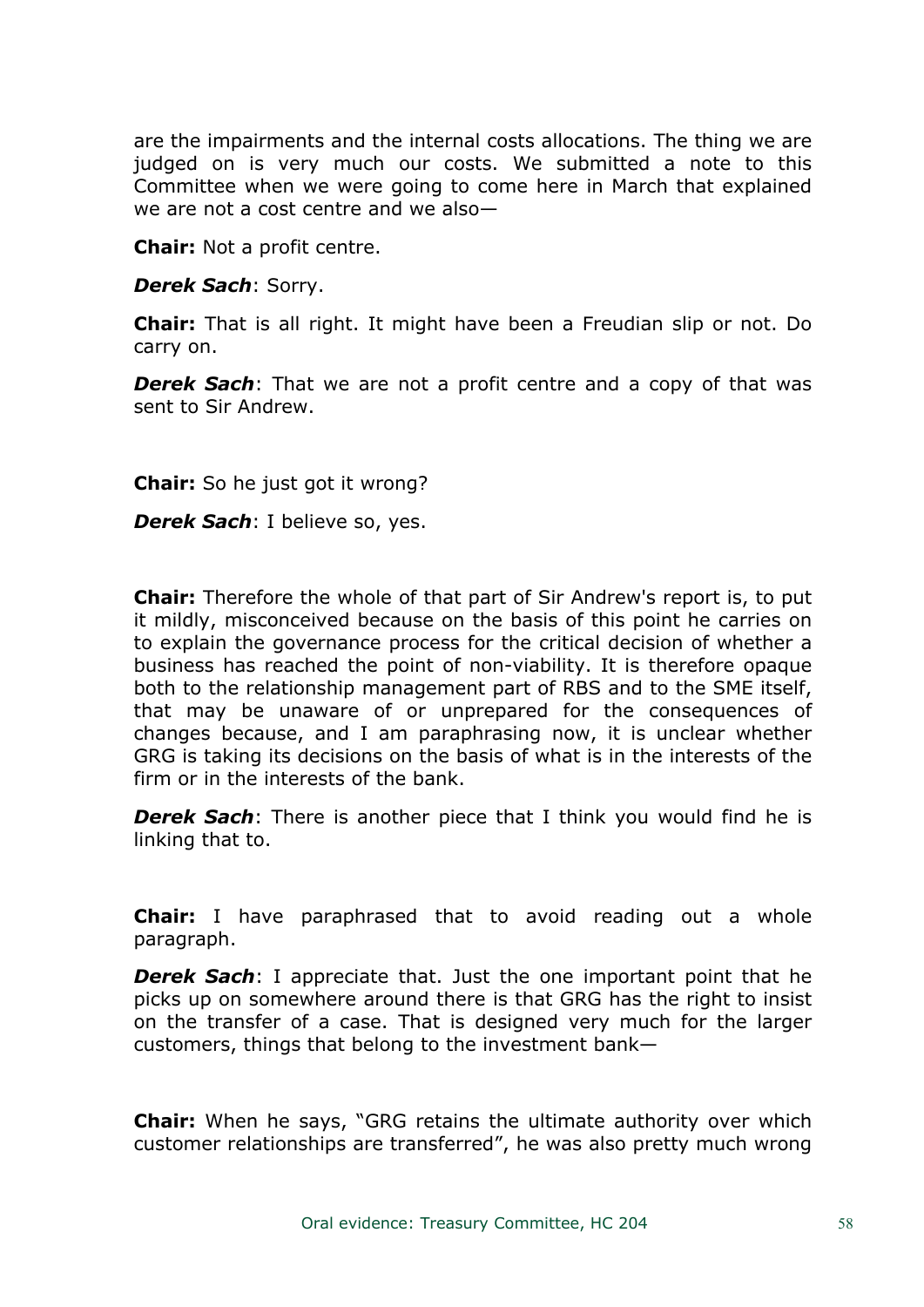there. He was misleading us. That only refers to large customers. Is that correct?

*Derek Sach*: Yes, and I am not sure he would have even known that because he would have seen some part of our policy and procedures that does make that statement. But it is only ever used for the large companies where investment bankers tend to want to hang onto their customers rather more than perhaps the people who manage SMEs. We have checked and that right has never, ever been used in the whole period on an SME. But, as Chris described earlier—

**Chair:** It is a bit depressing that your chairman called in arguably one of the best men around in this field with huge experience both of commercial banking and central banking and he has written a report and drawn conclusions that are fundamentally misconceived.

*Derek Sach*: I think he has misunderstood the nature of how those two things would link together because we have never, ever used that right on an SME. If you have not done that then that rather weakens his first argument.

**Chair:** It is very helpful that we have clarification at this point.

**Steve Baker:** Mr Sach, you mentioned that you are overall judged on your costs. Could you just explain how you measure the performance of the individuals in your team and how you therefore incentivise them?

*Derek Sach*: They will have a balance scorecard in the sense that they will be expected to restore customers back to the good bank. They will be expected to restructure customers. They will not be expected to receive complaints or if they do receive complaints there should not be very many. There will be a lot of subjective judgment on how well they handle things, their capacity for work and their ability to come up with answers to difficult problems. A whole range of things and yes, for each grouping of people there will be a cost base that is primarily salaries they will have to keep control of.

**Steve Baker:** Presumably there is a bonus pool. How does that scorecard feed into the calculation around who is getting what?

*Derek Sach*: The whole of GRG's bonus system is discretionary, including mine, and there is no formulaic bonus system whatsoever. I have always fought—I do not have to fight because I can insist—that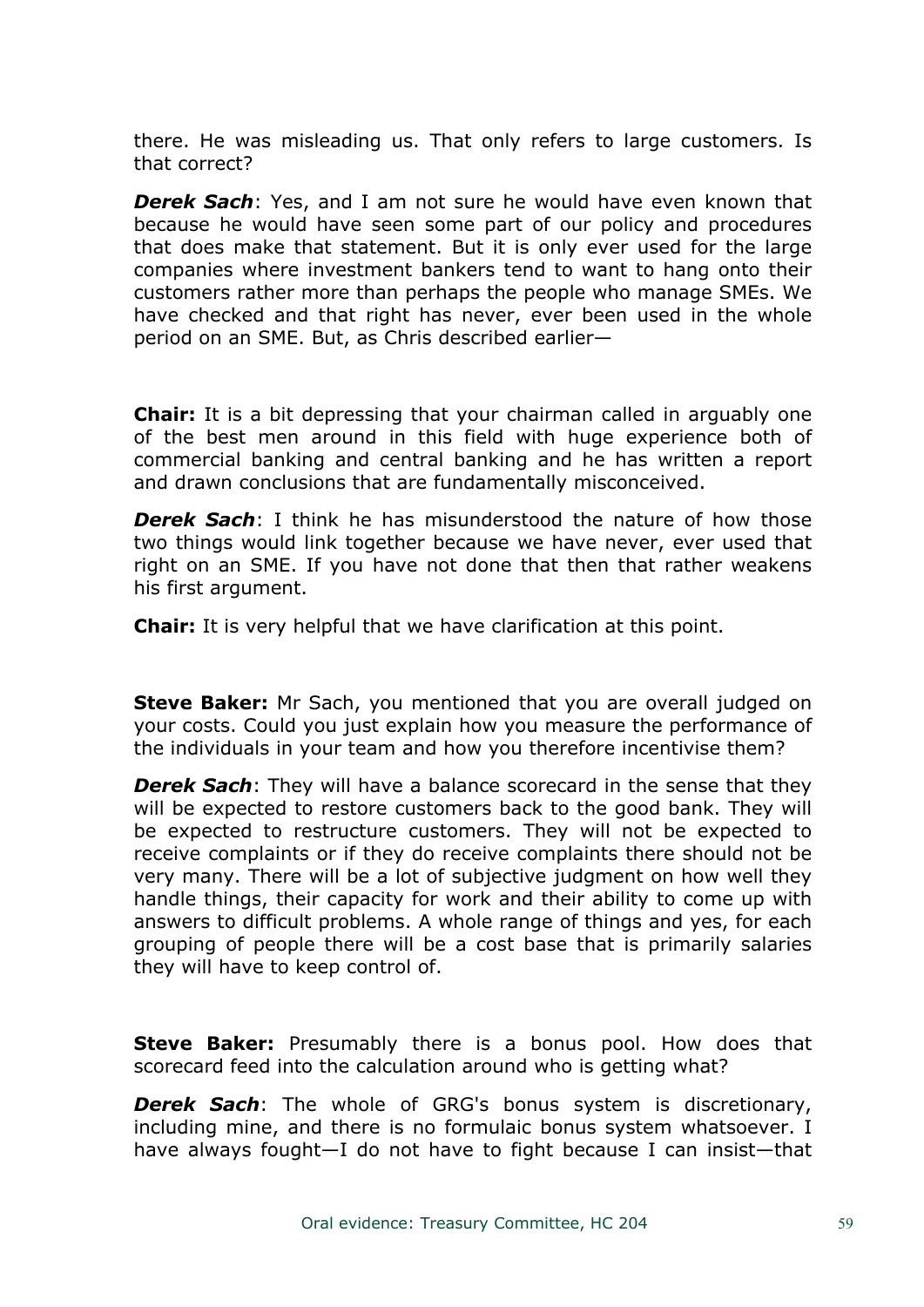bonuses are going to be discretionary. People often say, "If I restructure 10 companies I surely should get more than someone who does five" or whatever. But the difficulty has to be taken into account and sometimes five difficult problems in a depressed area of the country is a much greater achievement than maybe restructuring a very large corporate where you have a lot of other professionals all around. So, it is all discretionary and let me say that people who handle these SMEs get relatively small bonuses in relation to their salaries.

**Steve Baker:** Could you give us an indication of what sort of levels and quantum those bonuses and salaries are?

*Derek Sach*: As a percentage, most of them would be in the 20% to 40% bracket.

**Steve Baker:** Of a salary of on average what sort of level?

*Derek Sach*: Their salaries would probably range from £30,000 to £50,000, £60,000.

**Jesse Norman:** Mr Sach, I am going to go back to this issue of profits and profit centres. Just to be clear, Andrew Large, banker for 20 years, chairman of the Securities Investment Board, member of the management board of the Swiss Bank Corporation, deputy chairman of Barclays Bank, Bank of England Monetary Policy Committee member; you would expect him to know what a profit centre and a cost centre of a bank was, right?

*Derek Sach*: Yes.

**Jesse Norman:** It is evidence of catastrophic misjudgment or misunderstanding or misinformation if he has failed to understand the nature of your business.

*Derek Sach*: I think that is a rather extreme statement of what he has said. He has linked two facts together in a way that to me is not logical, particularly because the second one just is not exercised and is not there, so far as these customers are concerned.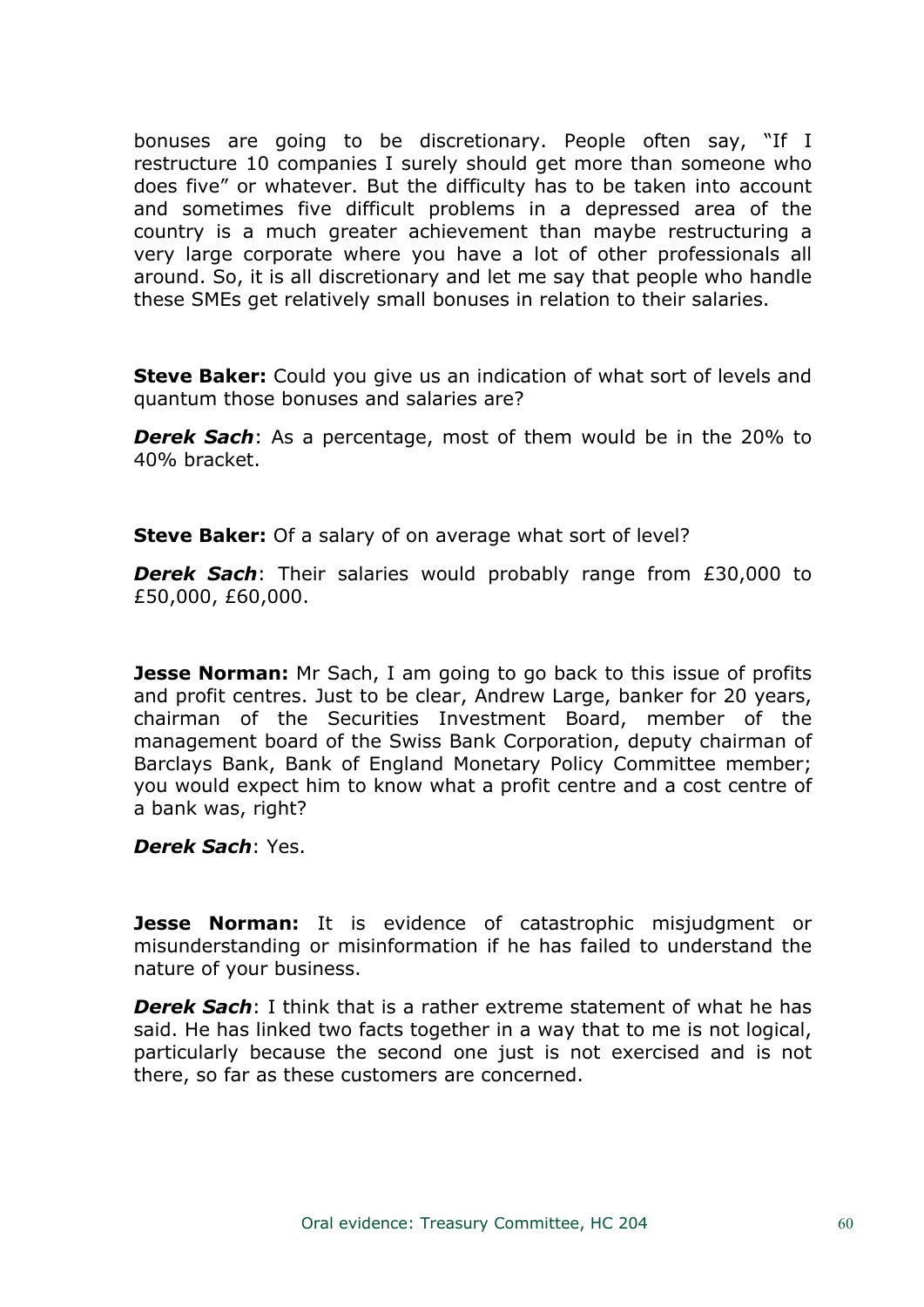**Jesse Norman:** You entirely discount the possibility that he might understand the true function of business better than you are prepared to admit?

*Derek Sach*: Yes. I am not trying to cover anything up.

**Jesse Norman:** You said that people's bonuses are calculated on the basis of costs. It is very easy to run costs, right? You keep your salaries low, you try to avoid impairments and if businesses fold, they fold. Why is that not an effective way of managing costs if you are a member of GRG?

*Derek Sach*: I am sorry, I am not sure I follow exactly what you mean.

**Jesse Norman:** I am saying if you are entirely cost-focused it sounds like your bonus system is not giving any credit to people who extract businesses that avoid costs and in fact, potentially generate upside for the bank.

*Derek Sach*: They get credit for restructuring businesses. That is the thing they are really about; something like 850 a year.

**Jesse Norman:** I understand the advertisement. Let us pause there for a second. A cost avoided is an upside for you, is it not?

*Derek Sach*: A loss avoided, yes.

### **Jesse Norman:** A loss avoided.

*Derek Sach*: Yes, and that is always is going to be a much bigger number than any fees you can earn. As I said to you, we lost on this segment of the bank £2.1 billion over the five-year period of 2008 until 2013.

**Jesse Norman:** Is the bonus conversation you described affected by losses incurred or not incurred on the portfolio you are responsible for?

*Derek Sach*: In the thing that Andrew Large refers to as a profit and loss, the losses and any recoveries are not part of the equation. That is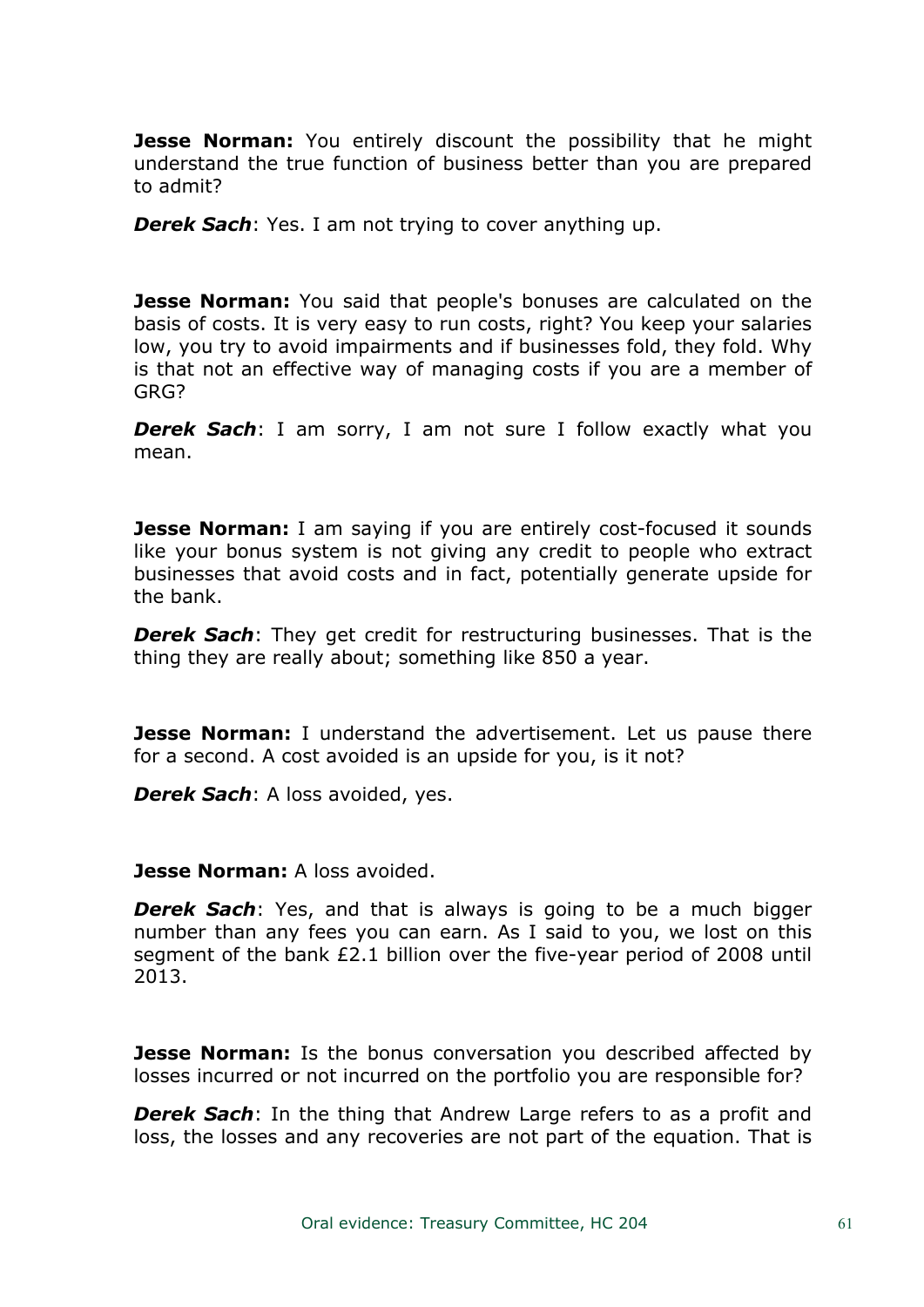why it just is not a profit and loss. It is a record of income and costs. It is not a profit and loss account.

**Jesse Norman:** But the point I think that we are trying to get to is the question of whether or not there is upside for the bank and whether or not the job of GRG is to gain upside and what kind these upsides are. One of our concerns, and one of Andrew Large's concerns appears to be that one of the things that GRG was doing was seeking to make profits for the bank at the expense of the wellbeing of some of the companies involved. That is why he potentially sees it as a profit centre.

**Derek Sach**: It cannot be a profit centre because we are making a loss on this particular segment that we are looking after, but you can minimise the losses and, yes, you are right there are occasions when upsides are earned. Again, they are rarely of any significant amount of money in this sector but if you take larger companies, something like Samsonite, where we took the risk of putting up some more money when the banks had to convert their debt to equity, we managed to recover 500 million by putting up 20 million at a moment of difficulty.

**Jesse Norman:** When there is a conflict between the bank and its customers, is your policy to put the customer first or the bank first?

*Derek Sach*: The customer always.

**Jesse Norman:** So why is it that one GRG employee has been quoted as saying, during the crisis, they were called in and told, "Save companies if you can but first and foremost get our money back and save the bank"?

*Derek Sach*: I do not know where that is coming from.

**Jesse Norman:** We can supply the information if you want. I think it comes from the Channel 4 video report that they did on this.

*Derek Sach*: Oh well, the Channel 4 video report is one of these whistleblowers.

**Jesse Norman:** It is certainly a former employee.

*Derek Sach*: So they say, but I honestly do not know.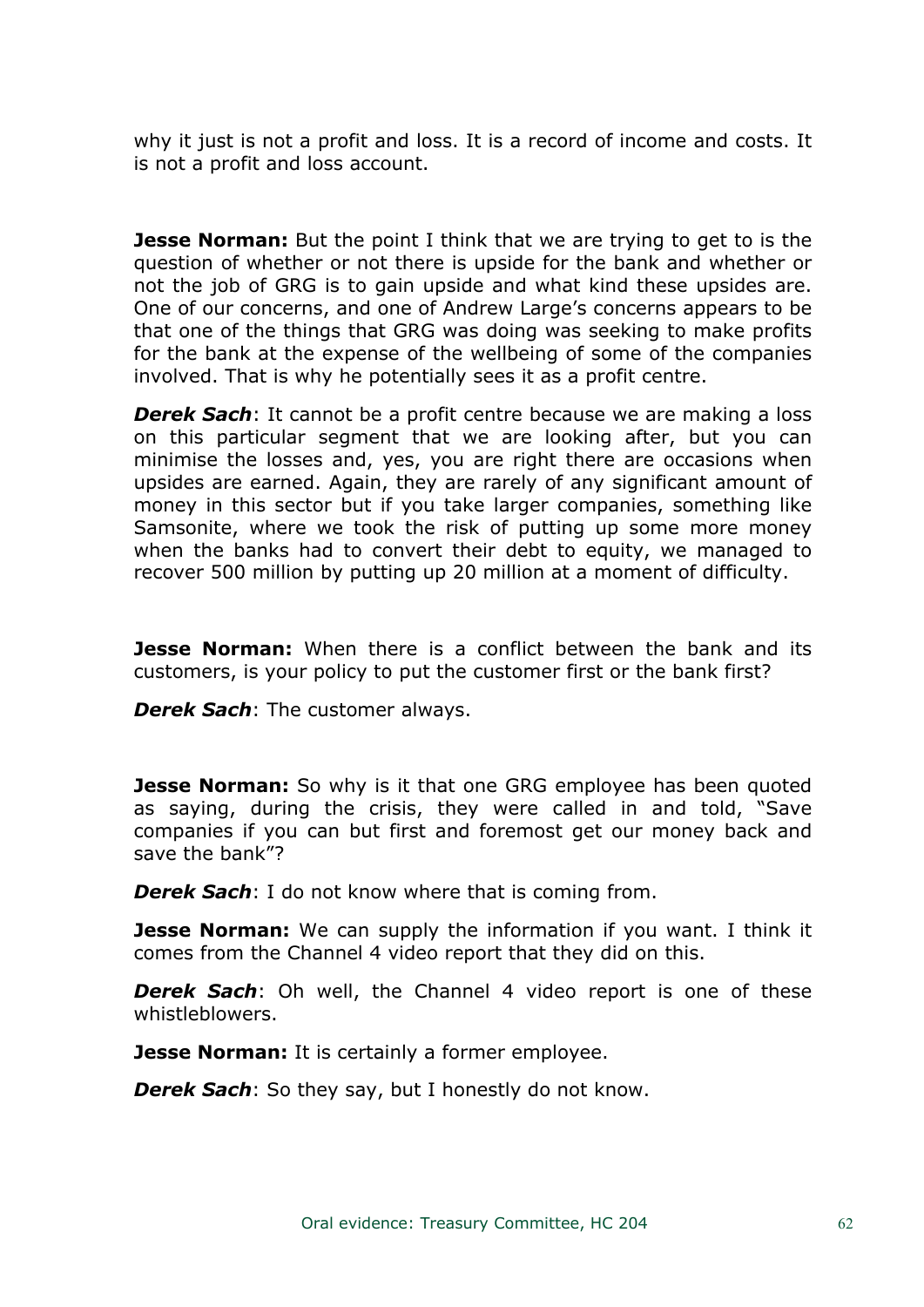**Jesse Norman:** So you would discount that?

*Derek Sach*: I am not sure I do discount it because I do not believe anyone would have said it and I am not sure—yes, I know which was the Channel 4 one, I spoke to the director of that programme and told them the subject of the programme, both the husband and wife had been disqualified as directors for seven and five years respectively. I was told by the director that was not really relevant.

**Jesse Norman:** I cannot comment on that but the same report quoted whistleblowers saying, "It was an immoral survivalist tactic the bank used, which had a huge amount of losses on their balance sheet to try to survive something. They have managed to destroy a number of businesses that did not need destroying."

*Chris Sullivan:* There was no upside, absolutely no upside in this bank or any bank in destroying a perfectly viable customer. Viable customers are sources of income generated for the organisation. If they become non-viable then we damage the organisation as a whole.

*Derek Sach*: We would never get any advantage from destroying a customer. Insolvency is always the last resort.

**Jesse Norman:** Are there any rules or regulations that prevent you from charging whatever you like to customers?

*Derek Sach*: Not that I can immediately think of other than just—

**Jesse Norman:** You can charge whatever you like?

*Chris Sullivan*: There are codes of conduct.

**Jesse Norman:** Codes of conduct, okay.

*Derek Sach:* But we wouldn't, we are always reasonable—

**Jesse Norman:** It sounds like Mr Sach is disagreeing with you, Mr Sullivan.

*Derek Sach*: I am not disagreeing at all, but I cannot think of a regulation that says you cannot charge more than X. But internal pressures—Mr Sullivan and others sit on what we call the Executive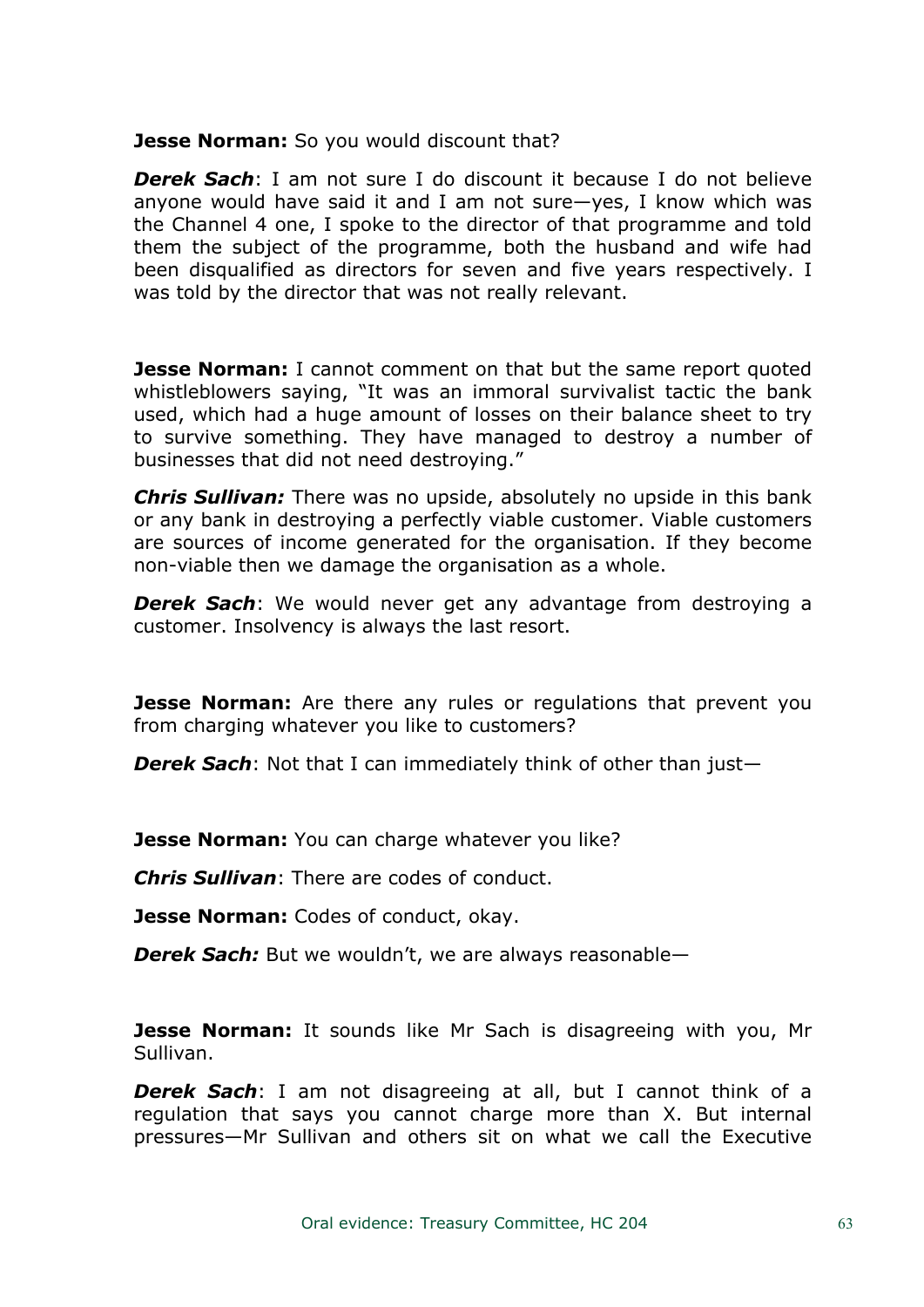Committee of GRG so there is considerable oversight of what we do within the bank.

**Jesse Norman:** Is it true that RBS staff were pressured to raise the amount of fees charged to GRG customers?

*Derek Sach*: No.

**Jesse Norman:** Why could Clifford Chance not understand your fees? I just do not understand that. Why was it not possible for them to understand? It sounds like they could not understand any single case of your fees, in any particular case.

*Derek Sach*: I do not know even which cases they looked at.

**Jesse Norman:** I think that is very—

*Derek Sach*: So I cannot comment. Yes, fees historically have—

**Jesse Norman:** Presumably they raised these fees with you? They said, "Could you explain it to us?" Were you able to explain these fees?

*Derek Sach*: Yes, all the cases are different. The complexity varies,

**Jesse Norman:** But it does sound as though your institution could not retrospectively explain the fees to Clifford Chance in any particular case; that is what it sounds like from their report.

*Derek Sach*: I was never asked about any particular case and if I were to see a particular case I would have an explanation as to why the fee is what it is.

**Jesse Norman:** But you would accept that if it is the case that others down the chain—you are after all the boss—could not even in retrospect, with thoroughly intelligent people on the other side, justify or explain those fees it is not clear that there is any accountability behind it at all. It sounds like they are charging whatever they like. Whatever the market will pay. There is not a structure to it.

*Derek Sach*: I do not think that is the case. The fees are for different purposes.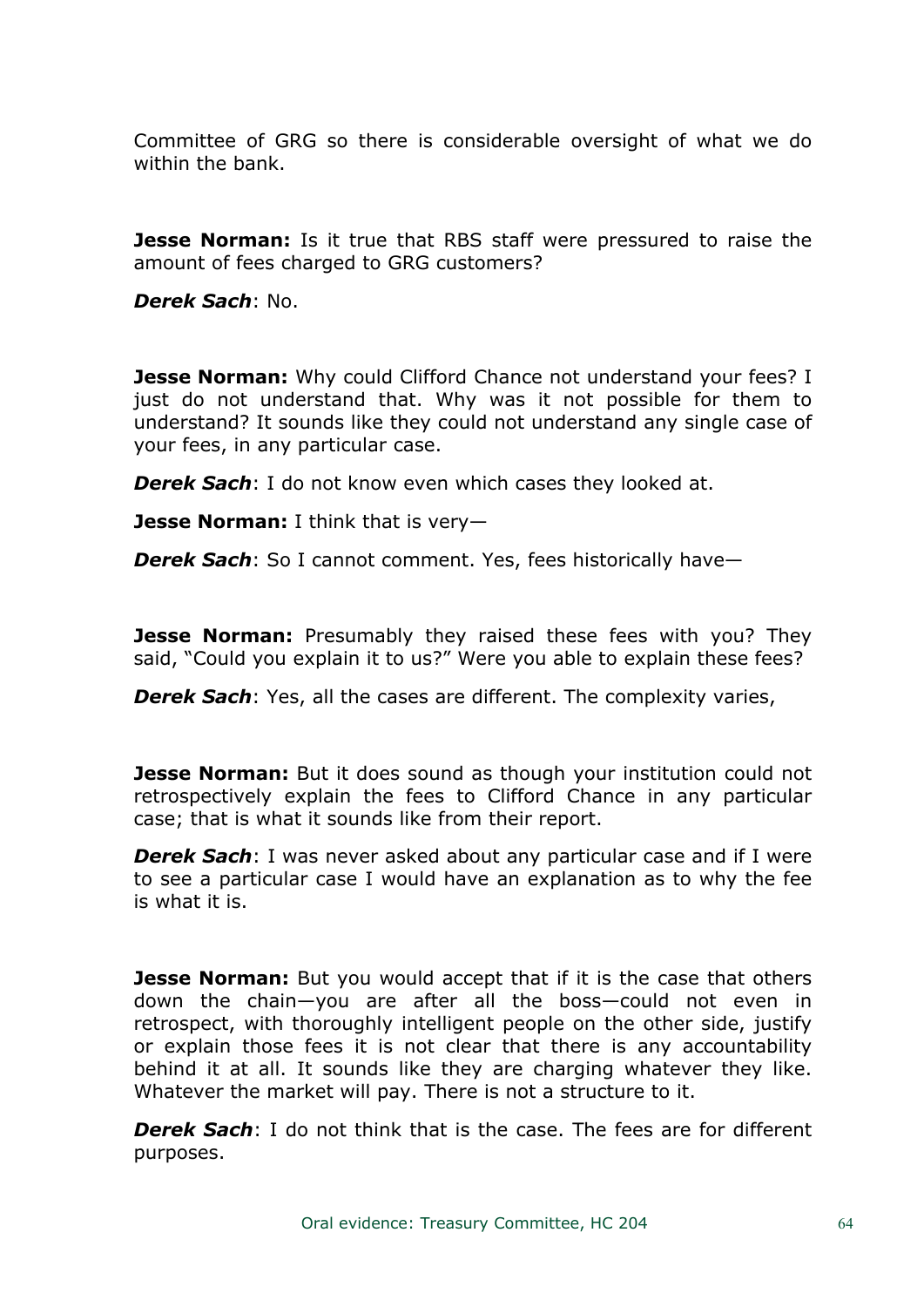**Jesse Norman:** But you have not given any evidence as to why not. All we know is that Clifford Chance have said these could not be justified in any particular case. They have discussed it with RBS and there has been no justification. Now you are saying, "Well, I do not think that is the case" but that is not evidence; that is a psychological first-person report of your view. You are in charge; you would be expected to have that view.

*Chris Sullivan*: I do not think we said there is no justification. There is absolutely justification. What Mr Sach is saying to you is that every single case is different. There are different levels of risk, different levels of stress within the organisation, different facilities for each customer. On the basis of the mix of all of those things the relationship manager will take a decision that would relate to the amount of risk the bank was were taking and an appropriate reward for that risk. The appropriate reward element comes from market practice and internal checks that are made both by the managers of the bank and then the internal audit department above them.

**Jesse Norman:** But you would agree not having a decision procedure that allows some kind of basic structure for the charging of fees across different clients is a very strange thing, do you not think?

*Chris Sullivan*: That is not true, we have one.

*Derek Sach*: No, but there are—

**Jesse Norman:** You have one so you could give that to Clifford Chance; they could have understood that; they could have seen how it worked in each case?

*Derek Sach*: There are guidelines for different levels of risk.

**Jesse Norman:** Why did Clifford Chance not explain this or mention it? Why were they not able to understand why these fees are being charged? Did you give them to Clifford Chance?

*Derek Sach*: I imagine they saw them—they saw 1,200 documents but I do not specifically know whether they saw that. Over the period we have become more and more focused on being able to explain things and being transparent. In the early days of 2008, 2009 you were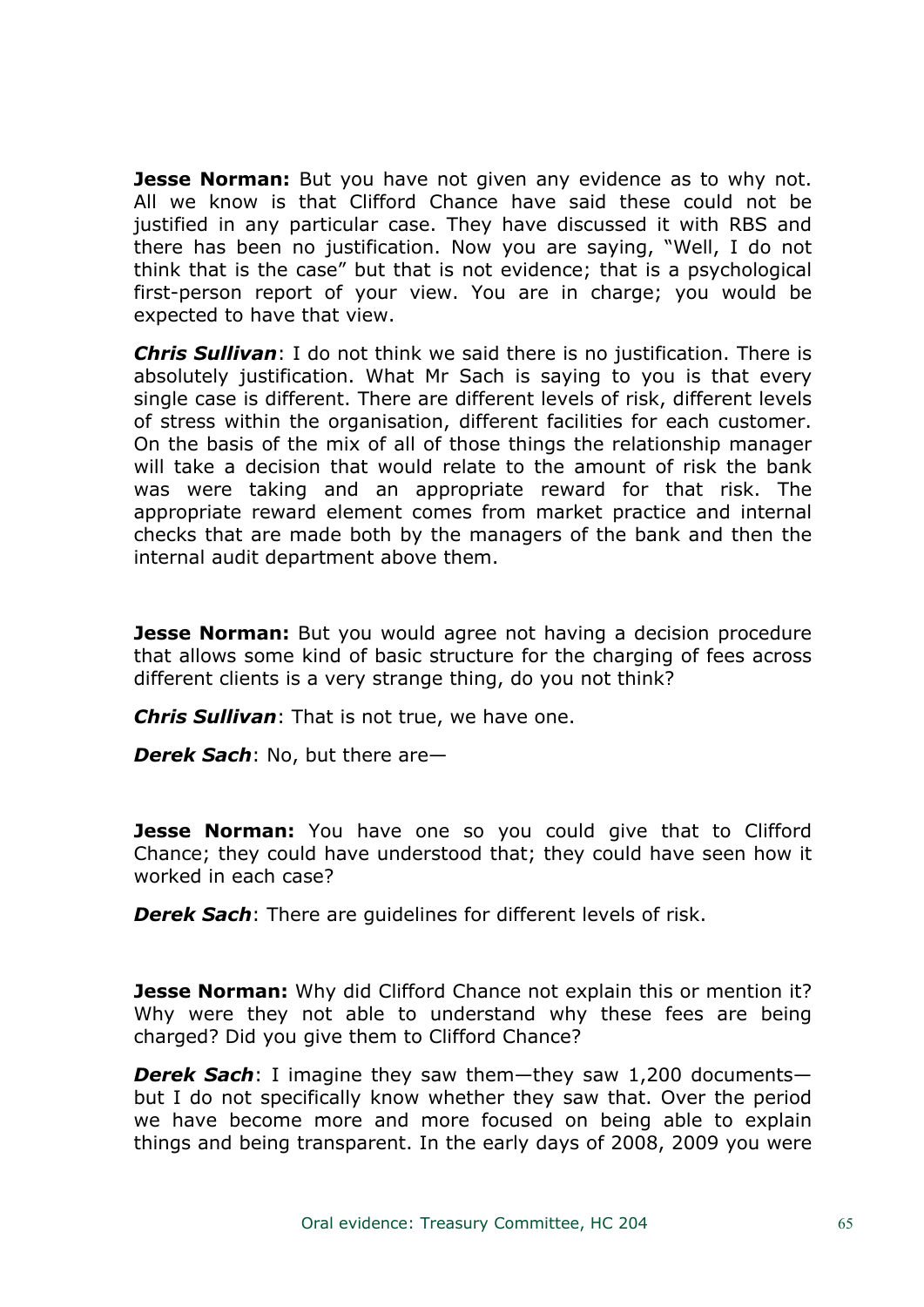looking at an organisation in terms of GRG that multiplied 10-fold over nine months as the bank was obviously in a very difficult circumstance. But the fees are charged for different purposes. There are fees for the time spent—which I think as lawyers they would find hard; we do not keep timesheets; there is an estimate—but any fees that are charged are always approved by somebody else so it is not just the relationship manager.

**Jesse Norman:** Thank you. Final question. I do not think it is appropriate to talk about the early days. As I understand it you joined RBS in 1992 to set up a specialised—

#### *Derek Sach*: I did.

**Jesse Norman:** —lending service that became GRG. So by 2008 this institution had been running essentially under your guidance for 16 years. You cannot suggest it is somehow a new thing. I do not know how long you have been charging inexplicable fees.

*Derek Sach*: No, the quantum was just phenomenal. Any business that multiplies 10-fold in nine months is going to have stresses and strains. But one of the things I did when I first joined RBS was to take them from top of the league—appointing more administrators or receivers as it then was than any other bank in the UK and RBS was very small then—within a year to being bottom and appointing fewer. The mission was to try to do something constructive for these customers and that has always been the ethos, and it still is, of what GRG does. It is about restructuring. I was very much a founder member of the London approach and the Bank of England's initiatives in the 1990s, which led in London to a complete world-leading position on restructuring. That has persisted right the way through.

**Jesse Norman:** Final question just on this, Clifford Chance stated that it found it difficult to assess allegations of unfairness regarding fees and so the question is this: is a fee that cannot be explained a fair fee?

*Derek Sach*: I would say it is not a transparent fee if it is not well explained to the customer.

**Chair:** Is an untransparent fee an unfair fee?

*Derek Sach*: You are bandying words—"untransparent".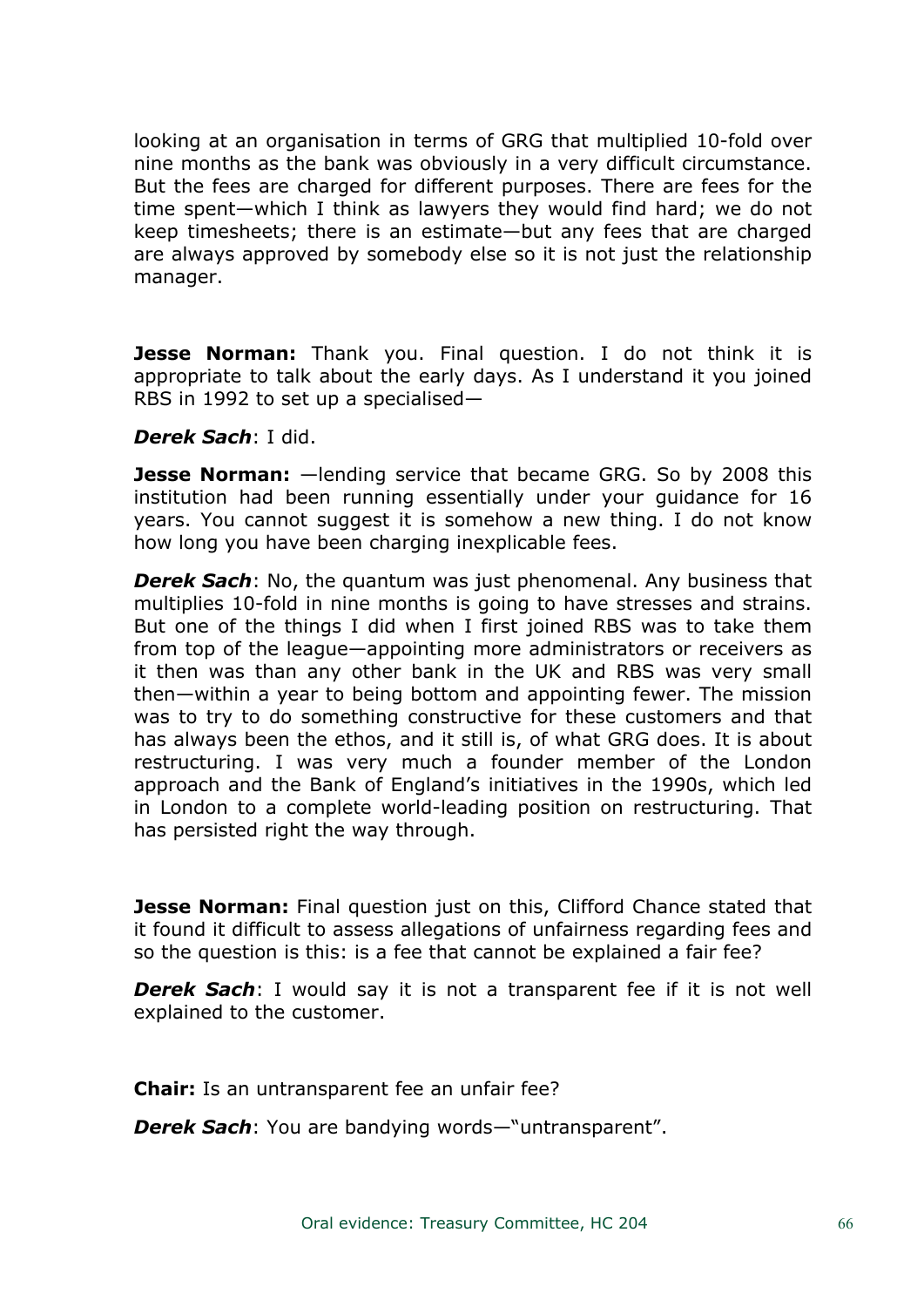**Chair:** I think it is fairly reasonable.

*Derek Sach*: If fee is not a transparent—

**Chair:** In other words, were the fees fair?

*Derek Sach*: Generally banks need to be much more transparent and we are trying much harder.

**Chair:** All right, unless you want to carry on with that line of questioning I think we have arrived at a pretty clear conclusion on that.

**Jesse Norman:** I think if Mr Sach were on the other side of a nontransparent fee he might be inclined to call it unfair, Mr Chairman.

**Chair:** We will think about that as a group privately.

You said that the bank was in very difficult circumstances, I think that is undeniable. Was there no pressure within the bank to rebuild the balance sheet in the short term as fast as possible?

*Derek Sach*: There was a need to, yes, rebuild the balance sheet and improve capital but so far—

**Chair:** Therefore was there not a time problem, time horizon differential, between the interests that you might have perceived on behalf of a customer and what would be best for the ban? That is, when you said earlier destroying a customer would never be in the interests of the bank, if you had a shorter time horizon it might well be in the interests of the bank if it could strengthen the balance sheet.

*Derek Sach*: That is absolutely right and, as you will know, the Asset Protection Agency came into being in 2010 and they were always pushing us to go for more foreclosure for exactly that reason, which is something I robustly resisted throughout the period. There is quite a bit of correspondence between me and them of threats and counter threats and not being prepared to do that.

**Chair:** So those who have made that general allegation are barking up the wrong tree?

*Derek Sach*: Yes, and one other explanation for that as well is in the totality of the GRG portfolio, which peaked at £80 billion, the portfolio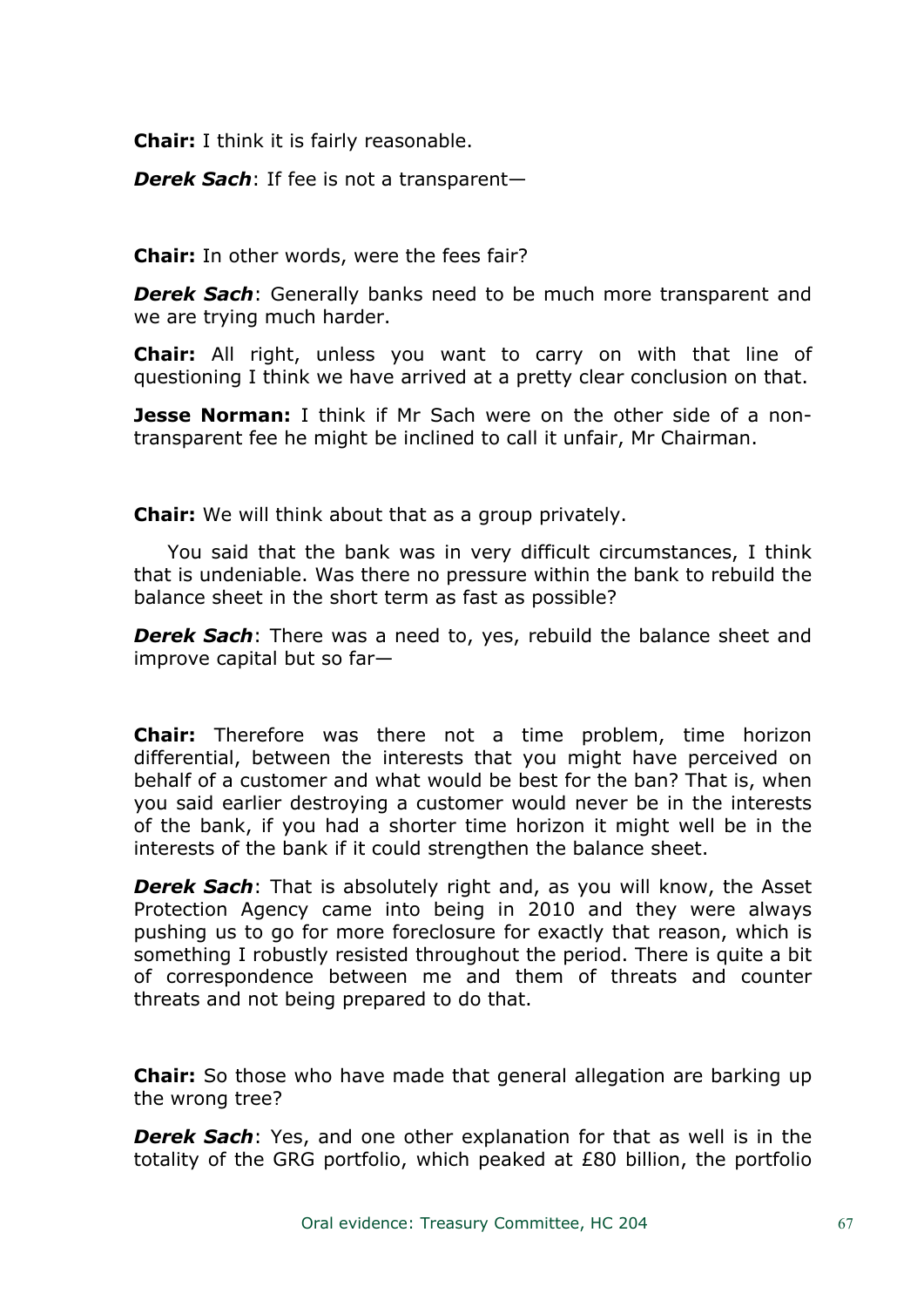we are looking at here, the UK SMEs, were only six. So in particular as we move through 2010 and 2011 we were focused on capital targets to reduce the risk-weighted assets because at one time we had about a third of the group's capital under our management. One was not frankly going to spend a lot of time squeezing some poor entrepreneur in Bromsgrove to realise his £1 million when we had huge exposures of £1 billion or more where the risk-weighted assets could be £2 billion or £3 billion. So that is where all the focus of capital reduction went. It was never applied to these people.

**Chair:** It is helpful that we have that repudiation of the frequently made allegation with respect to RBS. You said earlier, with respect to this profit centre, this vexed question of profit centre versus cost centre issue, that you clearly were not a profit centre because your costs exceeded your profits. Was that what I heard you to say?

*Derek Sach*: We have never made a profit because we have costs. We do have income and we have big losses, which are the impairments of those customers, and a cost that we have never even tried to identify is the cost that divisions like Chris' has to pay for all the centralised computers, offices and all the infrastructure.

**Chair:** The fact you never made a profit has no bearing on whether you are a profit centre; it is whether you are seeking to generate income with a view to minimising your losses.

*Derek Sach*: Yes.

**Chair:** So that amounts to a profit centre by another name?

*Derek Sach*: I do not think it is a profit centre as such, but, yes, we are earning income that is offset against the losses.

**Chair:** You checked the Clifford Chance report for errors of fact. Did the Large report go to your bank in draft?

*Chris Sullivan*: Yes.

**Chair:** Why in that case was this glaring error, which was central to a large chunk of these recommendations, not flagged up?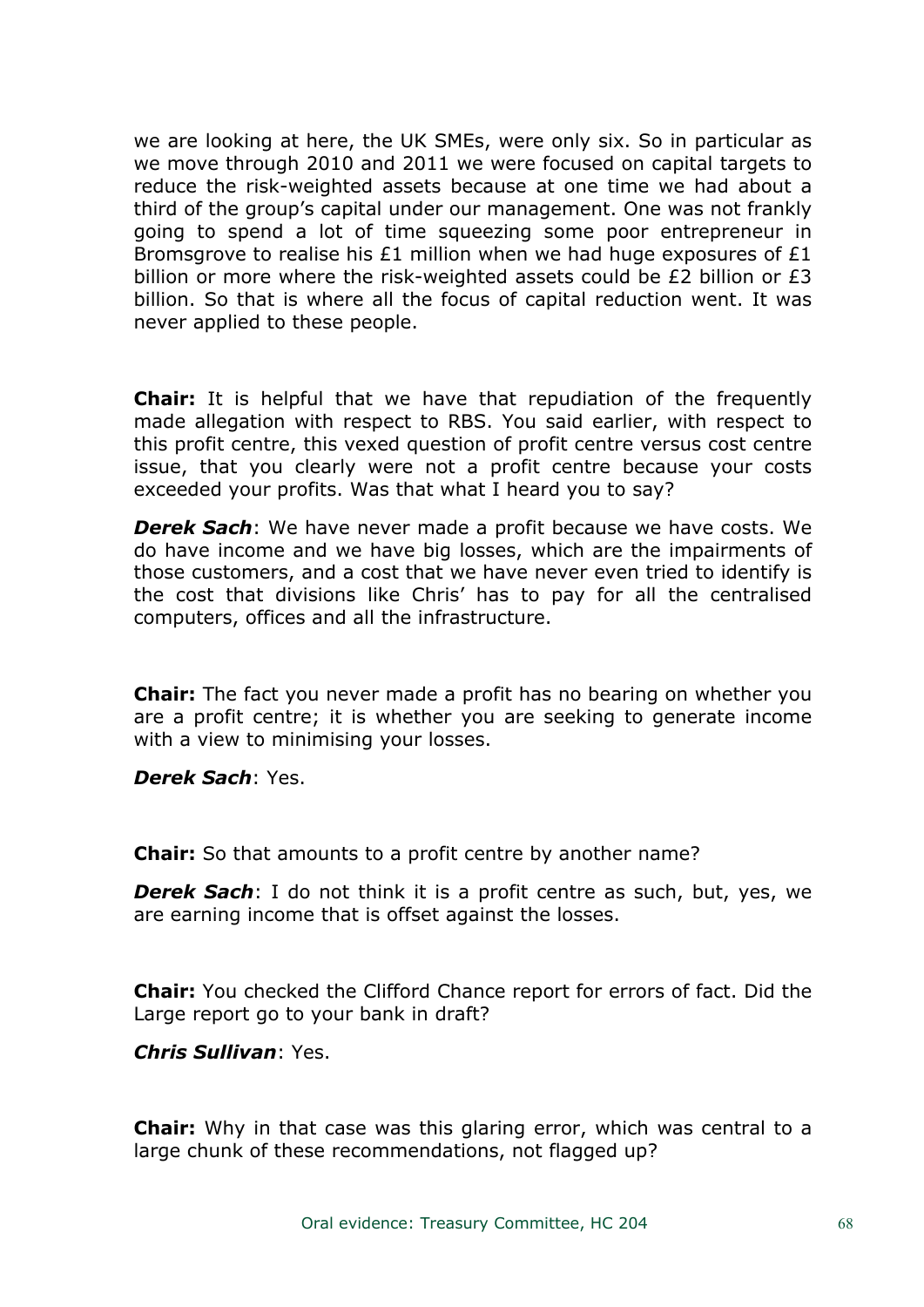*Chris Sullivan*: I can only surmise that the view was taken that that was a misinterpretation of a profit and loss. You asked a question, is this a profit centre? Quite clearly it is not operated as a profit centre and the description was overlooked.

**Chair:** But he put this before you in draft you have just told us, and you allowed him to go ahead with page 52, which is a key part of his report, which you are flatly repudiating today, line by line. Why were you not repudiating it flatly when he showed it to you in draft?

*Chris Sullivan*: Because it was not put to us in the manner in which you put it and the connection that Mr Sach quite clearly said to you was not an appropriate connection. So the comments that did, I think, emanate from that particular part of the report, which said we must ensure that the GRG behaviour is completely aligned with the customer and with the rest of the core bank was the element that we were looking at and was the element we took action on.

**Chair:** That is a very confused reply, if I may say so, to a simple question, which is, why did you not just say to Andrew Large, "You have it wrong"?

*Chris Sullivan*: Because we were not looking at every individual single sentence within it to—

**Chair:** But this is not an individual single sentence—

*Chris Sullivan*: We were looking at the underlying.

**Chair:** —this is a main conclusion on the basis of which he makes recommendations. He says that RBS governance structures do not do enough to address potential conflicts of interest, and he then cites GRG as needing—

*Chris Sullivan*: That was the element we took action on.

**Chair:** So it is true? There were conflicts of interest. He was right.

*Chris Sullivan*: We took action to ensure there were not.

**Chair:** So was GRG a profit centre at the time that he made his report?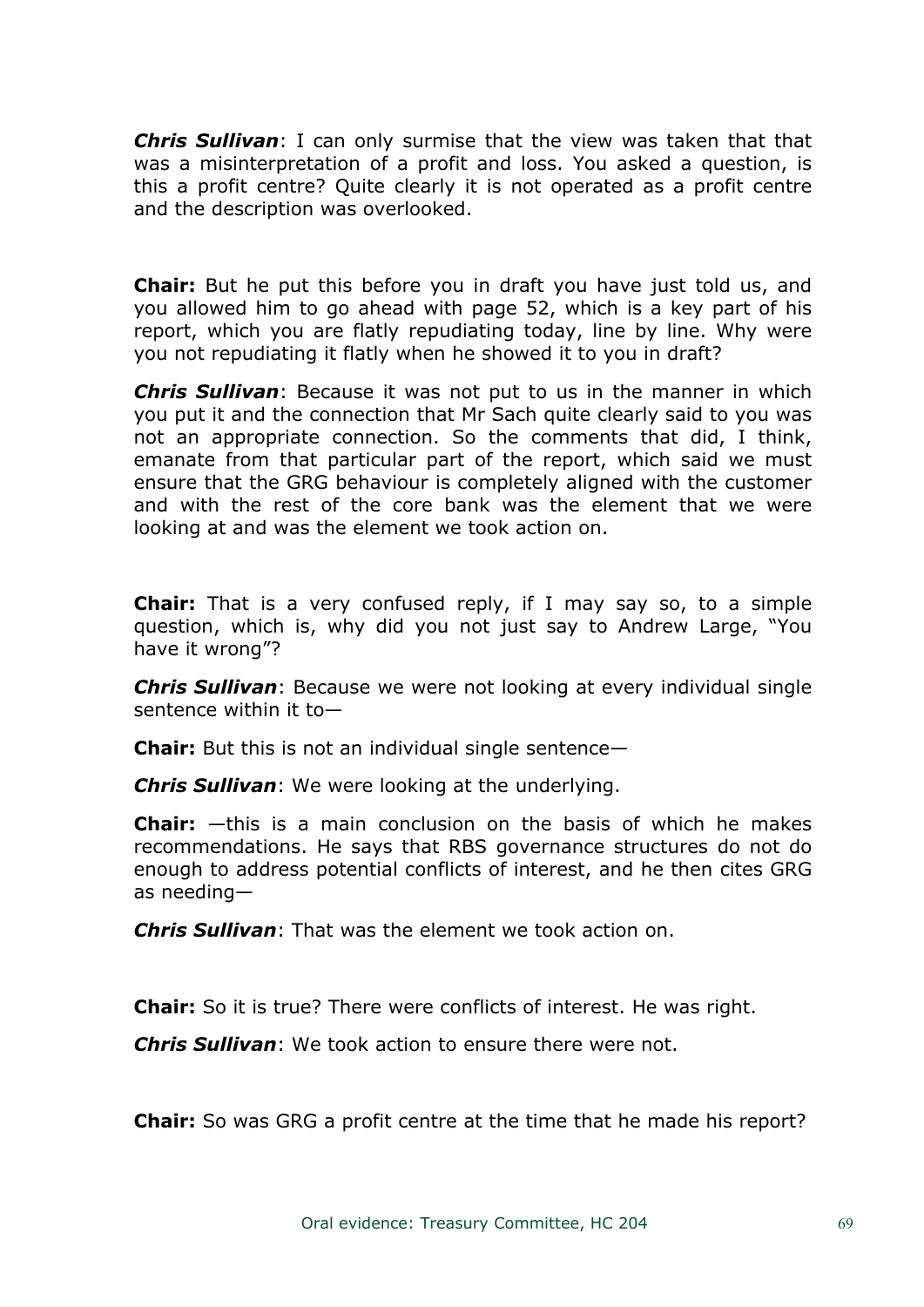*Chris Sullivan*: No, it was clearly not a profit centre as you alluded to it. It had a statement of its income and its costs in isolation from all the other economic elements of that customer's relationship with RBS.

**Chair:** Sir Andrew will have an opportunity to respond to the slightly bizarre story that seems to be developing.

**Mr Love:** In an earlier answer to a question on valuations, Mr Sach, you drew a distinction between formal external valuations and the internal valuations that your group carries out. What do you use the internal valuations for? What purpose are they?

*Derek Sach*: We try to do things with customers in a consensual believe it or not—and as cheap and effective manner as we can. As I said, in the very difficult period of 2009 to 2010 selling properties was a fairly academic pastime because there was not a market. So to use an internal valuation in our discussions with customers, if they were broadly in agreement, was quite an effective way of progressing and saying, "All right, from a security point of view we have a property that is worth, say, £1 million". If ever we were doing anything to rearrange their affairs or doing something legal then they would want a proper valuation. That would be done through the Red Book using a formal valuer externally to the bank.

**Mr Love:** The Clifford Chance report comments about the use of the assumption of a short marketing period being used consistently for internal valuations. Did that mean that with internal valuations the price was suppressed from what you would get for the formal external?

*Derek Sach*: Everyone would understand the basis on which it was done but the object of the exercise would be to get a fairly realistic valuation, which, as you say, is probably going to be a shorter time for marketing than if you go for the Red Book; 12 months, willing buyer, willing seller.

**Mr Love:** Let me turn to West Register. According to your reports, it purchased and held many properties sold by distressed SMEs on your patch. Did West Register intend to turn a profit on those properties?

*Derek Sach*: No, and again it is an area of loss mitigation. West Register was set up 20 years ago and it has waxed and waned since. It probably peaked in the late 1990s with a portfolio of about £1 billion and reduced again to no more than about £10 million in 2007. You are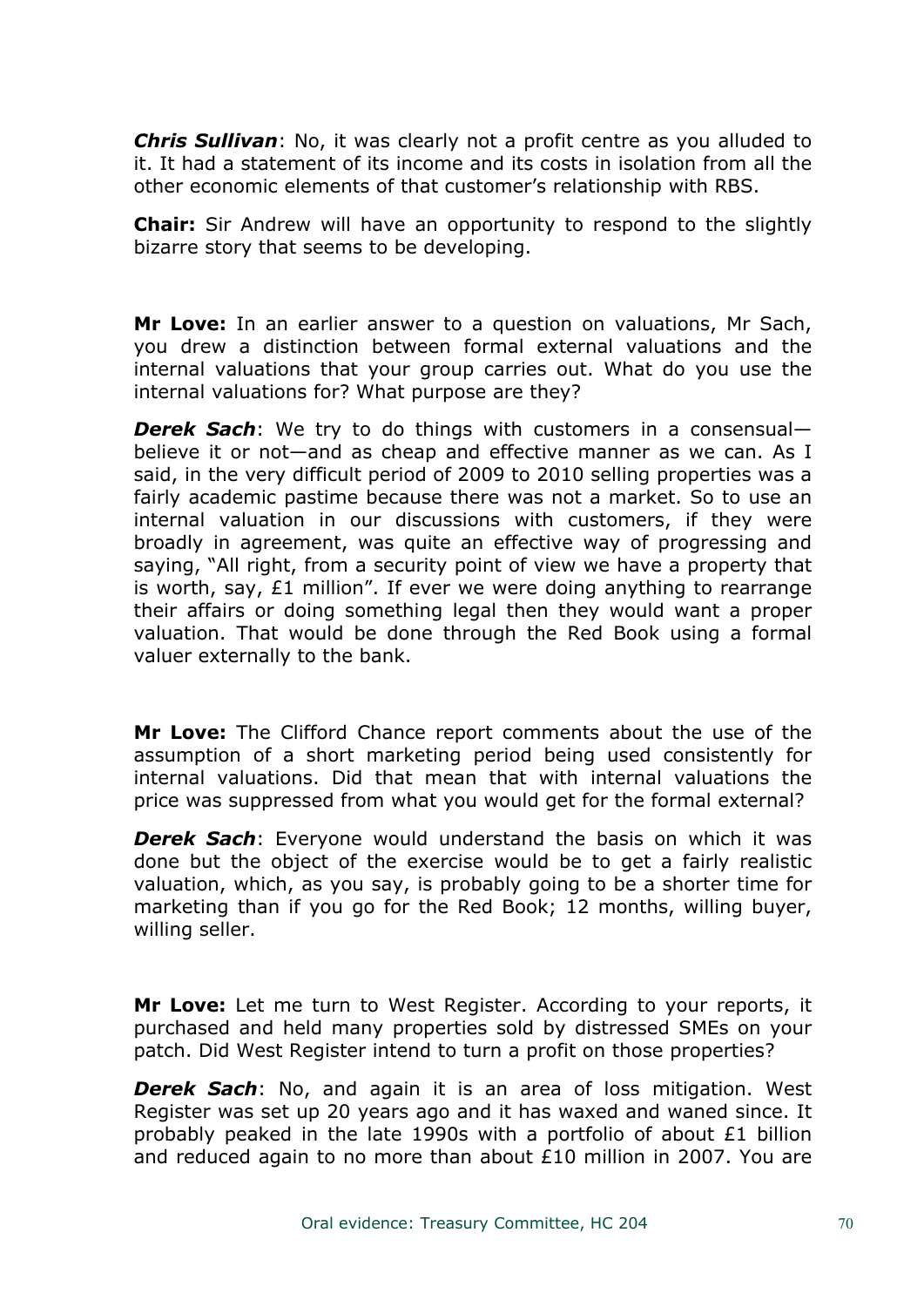right that since then it has bought a lot of properties rather than dump them on the market and get absolute fire-sale prices for them. During the period in question we bought 160 properties from SMEs for a cost of about £450 million. The actual loans we would have made on those properties are more like £900 million to £1 billion. So, even if we were to sell them in a year or two's time and make a book profit on the price we bought it in at, overall, we have still lost a lot of money.

**Mr Love:** Explain to me what the role of West Register was. If it was not intended to turn a profit are you in fact saying, "We were buying these properties out of the goodness of our heart in order to sustain the business"? If it was not a profit centre what was it?

*Derek Sach*: Most of the properties that West Register has bought in this cycle have been from pure property positions, as opposed to a trading company. Its origins were doing things like, say, in the leasebacks for trading companies where you could provide some cash for the company and relieve them of perhaps a big burden of overhead. This time round a lot of them would have been incomplete developments that needed to be completed. Often the entrepreneur did not have the ability to do that. In every case where we have bought one it is always marketed on the open market. If any other purchaser bids more than West Register they can buy it and West Register is never allowed to bid again. So, to keep it absolutely fair and without anyone feeling they are being dispossessed of their property unfairly, if someone bids more than West Register they get it.

**Mr Love:** You will be aware of the controversial nature of West Register and the accusations made about under-valuation of customers' assets. You did not ask Clifford Chance to test the accuracy of the valuation methodology. Why not?

*Derek Sach*: I did not instruct Clifford Chance, so I honestly cannot comment on why we did or did not ask them to do any specific thing. But they do comment that there is no evidence that West Register tried to buy things at under-price, because these assets are marketed and if somebody else bids more they will get it. That to me is a market price.

**Mr Love:** That may well be the case but, Mr Sullivan, perhaps you can shed some light on why Clifford Chance, were not asked to look at this. This was obviously an area of great controversy, the valuations that were made of assets and the consistent complaint that they were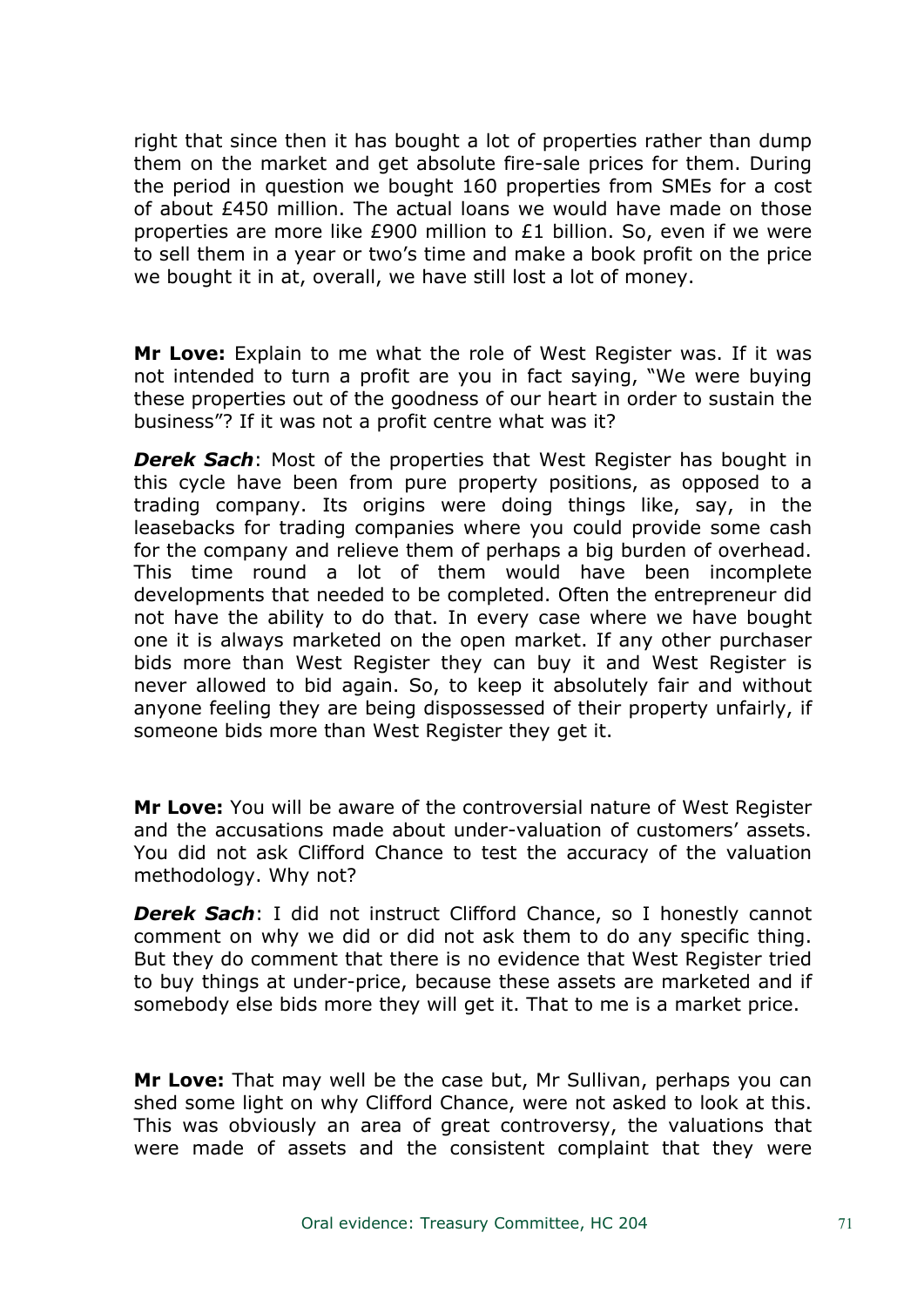under-valued. It would have been simple to ask Clifford Chance to look carefully at this to see whether there was any merit in the criticism. Why was it not done?

*Chris Sullivan*: I did not instruct Clifford Chance either but, nonetheless, I would have been very comfortable to do so. It is worth understanding where West Register was used. Generally West Register would buy a property or such like from a customer that had failed. So the business could not meet any of its debts and was not then trading. Therefore, this asset had to be realised. Bids were put out and taken from the external world. If we believed that the market was not valuing those highly enough then West Register would put a bid in at a higher level, thus reducing the loss that the bank made and holding that for some time to realise at perhaps a better point of the cycle. So this was not taking properties off people and profiting from them, it was mitigating the loss the bank already had.

**Mr Love:** Surely the first test in all of this is to check for manipulation of valuations and to see whether there was a systematic bias. Surely that could have been done fairly simply.

#### *Chris Sullivan*: But as Derek says—

**Mr Love:** That would have answered the criticisms that have been made about valuations.

*Derek Sach*: I am sure Clifford Chance did address this. They addressed the main accusation of deliberately distressing companies. Alongside it, or as you go through the first three or four pages, there are about eight separate sub-headings of things that Clifford Chance addressed, one of which is West Register and buying at the right valuation. I am sure it is there in some way.

**Mr Love:** Let me reverse this. Probably you do not know the answer to this but perhaps you can find out for us. Did Clifford Chance ever suggest that this would be a sensible thing for them to do in order to address this criticism that was being made? Presumably, if you were not involved in the report, you cannot tell us whether that is the case.

Chairman, I think it would be helpful if we could have more information on exactly what Clifford Chance were or were not asked to do in this regard, because it would seem sensible for them to have looked at this systematic bias issue and they clearly have not done so.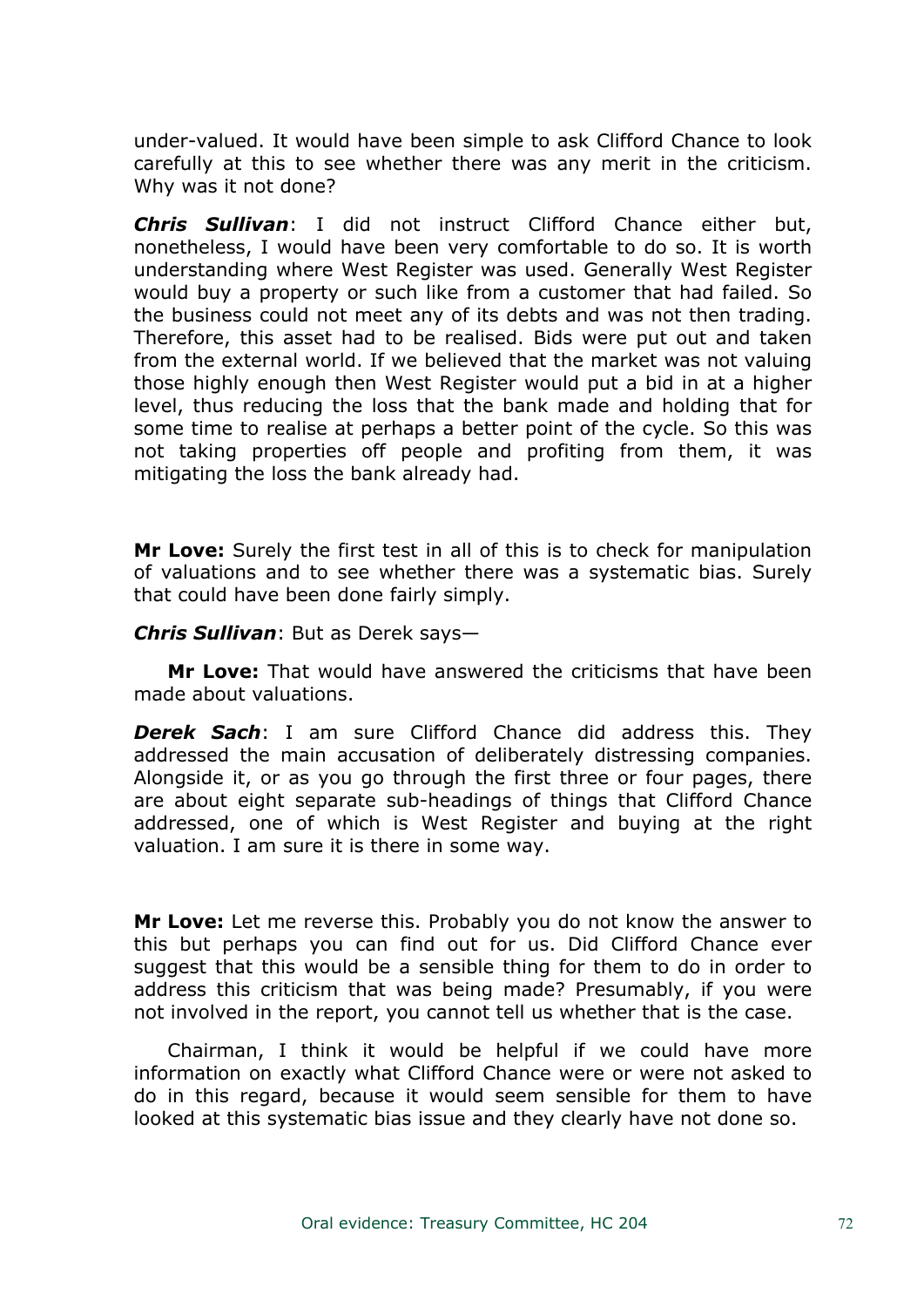If I can come on finally to this issue of threatening the removal of overdrafts. You indicated earlier—and you mentioned also the unfortunate drafting of the manual—that you were not aware that anyone had taken this seriously. Mr Sach, do you deny that there was any behaviour of this sort that went on in your particular division?

*Derek Sach*: Yes, we would not treat someone in that fashion. We would say to them, "If you are not prepared to make changes you are going to reach your overdraft limit and we will not be renewing it" or "we will not extend it" but we would not threaten to do what I think is suggested there, just threaten to take it away on a capricious basis to force someone to do something.

**Mr Love:** Do you think that someone saying, "If you do not play ball with us we will not renew your overdraft" is a threat?

*Derek Sach*: I think that is the commercial way that banks have to operate because we have to have a regard to our shareholders to protect our money.

**Mr Love:** I fully understand that. What I think we are trying to get to the bottom of is this criticism that was made that it was the threats that were issued against your small business customers that made them feel that you were not on their side; that this was a regular occurrence reported by a number of small businesses that they were told that overdraft facilities would be cancelled. You only need to give a day's notice to withdraw overdraft facilities. This was used regularly in order to—if I can put it colloquially—soften up the customer.

*Derek Sach*: Yes. I mean I can only say that is not done. Invariably we extend people's overdraft and the forbearance, which we are quite famous for and again got into conflict with the APA over, is we frequently allow customers to go over their overdrafts. In addition to that, over the last three years we have formally advanced £100 million of new money—more than £100 million, £120 million—to these SMEs to help them with their problems. We just do not do that. We have been examined as well by other independent people with a different perspective. The APA commissioned McKinsey to look at us in 2010, and they concluded that we were a good comparator with other organisations they had seen in Europe and the United States. The FSA did a visit to GRG with a team of about half a dozen people in 2011. They produced a report whereby they said we were fit for purpose. So again these things would have been looked at by both of those.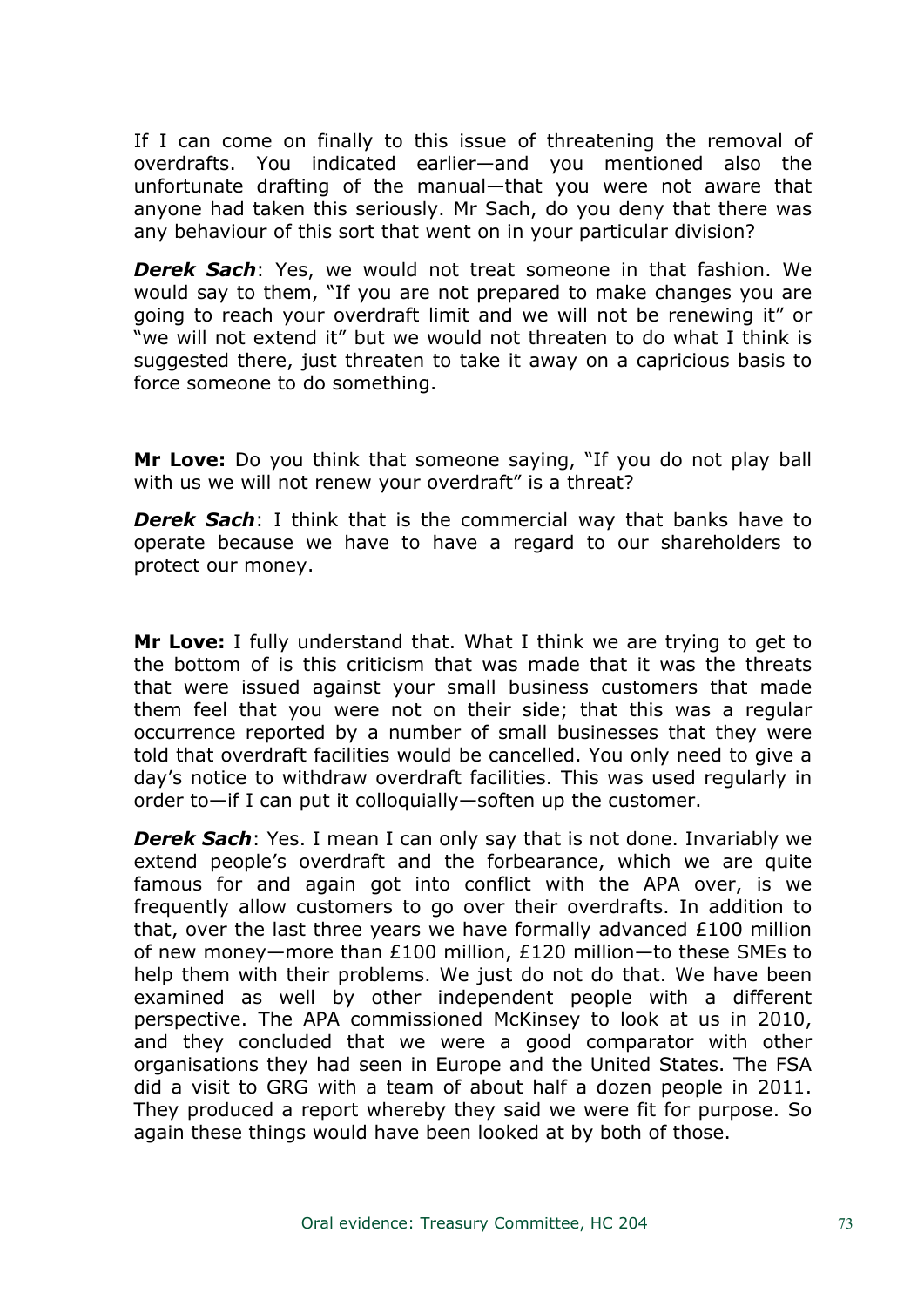**Stewart Hosie:** Mr Sach, you said a bit about the salaries of your staff. You said they were in the £30,000 to £60,000 range. These seem very modest for people who the bank would put in to restructure businesses that would have substantial liabilities if they get it wrong, not just to the bank but at the moment to the taxpayer.

*Derek Sach*: These are the sort of range of salaries of the typical person who is dealing with an SME. We are looking at a very discrete part of the overall portfolio, the 10,000 SMEs. But let me just check with Chris. I would not like to mislead you.

*Chris Sullivan*: We are talking about the relationship managers who would be dealing with small to medium-sized enterprises. We are not talking about relationship managers who would deal with very, very large restructurings, so I think the £30,000 to £60,000 range that Mr Sach described is appropriate.

**Stewart Hosie:** It did strike a number of us as very low salary figures for staff—

*Chris Sullivan*: It is not often we get accused of that.

**Stewart Hosie:** I am sure your staff will be pleased to hear that. It has been said earlier that GRG can insist on a transfer of a business into GRG, but it has never been used for any SME. This is for larger businesses. Can I confirm, Mr Sach, that what you said at the beginning would still apply, that the assets and income from the business being transfer would still remain with the donor division?

## *Derek Sach*: Yes.

**Stewart Hosie:** So, even though you insist on it and handle it completely, the assets and income still remain with the donor division?

*Derek Sach*: Yes. What transfers is the management.

**Stewart Hosie:** All right. If I can also go back again to where you spoke about how you deal with businesses in relation to valuations in a cheap and effective manner. You will be aware—and we are all certainly aware—that businesses have come to us complaining bitterly about multiple valuations at your insistence but at their cost. That does not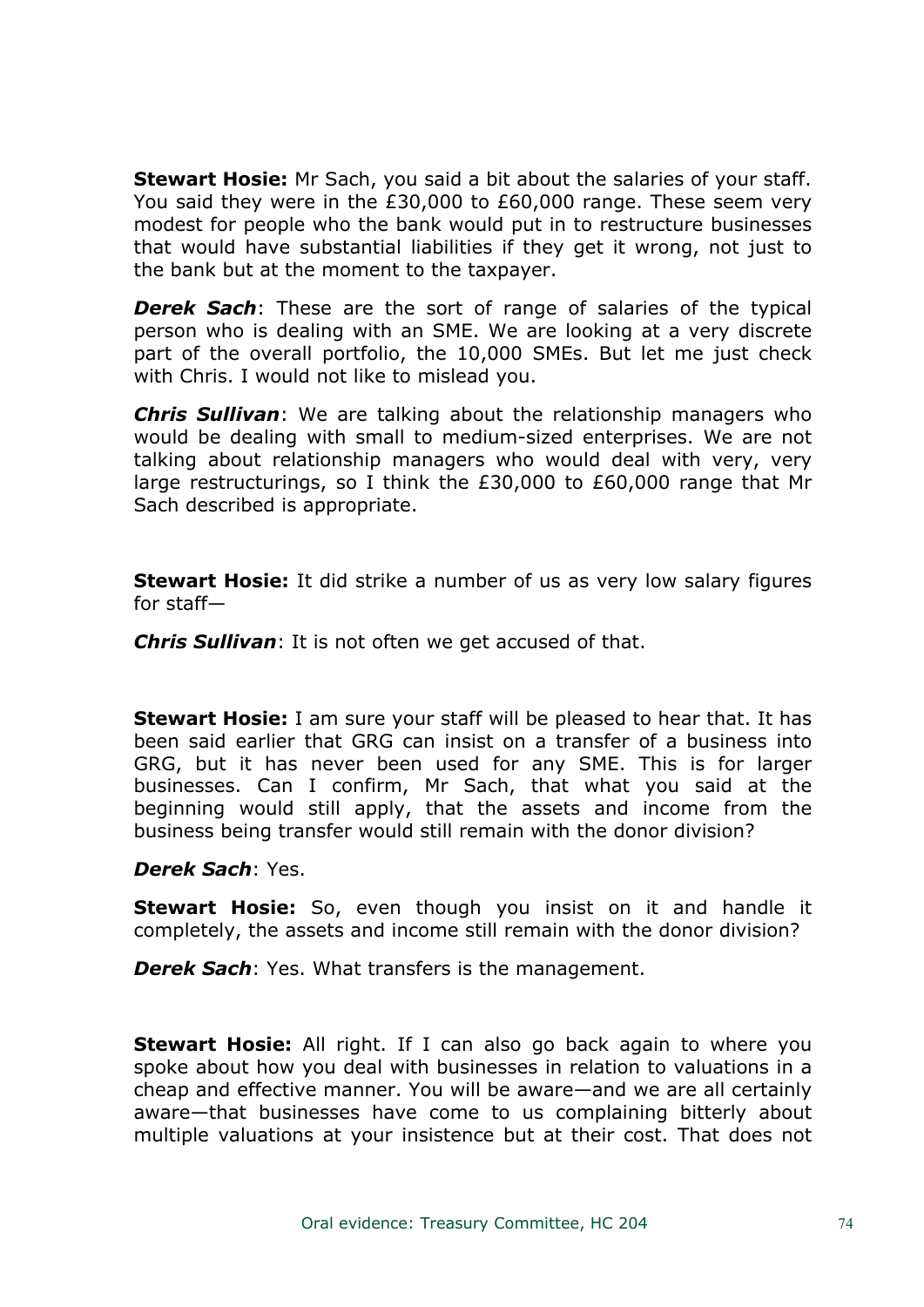really chime with the cheap and effective manner argument that you made earlier.

*Derek Sach*: We would never charge for the internal valuation but, yes, on occasions the documents will require, or the situation they are in will require, that a formal valuation is undertaken and, yes, regrettably they do have to pay for that.

**Stewart Hosie:** Again the criticism is that these are multiple valuations. It is not just once, it is every six months or every year. You will be familiar with these arguments, I am sure.

*Derek Sach*: I am not familiar with people having to have multiple valuations at our request. Sometimes a customer will want to have his own. Usually we try to agree with them who is going to do the valuation. We have a panel of valuers who we use and we will offer them four or five and say, "Is there one of these that you would like to  $IISP<sup>2</sup>$ 

**Stewart Hosie:** I was going to ask about that because, again, it has been put to me that the bank have insisted on a particular firm, whereas the business would prefer a different firm who have much more understanding of that portfolio. Why would the bank insist on one from their panel rather than a professional valuer who knows the portfolio better?

*Derek Sach*: Like all hypothetical examples you need to see the particular to be sure, but I would surmise that, for some reason or another, the bank would not be confident that the valuer the customer wanted was going to provide the right valuation. I would have to look at the particular situation.

**Stewart Hosie:** Of course, but presumably it would be the correct valuation rather than the right valuation?

*Derek Sach*: Well, valuation is an art as well as a science so I am—

**Stewart Hosie:** Let's talk about valuations then. You made the point earlier, quite understandably, that over a number of years recently properties in particular may be unsellable. But there are instances where the bank may deem that to be the case but the business will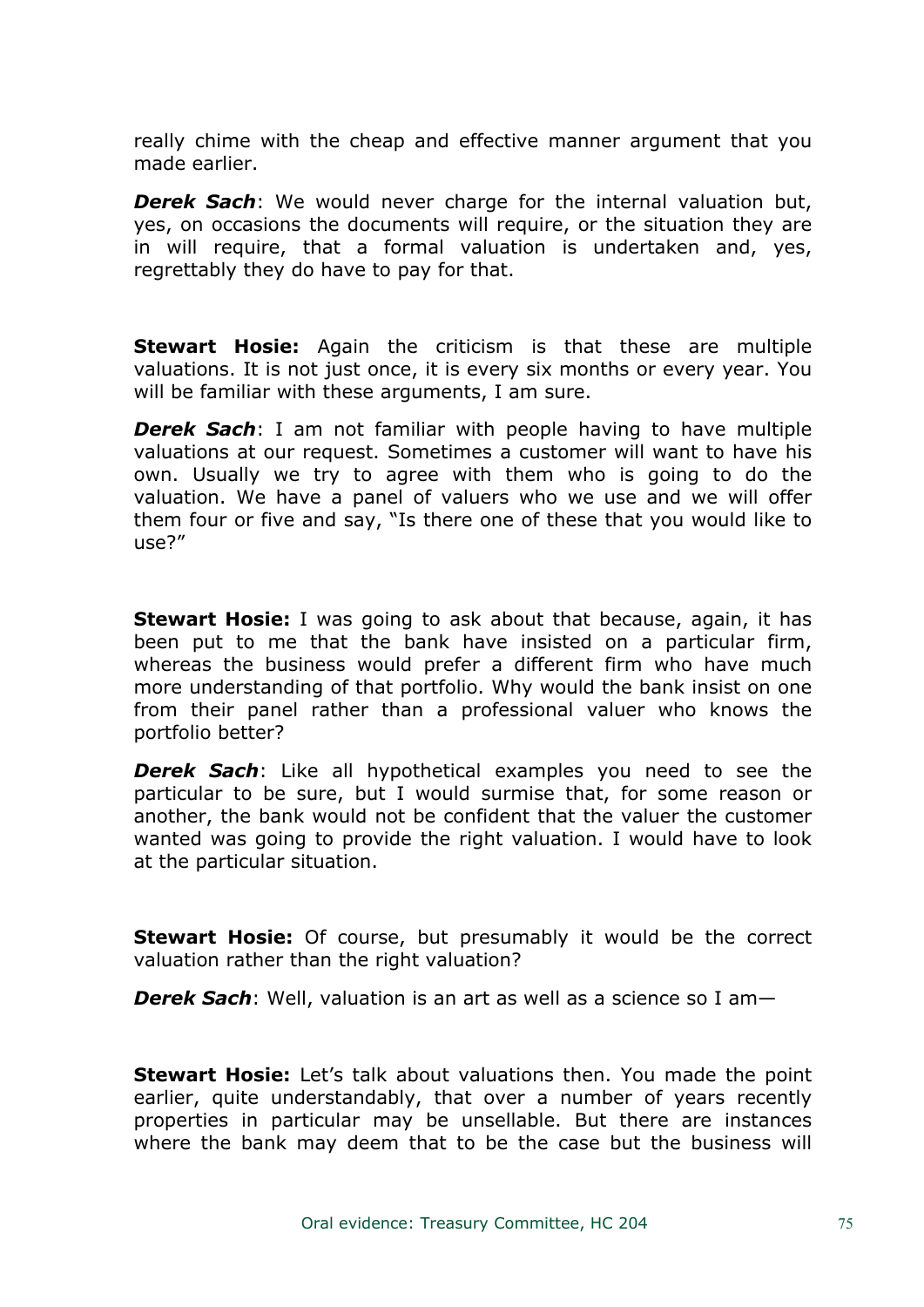say, "I understand why the valuation may fall but it is fully tenanted. There is an income stream in terms of the loan I had. Affordability was not an issue". Do you understand why sometimes businesses particularly in property—thought some of the decisions taken by the bank were slightly irrational?

*Derek Sach*: Businessmen will often have that view and I appreciate that they can be in a difficult position. But the example you describe where they were able to service their loan we would more or less never ever foreclose on that. That again has been the subject of criticism by people like the APA. I have always taken the view—and this the team would agree with—that if a property customer like that can service their loan, as you say it is fully tenanted, then it must make sense to carry on with that business.

**Stewart Hosie:** You said that the bank would not foreclose in those circumstances. I appreciate that. But the bank may decide to reduce facilities, to reduce exposure, indeed to suggest that a business rebank, and they may well do that on the back of a business review, again, which the business pays for.

*Derek Sach*: Again, in GRG I do not believe we would be very likely to say, "We are going to reduce your facility" like that. We would say to a customer, "We disagree with what you want to do, therefore we think it would be a good idea if you were to re-bank within the next six months" or something like that. I think that is a good, open and honest conversation to have with customers. They are always upset the day you have it but, assuming they are successful in re-banking, they are quite pleased because they have gone somewhere that wants them as opposed to somewhere that doesn't rate their future.

**Stewart Hosie:** But in terms of requesting or suggesting that a business re-banks, if that is done on the back of a business review, which the company pays for, there have again been allegations that the businesses themselves do not get sight of the reviews that they pay for, which the bank request. Is that correct?

*Derek Sach*: I do not believe that ever happens because the customer is paying for it and, whether it is a surveyor's report or one of the infamous independent business reviews—which I have to say I am not a proponent of—the customer always gets sight of it.

**Stewart Hosie:** Always?